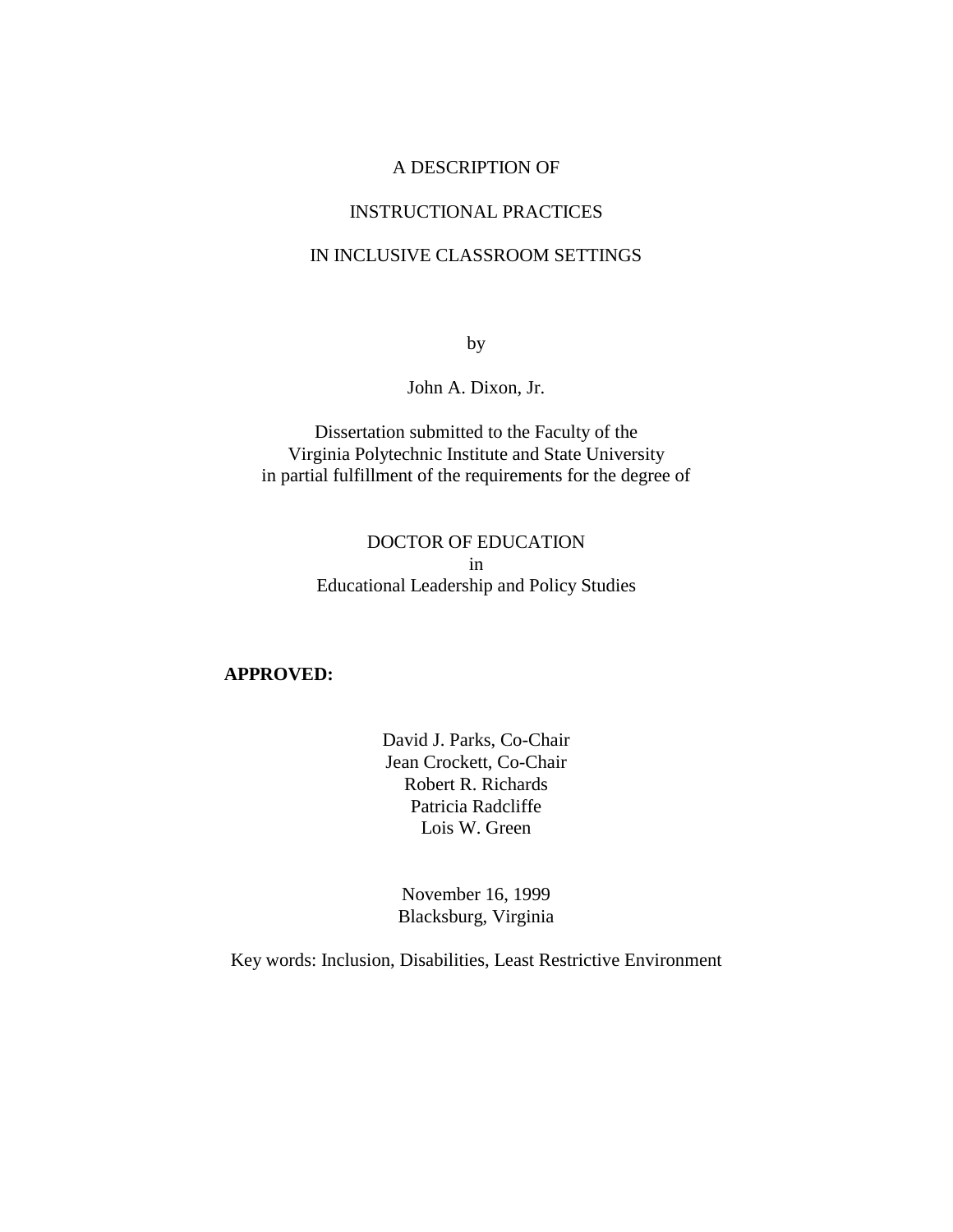## A DESCRIPTION OF INSTRUCTIONAL PRACTICES IN INCLUSIVE CLASSROOM SETTINGS

by John A. Dixon, Jr.

## (ABSTRACT)

This study was designed to describe the experiences of general education students in elementary settings where the inclusion of students with disabilities was responsibly implemented. The research question investigated was: Do general education students have a meaningful opportunity to learn when sharing classrooms with students with disabilities?

The participants in this study were assigned to two inclusion classrooms in an elementary school in northeastern North Carolina. The classrooms were observed during the months of January and February, 1999. Effective educational practices in inclusion classrooms were researched. Data were also collected and analyzed in four areas: (1) principal and teachers' definitions of inclusion, (2) principal and teachers' perceptions of how inclusion is implemented in the school, (3) effects of inclusion on teachers' instructional practices, and (4) effects of inclusion on the learning opportunities for general education students.

There were no observable effects of inclusion on the learning opportunities for general education students.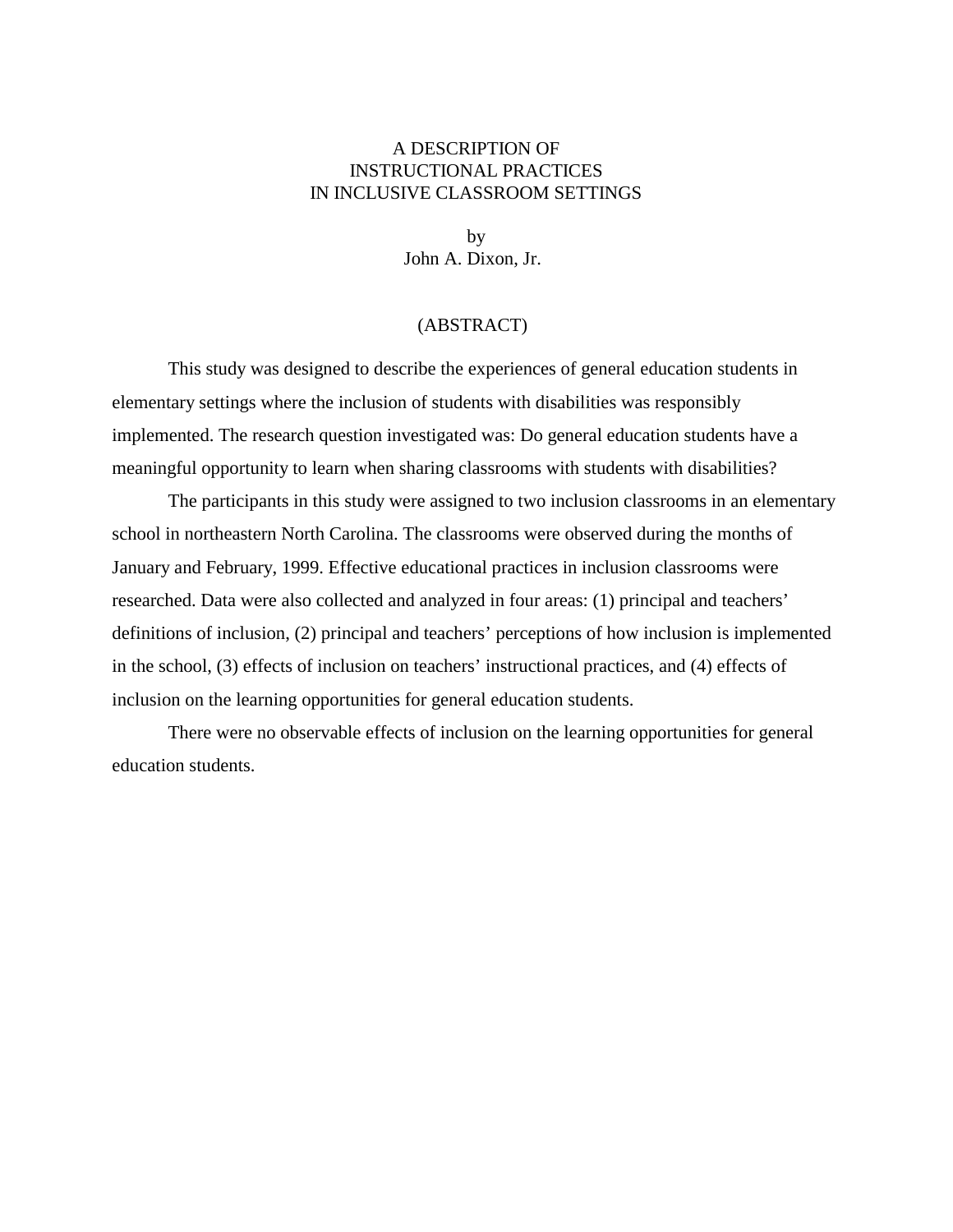## DEDICATION

To my greatest supporters throughout this endeavor

Pearlie, my wife

Guana, Derrick, and Greg, my children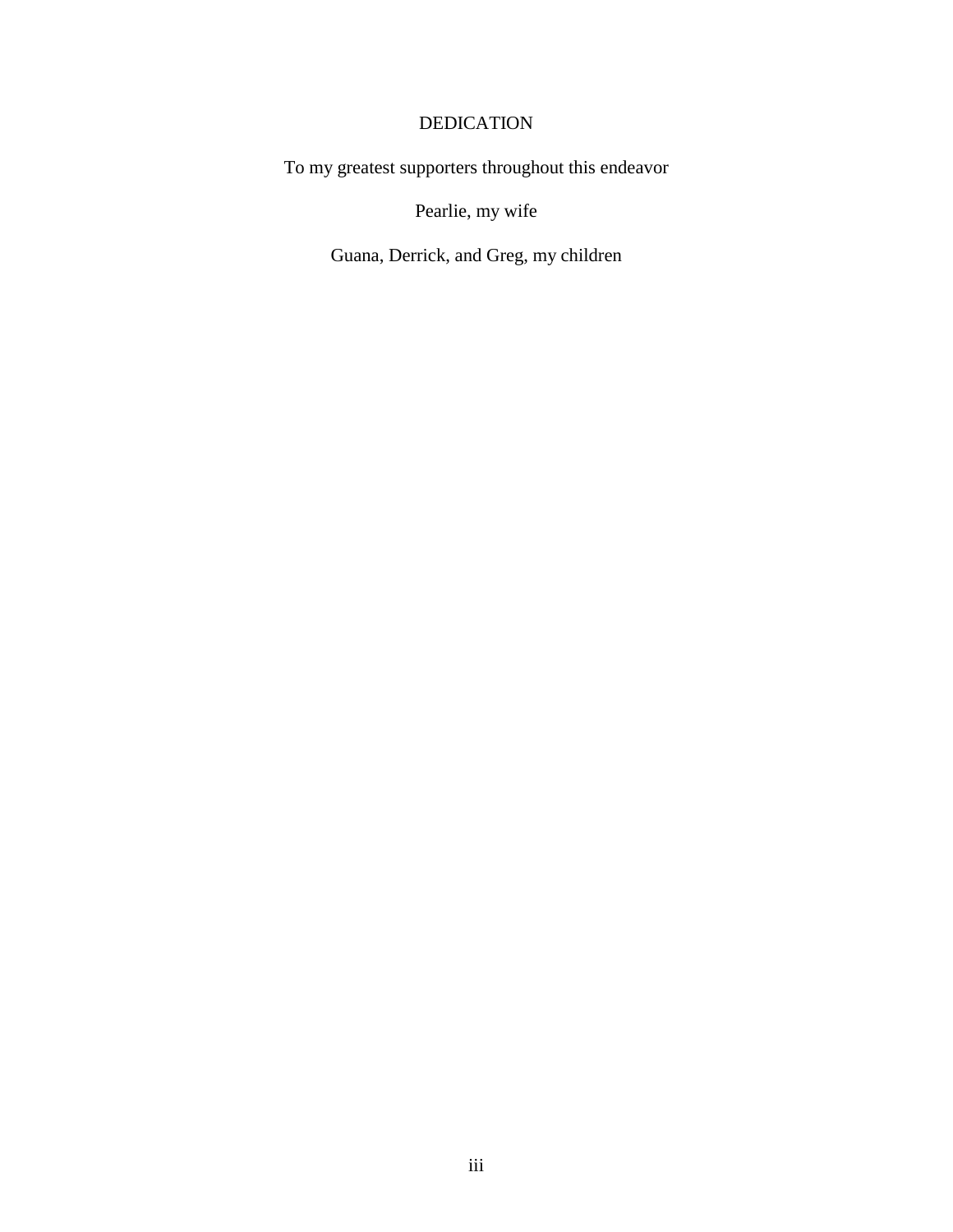#### ACKNOWLEDGEMENTS

I must first acknowledge the fact that GOD was and is with me through all. It would take volumes to list all the individuals who assisted me in some way through this most challenging paradigm shift. I would, however, like to thank the following: Dr. David Parks and Dr. Jean Crockett, co-chairpersons of my committee. Dr. Parks, the helmsman, offered patience, timely encouragement, and professional advice throughout this endeavor. At times, I became tired and discouraged. However, he continued to press on for he saw in me what I could not see. Thanks! Dr. Crockett, the other co-chair, also provided constructive suggestions as well as guidance throughout this process. Dr. Patricia Radcliffe and Dr. Lois Green provided critical advice and support beyond what is expected of committee members. Dr. Robert Richards, also a committee member, provided timely, scholarly insight allowing me never to forget the big picture. Also I would like to thank Dr. Travis Twiford for pinch-hitting for Dr. Parks on that unforgettable day.

Paulette Gardner and the staff at Virginia Tech provided me with invaluable clerical assistance. To the many, many proofs and drafts that were read, I would truly like to thank Phyllis Taylor-Fitzgerald, Helene S. Taylor, and Justine Spencer. To the many staff and friends in the Division of Education at ECSU, I owe much.

To my loving and supportive family, especially my wife, I owe much. To my mother, sisters, brothers and relatives, thanks for being supportive and keeping the faith.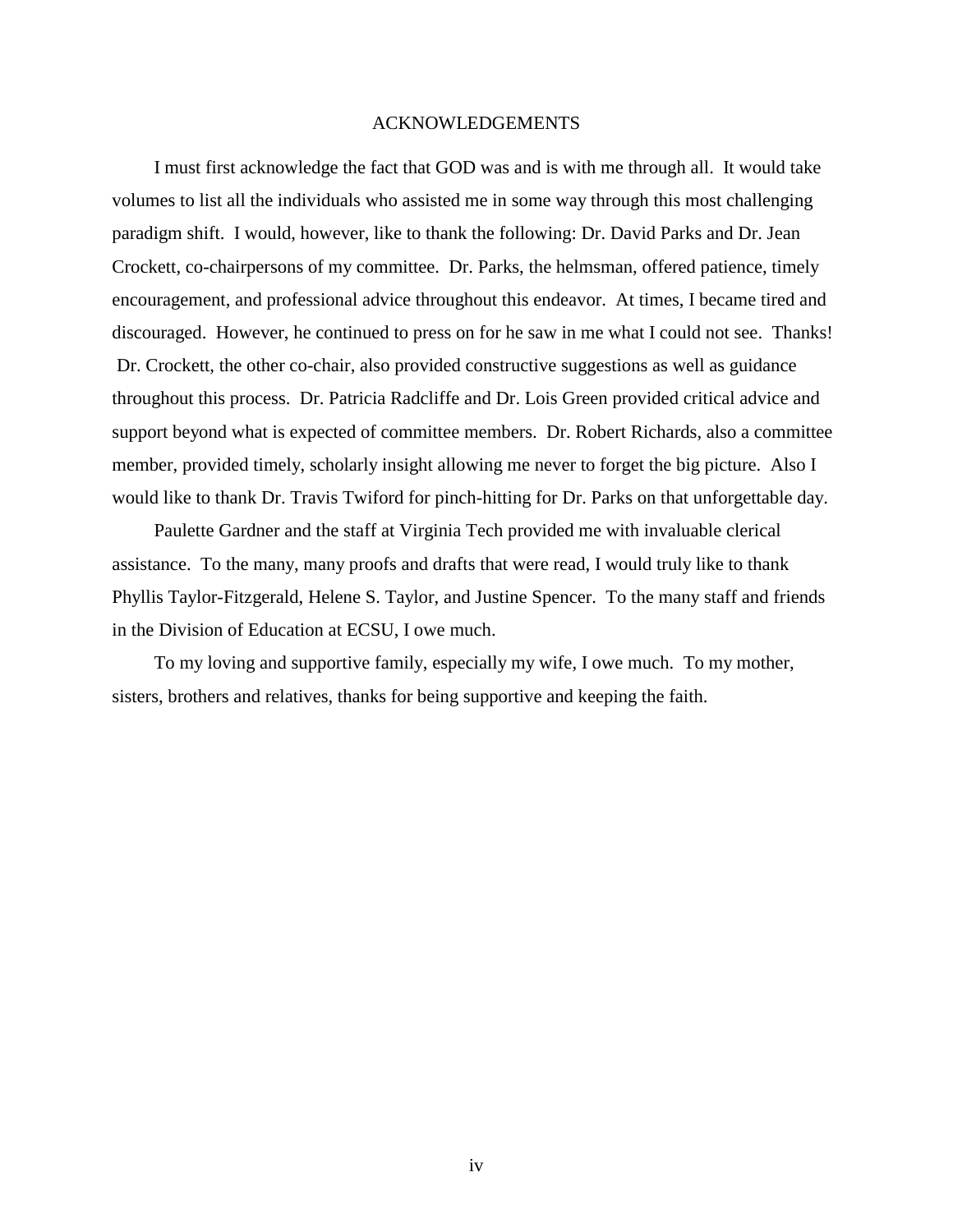## TABLE OF CONTENTS

|                                                                              | $\overline{\mathbf{u}}$ |
|------------------------------------------------------------------------------|-------------------------|
|                                                                              | iii                     |
|                                                                              | iv                      |
|                                                                              | vii                     |
|                                                                              | 1                       |
|                                                                              | -1<br>3                 |
|                                                                              | 3                       |
|                                                                              | 3                       |
|                                                                              | $\overline{4}$          |
|                                                                              | 5                       |
|                                                                              | 5                       |
| The Effects of Inclusion on the Academic Achievement of Nondisabled Students | 6                       |
|                                                                              | 8                       |
| Rating Scales on Responsible Inclusion Practices and Effective Teaching      | 9                       |
|                                                                              | 10                      |
|                                                                              | 11                      |
|                                                                              | 11                      |
|                                                                              | 12                      |
|                                                                              | 12                      |
|                                                                              | 14                      |
|                                                                              | 14                      |
|                                                                              | 14                      |
|                                                                              | 15                      |
|                                                                              | 16                      |
|                                                                              | 16                      |
|                                                                              | 16                      |
|                                                                              | 17                      |
|                                                                              | 17                      |
|                                                                              | 17                      |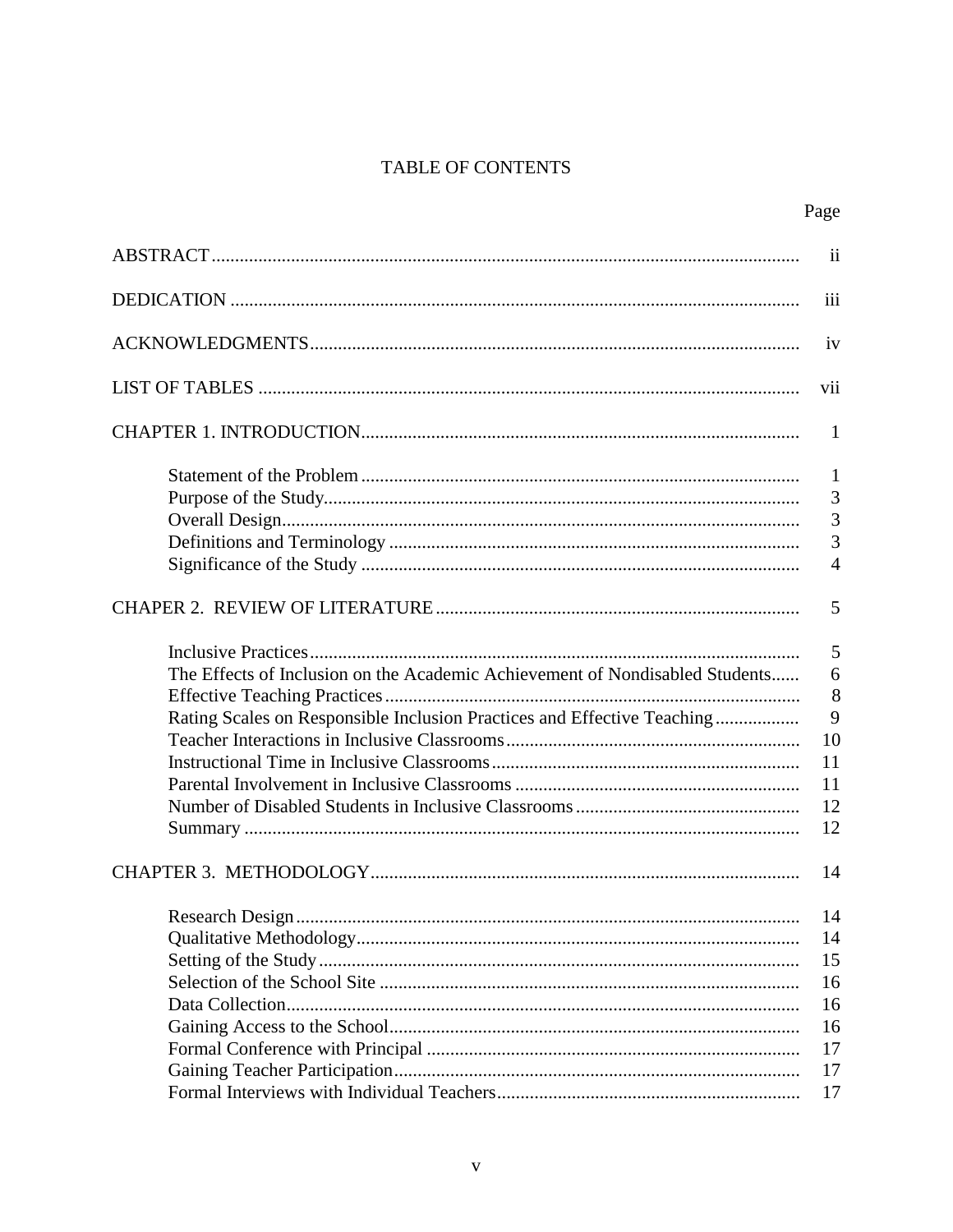|                                                                                                                                                                     | 18<br>19 |
|---------------------------------------------------------------------------------------------------------------------------------------------------------------------|----------|
|                                                                                                                                                                     | 19       |
|                                                                                                                                                                     | 20       |
|                                                                                                                                                                     | 20       |
|                                                                                                                                                                     | 20       |
|                                                                                                                                                                     | 21       |
|                                                                                                                                                                     | 24       |
|                                                                                                                                                                     | 27       |
|                                                                                                                                                                     | 29       |
|                                                                                                                                                                     | 29       |
| Effects of Inclusion on the Learning Opportunities For General Education Students<br>How the Principal and Teachers Determined that General Education Students Have | 35       |
|                                                                                                                                                                     | 44       |
|                                                                                                                                                                     | 46       |
| CHAPTER 5. CONCLUSIONS, DISCUSSION, AND RECOMMENDATIONS FOR                                                                                                         |          |
|                                                                                                                                                                     | 47       |
|                                                                                                                                                                     | 47       |
|                                                                                                                                                                     | 48       |
|                                                                                                                                                                     | 49       |
|                                                                                                                                                                     | 49       |
|                                                                                                                                                                     | 51       |
|                                                                                                                                                                     | 54       |
| <b>VITA</b>                                                                                                                                                         | 64       |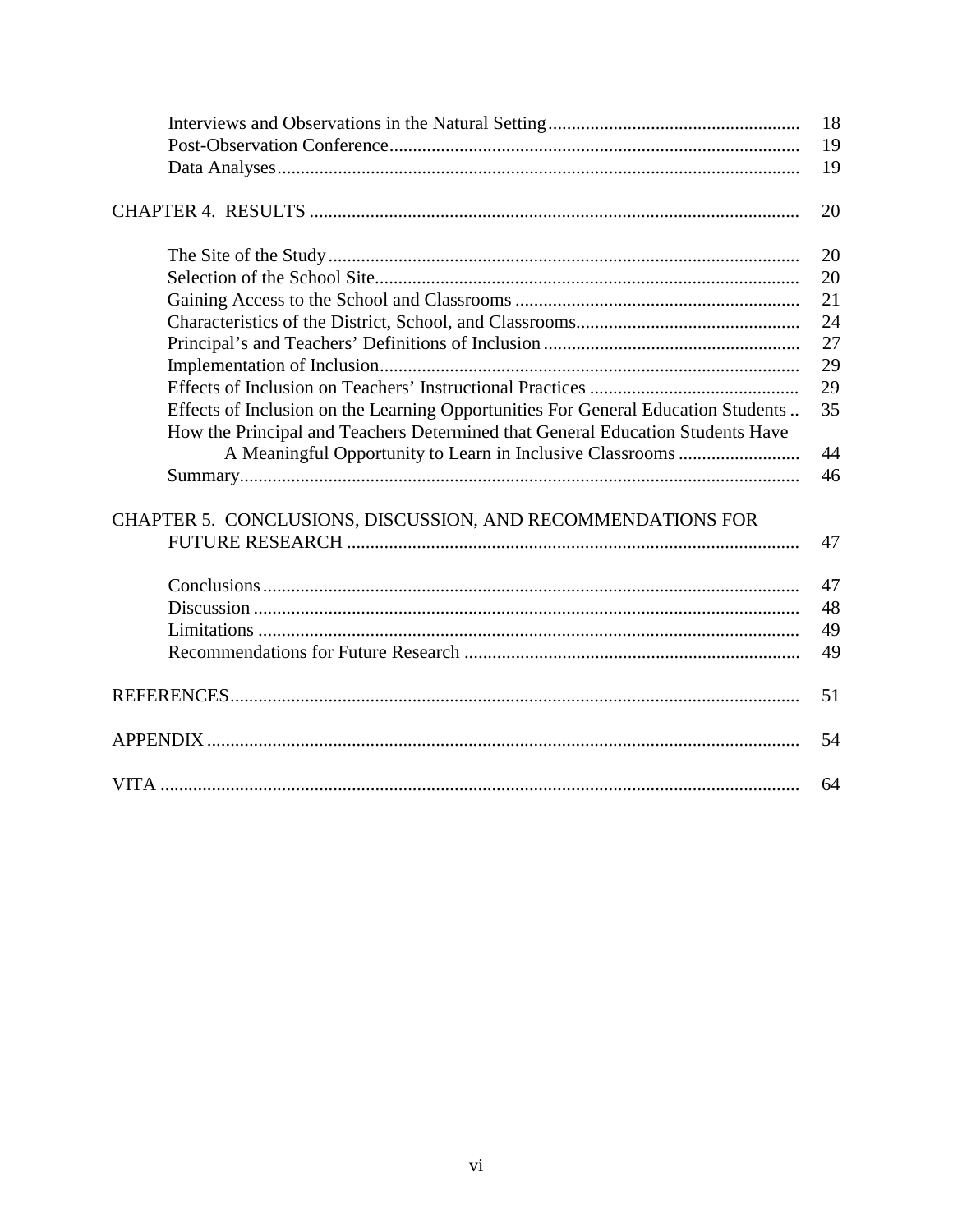## LIST OF TABLES

| Table 1 Comparison of School A with other Elementary Schools in the District on Selected | 25 |
|------------------------------------------------------------------------------------------|----|
|                                                                                          | 26 |
| Table 3 Raw Data Matrix on How the Principal and Teachers Define Inclusion               | 28 |
| Table 4 Raw Data Matrix on How the Principal and the Teachers Believe Inclusion is       | 30 |
| Table 5 Raw Data Matrix on How the Principal and Teachers Believe Inclusion Has          | 32 |
|                                                                                          | 37 |
|                                                                                          | 41 |
| Table 8 Raw Data Matrix on How the Principal and Teachers Determined Whether Regular     | 45 |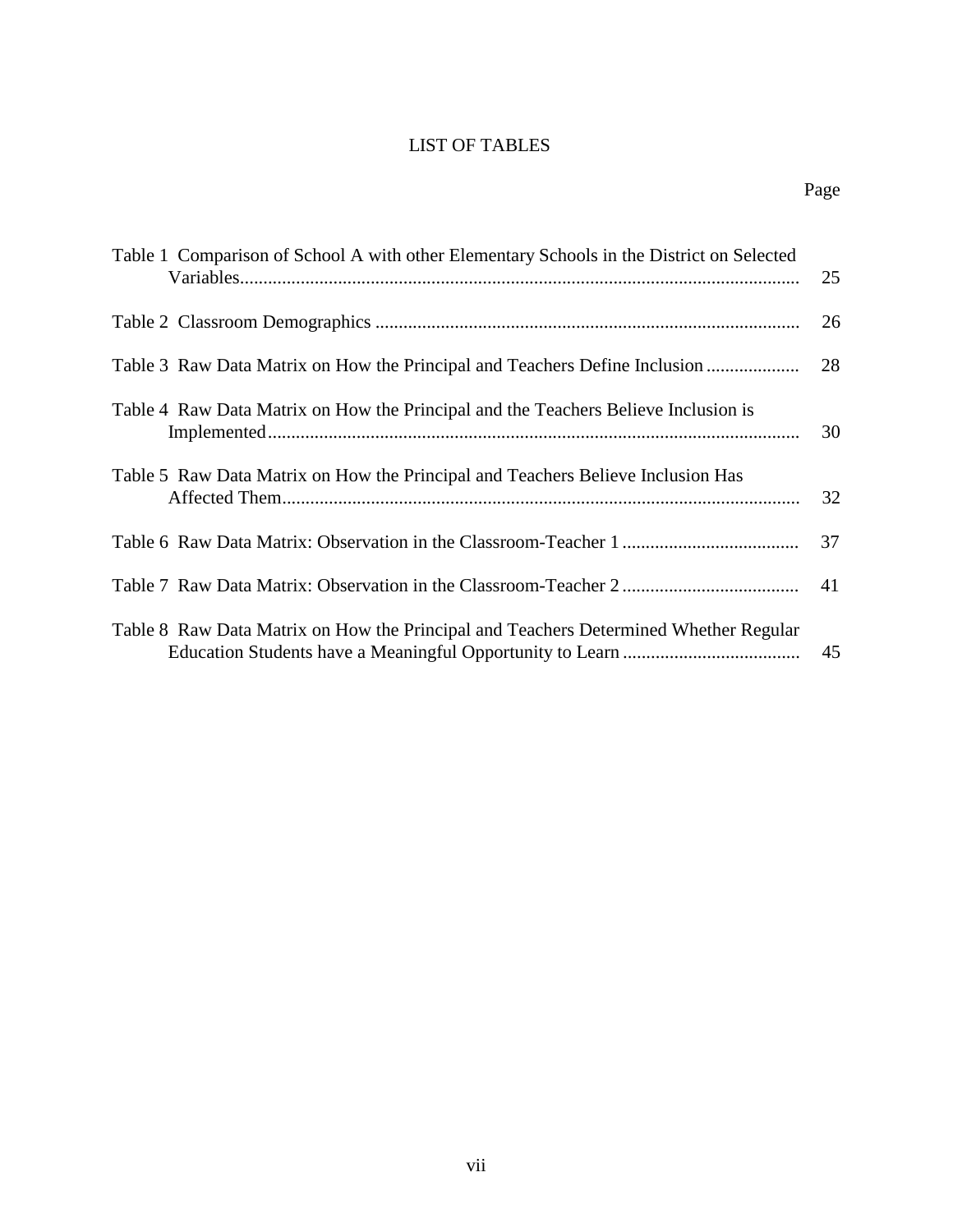#### CHAPTER 1

#### INTRODUCTION

Inclusion is expanding rapidly in many areas. According to many sources, it has picked up dramatically. In less than a decade, most school systems have implemented some form of inclusion. It is becoming increasingly common in schools across North America. This increase is spurred by changing attitudes, court cases, and the work of inclusionists. Many experts differ on whether inclusion is the panacea that will best meet the needs of all children (Thousand  $\&$ Villa, 1995; Willis, 1995). Many agree, however, that there has been an increase in the number of children with physical and mental disabilities such as autism, Down syndrome, mental retardation, blindness, and learning disabilities who are being educated with their nondisabled peers in the regular classroom. The literature that is available on the subject of inclusion suggests that the trend to place students with disabilities in the regular classrooms is a national trend and that it will not disappear anytime soon (Willis, 1995).

Despite the continuous debate, inclusion is increasingly accepted and widely practiced. Based on annual data reported by the states to the U.S. Department of Education, 44.5% of all students with disabilities (aged 6 to 21) received educational services in regular classrooms during the 1994-95 school year; the comparable figure stood at only 28.88% during the 1987-88 school year. These figures reflect the general trend toward educating students with disabilities in the regular classroom and school (Office of Special Education Programs, 1997)

#### Statement of the Problem

The inclusion of special needs students in the regular classroom is currently one of the most controversial topics in education. The literature suggests that advocates and critics have strong feelings for and against full inclusion for all students with disabilities. The debate on how to best deliver effective educational services to students with disabilities continues without substantial research on model efficacy (Marston, 1996). Many advocates for full inclusion are using an empirical basis of information that is limited to mildly handicapped students in an elementary environment (Patzkowsky, 1995).

Inclusion is being recognized as a term that incorporates many concepts and definitions. There are two approaches to full inclusion. The first approach argues for a full dismantling of special education and returning all students with disabilities to the regular classroom. The second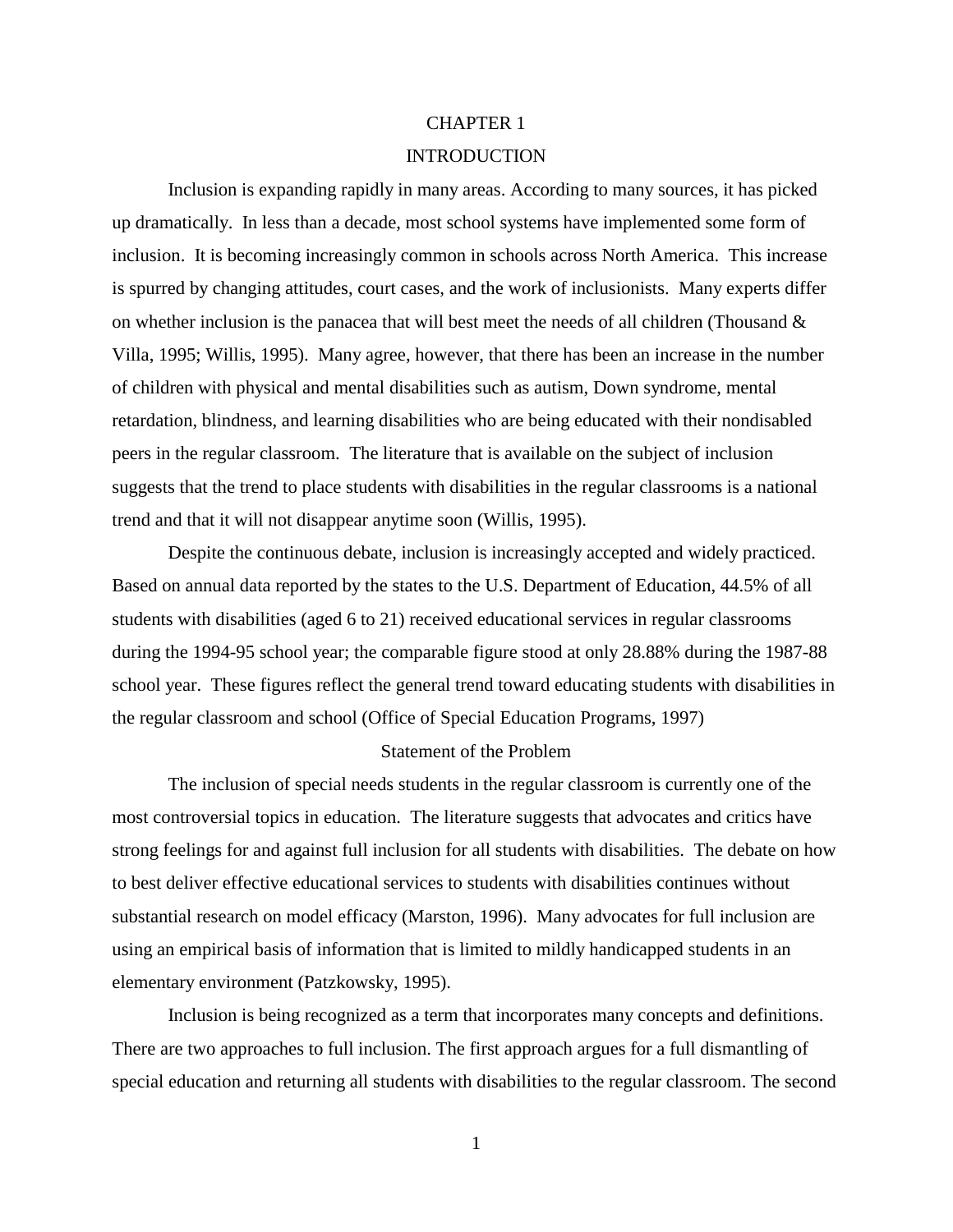approach argues that special educators should provide services to students with disabilities, but only in the regular classrooms if they could receive classroom benefits. Advocates of inclusion believe that schools have two essential and related goals for children with disabilities: (a) to improve their social competence and acceptance, and (b) to change the attitude of teachers and students without disabilities, who someday will become parents, taxpayers, and service providers (Fuchs & Fuchs, 1994). There are many unanswered questions about the impact that special students' placement may have on the achievement outcomes of general education students in the inclusion classroom (Denning, 1995). One of these questions is whether inclusion affects the achievement of students without disabilities (Staub & Peck, 1995). Staub and Peck stated that there are three common fears associated with inclusion and its effects on nondisabled students:

- 1. Will inclusion reduce the academic progress of nondisabled children?
- 2. Will nondisabled children lose teacher time and attention?
- 3. Will nondisabled students learn undesirable behavior from students with disabilities?

The research that explores the impact of inclusion on children who do not have disabilities is limited in several ways. First, most studies have been carried out at the early childhood level. Relatively few studies of elementary and secondary age children have been reported. Second, the existing research has been primarily descriptive or quasi-experimental in nature (Staub & Peck, 1995). Of the many issues related to the inclusion or integration of children with disabilities into regular classrooms, few are more important than the effects of inclusion on the achievement of nondisabled students' learning (Baker, Wang, & Walberg, 1995).

Many advocates believe that inclusion is morally and ethically right for students with disabilities. This belief of what is morally right continues to fuel the inclusion movement and the controversy surrounding it. Supporters of inclusion cite the advantages for growth in social cognition and improvements in self-concept for students with disabilities (Dugger,1994; Roach, 1993). Those who are more cautious, express concern about the impact of inclusion on academic learning (Fuchs & Fuchs, 1994; Kauffman, 1989). In short, what may seem morally right by some, may not be what all students need. Teachers are accountable to all the students, those with and without disabilities, and should afford all students a meaningful opportunity to learn.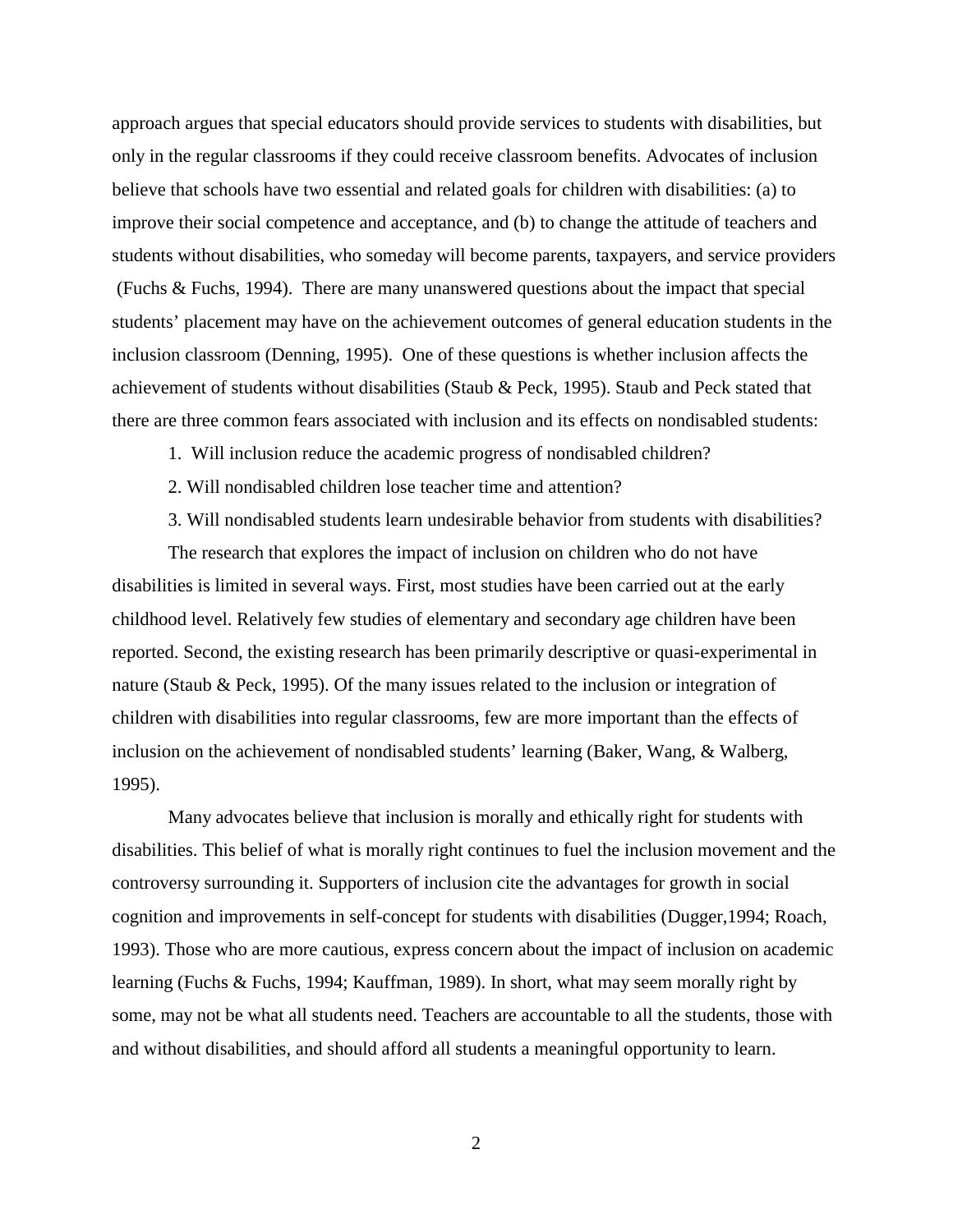#### Purpose of the Study

The purpose of this study is to investigate the relationship between inclusion and the provision of a learning environment designed to provide all students with a meaningful opportunity to learn. The primary research question to be investigated is this:

Do general education students have a meaningful opportunity to learn when sharing classrooms with students with disabilities?

#### Overall Design

An exploratory case study design based on grounded theory will be used to answer these questions: (1) How does this school define inclusion? (2) How are decisions about inclusion implemented in this school? (3) How has inclusion affected the teachers in the two selected classrooms? and (4) How does this school determine if regular education students have a meaningful opportunity to learn? Data triangulation from multiple sources will be used to increase the credibility of the inquiry as recommended by Patton (1990). Triangulation will include nonparticipant classroom observations, interviews with teachers and administrators, and samples of students' work that demonstrate their progress in learning.

## Definitions and Terminology

Children with disabilities: Children with disabilities include those students who are receiving special education services under the Individual with Disabilities Education Act (IDEA) and have an Individualized Education Program (IEP) written for the 1998-1999 school year.

Inclusion: In this study, inclusion refers to a process whereby students with disabilities receive instruction in regular classrooms along with their nondisabled peers with supplementary aids and supports when needed. Stainback and Stainback (1992) defined inclusion as providing mainstream education to all students, with special education teachers providing support for those with mild to severe disabilities.

Inclusive Classroom: Classrooms where students who have IEPs receive instruction from regular education teachers. In this study, inclusive classrooms are the two classes selected for this study.

Individualized Education Program (IEP): An IEP refers to a written plan that includes a student's present level of educational performance, measurable annual goals, short-term objectives, and related services as deemed appropriate.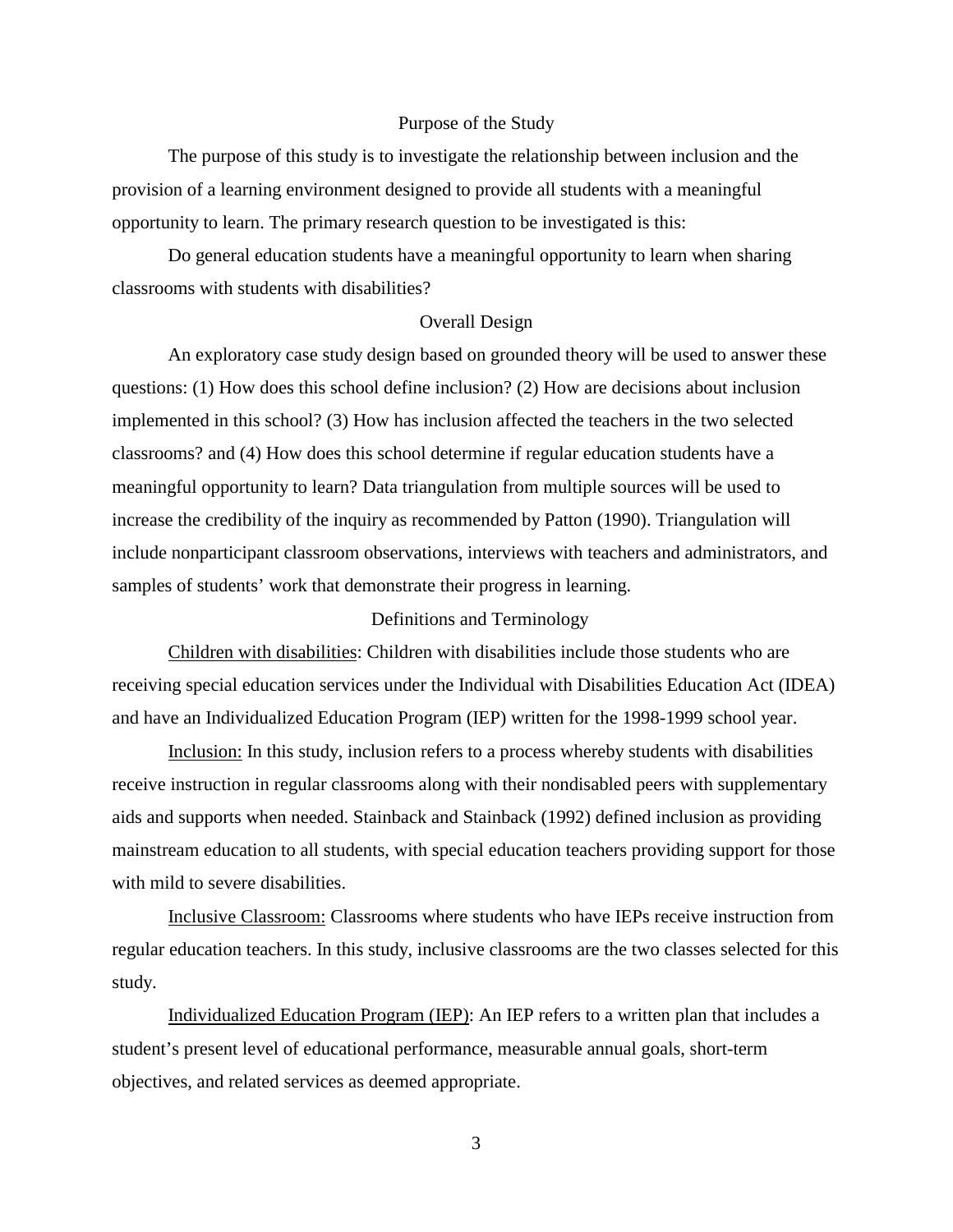Meaningful opportunity to learn: In this study, a meaningful opportunity to learn refers to students actively engaged in teacher directed lessons that are curriculum based, utilize multimodality teaching strategies, and allow for the monitoring of student progress.

Teaching practices: In this study, teaching practices will refer to the methods and strategies supported by research that teachers use to instruct students in an inclusive educational setting.

## Significance of the Study

This is an investigation of effective teaching practices used in inclusive instructional settings. Research has frequently indicated the social benefits of inclusion for students with disabilities; however, it has not sufficiently addressed the advantages for students who are not disabled and are assigned to inclusive classrooms. Despite the lack of research and the controversy surrounding the practice of inclusion, it is widely practiced and accepted (Roach, 1995).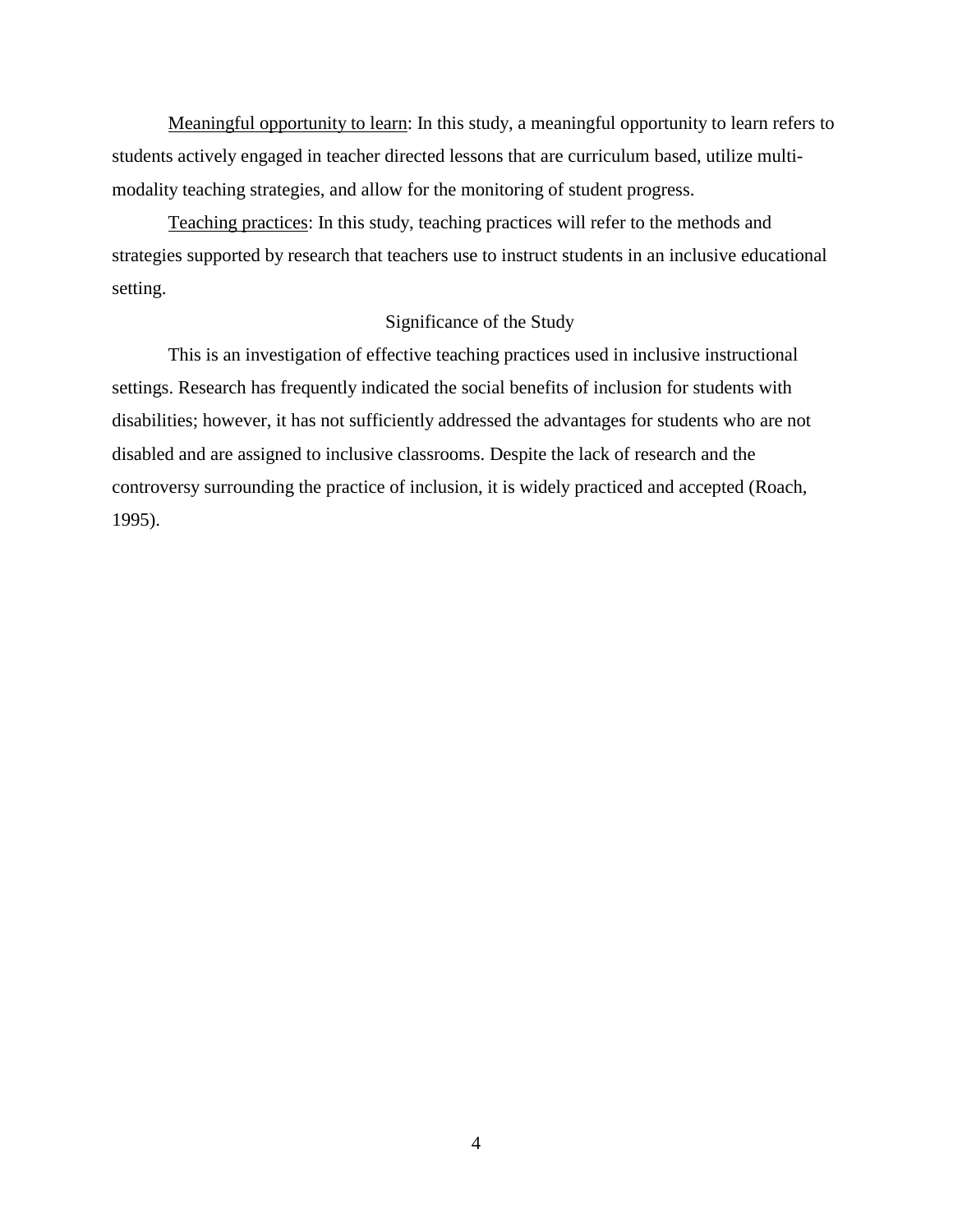#### CHAPTER 2

### REVIEW OF LITERATURE

Within the past 15 years, educators have initiated considerable discussion regarding the most appropriate setting within which to provide education for students with disabilities. Recently, many have advocated the integration of all students with disabilities into regular classrooms. Many have labeled this movement "inclusion." Inclusion for all students with disabilities is rapidly becoming the panacea for many school systems. There is an increasing body of literature that proclaims the benefits of inclusion for some students. In spite of the ongoing controversy, research is primarily focused on the social benefits of inclusion for those with disabilities and has not adequately addressed the possible effects on nondisabled students. The practice of inclusion has been discussed at length in the special education literature, however, it has not received intensive scrutiny in the general education literature. Many educators, parents, and policy makers remain insufficiently informed about the theory and practice of inclusion and its potential ramifications for all students.

#### Inclusive Practices

The debate on how to best deliver effective educational services to students with disabilities continues "without substantial research on model efficacy" (Marston, 1996, p. 7). Many advocates for full inclusion are using an empirical basis of information that is limited to mildly handicapped students in an elementary environment (Patzkowsky, 1995).

Since the passage of P. L. 94-142 (1975), re-authorized as the Individuals with Disabilities Education Act (IDEA), students with disabilities have participated in various school programs with their nondisabled peers. This participation was limited to the mildly disabled population except in certain rare cases. The current controversy among parents, teachers, and advocates of inclusion focuses on the concept of least restrictive environment (LRE) and how it should be interpreted. The LRE for a student with disabilities is believed to be the most appropriate educational setting closest to the regular education setting in which a particular student can receive a free appropriate public education (FAPE). The IDEA (1997) states that, to the maximum extent appropriate, children with disabilities should be educated with children who are not disabled and that only when the nature or severity of the disability of a child is such that education in the regular classes cannot be achieved satisfactorily should that child be removed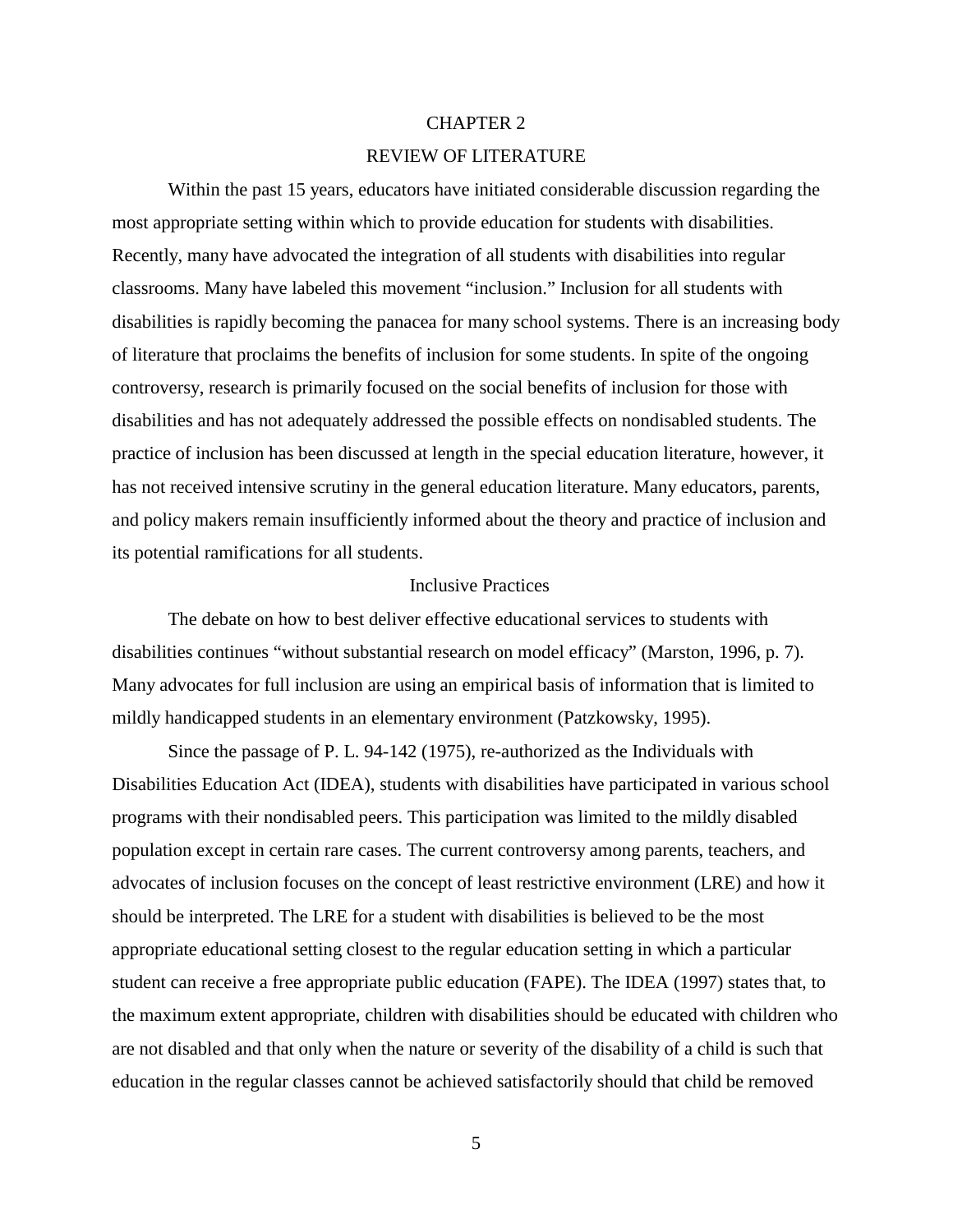from the regular class. Lewis and Doorlag (1999) stress that the concept of LRE does not imply that students should be placed in less intensive settings simply to bring them into a mainstreamed setting. Their placement must be feasible and provided with the most appropriate instructional services. The Education of All Handicapped Children Act (P.L. 94-142) did not mention the term inclusion. It did, however, imply mainstreaming. P. L. 94-142 did not define mainstream classrooms as the LRE for all students with disabilities (Wigle & Wilcox, 1996). However, many advocates for inclusion have interpreted mainstreaming to mean that all children with disabilities should be educated with their peers in the regular classroom. Many have taken the position that mainstreaming is synonymous with the term least restrictive environment (Murphy, 1996; & Reynolds, Wang, & Walberg, 1987). Mainstreaming has been used to refer to the limited and selected placement of students with disabilities in one or more regular education classes. Those who advocated "mainstreaming" expected only those students with disabilities who mastered the skills in the special classrooms to move to into a more challenging setting. However, advocates for full inclusion envisioned the regular classrooms as the most appropriate setting for all students regardless of the disability or the severity of the disability.

Of the articles found in a computerized ERIC search using the data base of Infoseek, only Staub and Peck (1995) addressed the issue of the effects of inclusion on the academic achievement of nondisabled students directly. Denning (1995) also investigated the effects of inclusion on the academic achievement of nondisabled students. This review of the literature will examine Staub and Peck and Denning's studies along with data on variables that may affect the academic achievement of nondisabled students in inclusive classrooms.

The Effects of Inclusion on the Academic Achievement of Nondisabled Students

Staub and Peck (1995) summarize three earlier studies that relate to the effects of inclusion on regular education students. The age of the participants in the studies centered around the early childhood level. According to Staub and Peck, few studies like these address elementary and secondary age children in academic settings. From their review of available literature, Staub and Peck conclude that there is no significant difference in developmental outcomes for regular education students in inclusive and noninclusive settings. They address three common concerns associated with inclusion: (a) Will inclusion reduce the academic progress of nondisabled children? (b) Will nondisabled children lose teacher time and attention? and (c) Will nondisabled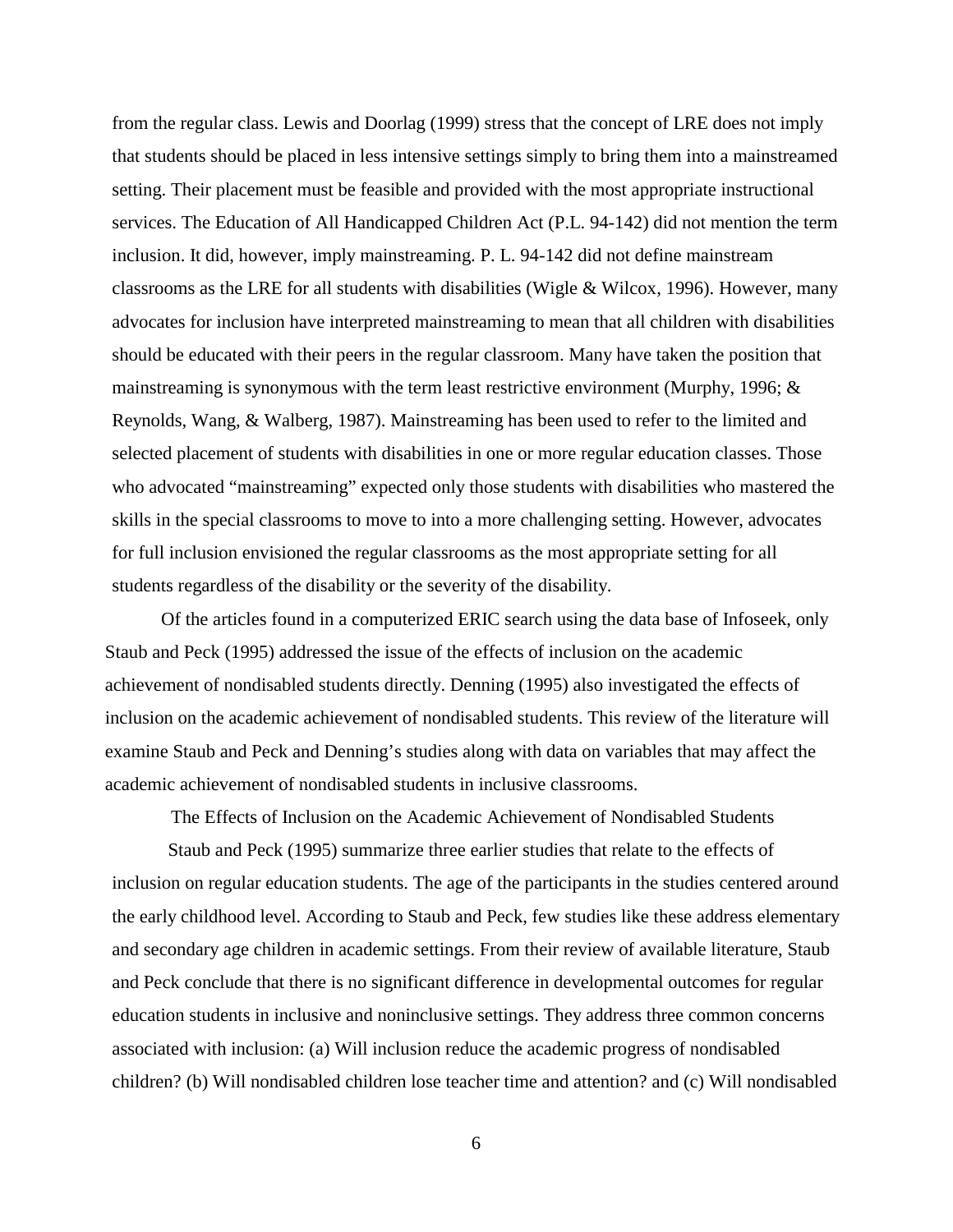students learn undesirable behavior from students with disabilities?

Only a limited research base exists that documents the impact of inclusion on the developmental process of nondisabled children (Staub & Peck, 1995). They further state that studies have consistently found no deceleration of academic progress for nondisabled children enrolled in inclusive classrooms. It should be noted, however, that Staub and Peck had very little data on which to base their decision. Their conclusions rest on the results of only three studies including: Odom, Deklyen, & Jenkins; Cooke, Ruskus, Apolloni, & Peck; and Bricker, Bruder, & Baily (cf. Staub & Peck). These studies were very limited in scope and compared similar groups of nondisabled children in inclusive and noninclusive classrooms on standardized measures of cognitive, language, and social development.

The second concern investigated by Staub and Peck (1995) dealt with teacher time and attention in inclusive classrooms. Again, their data source was limited to only one study that involved less than 20 students. They concluded after analyzing survey responses from teachers, parents, and students that nondisabled students in inclusive classrooms were not harmed as a result of having disabled students in their classes.

Denning (1995) notes that there remains a paucity of research as it relates to the effects of inclusion on the academic achievement of nondisabled general education students. Denning investigated the effects of inclusion on the achievement of general education students, but unlike Staub and Peck (1995), he compared the academic achievement of 577 general education elementary students assigned to inclusive classrooms and the academic achievement of 577 similar general education elementary students assigned to noninclusive classrooms.

Denning's (1995) study appears to be the most extensive study to date that addresses the issue of achievement and inclusion for students at various levels of performance. The achievement scores of the six subtests of the Iowa Test of Basic Skills ( ITBS) were used to compare the inclusive and noninclusive groups. Denning's results suggest that low-achieving general education students in inclusive classrooms do meet the same achievement levels on most subtests when compared to low achieving general education students in noninclusive classrooms. It should be noted here that achievement mean scores across all subtests were higher for students in noninclusive classrooms. As Denning's study suggested, the regular education teacher and the special education teacher provided assistance to all students in a low-achieving setting.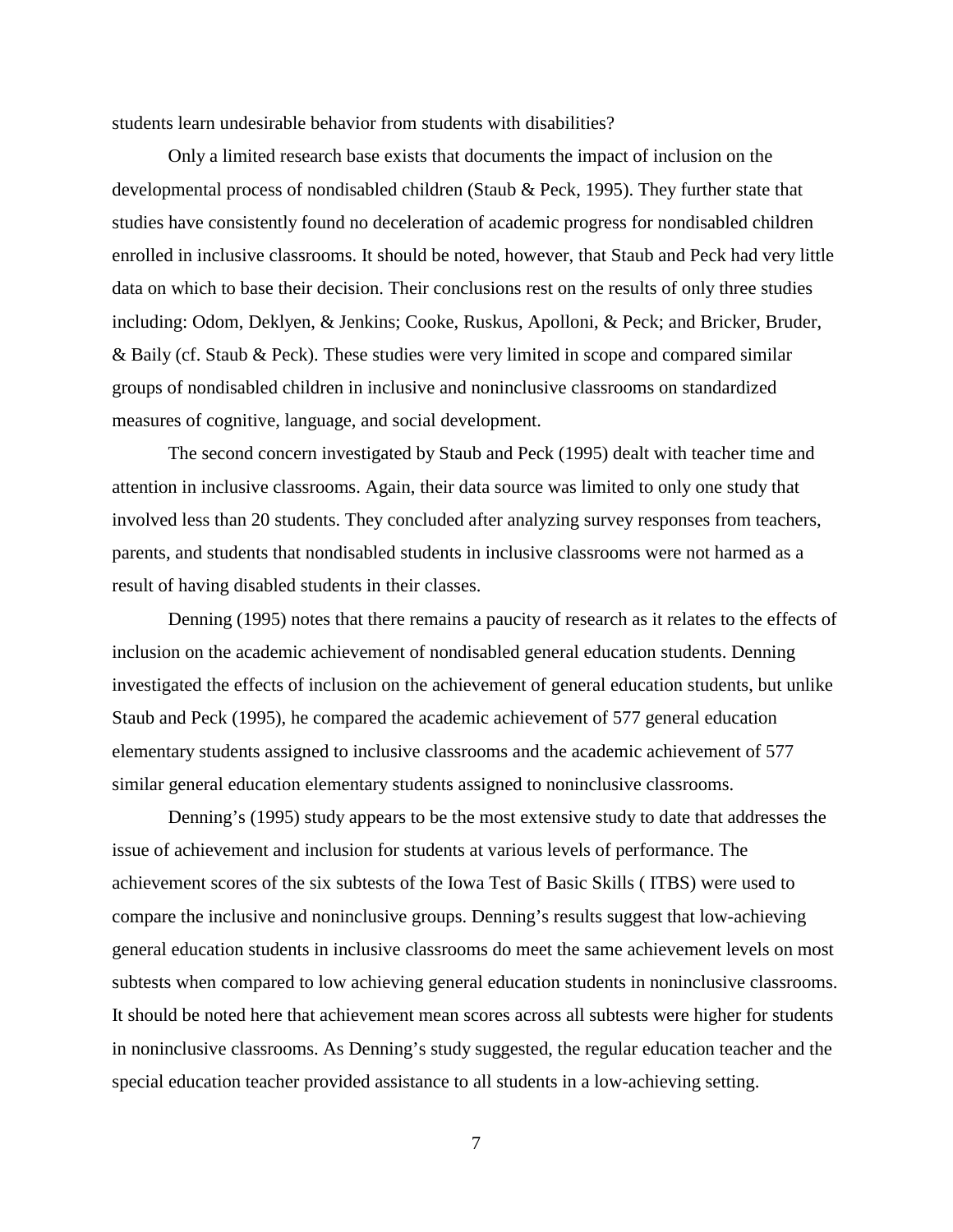In his conclusion, Denning suggested that average-achieving general education students in inclusion classes do meet the same achievement levels on most subtests when compared to general education students in noninclusive classrooms. His study also suggested that some questions still remained concerning the differences in achievement at the fifth grade level.

As to the question, " Do high-achieving general education students in inclusive settings do as well as high-achieving general education students in noninclusive settings?", Denning concluded that the results of the study suggest that high-achieving general education students in inclusive classrooms do meet the same achievement levels on most subtests of the ITBS when compared to the general education students in noninclusive classrooms. However, it should be noted that the study findings also indicated that high-achieving general education students in inclusive settings did not achieve the same levels as similar students in noninclusive settings on all subtests of the ITBS.

There are numerous reasons for the scarcity of information on the topic. The many variables associated with best practices in inclusive settings are difficult to pinpoint and define. An examination of some of those variables will assist parents, teachers, administrators, and support staff in designing appropriate inclusive settings.

## Effective Teaching Practices

Effective teaching research investigates characteristics of schools, various instructional settings, behaviors of students, teachers, and administrators of highly effective schools. Studies show that effective teaching is characterized by strong school leadership, an orderly school climate, clear instructional objectives, maximized student learning time, high expectations for all students, patience, and a commitment to treat each student fairly (Brophy & Good, 1986; Lerner, 1997; Smith, 1998).

Smith (1998) states that good teaching cuts across subjects or grade levels. The principles of good teaching are basically the same regardless of the content being taught. Good teachers think of themselves as teachers of students, not as mere specialists focusing on a subject or a particular grade level. According to Smith, many people who have investigated the question of inclusive schools feel that what children with disabilities need most for success in regular classroom is simply good teaching.

Wong, Kauffman, and Lloyd (1991) characterized the behaviors and attitudes of effective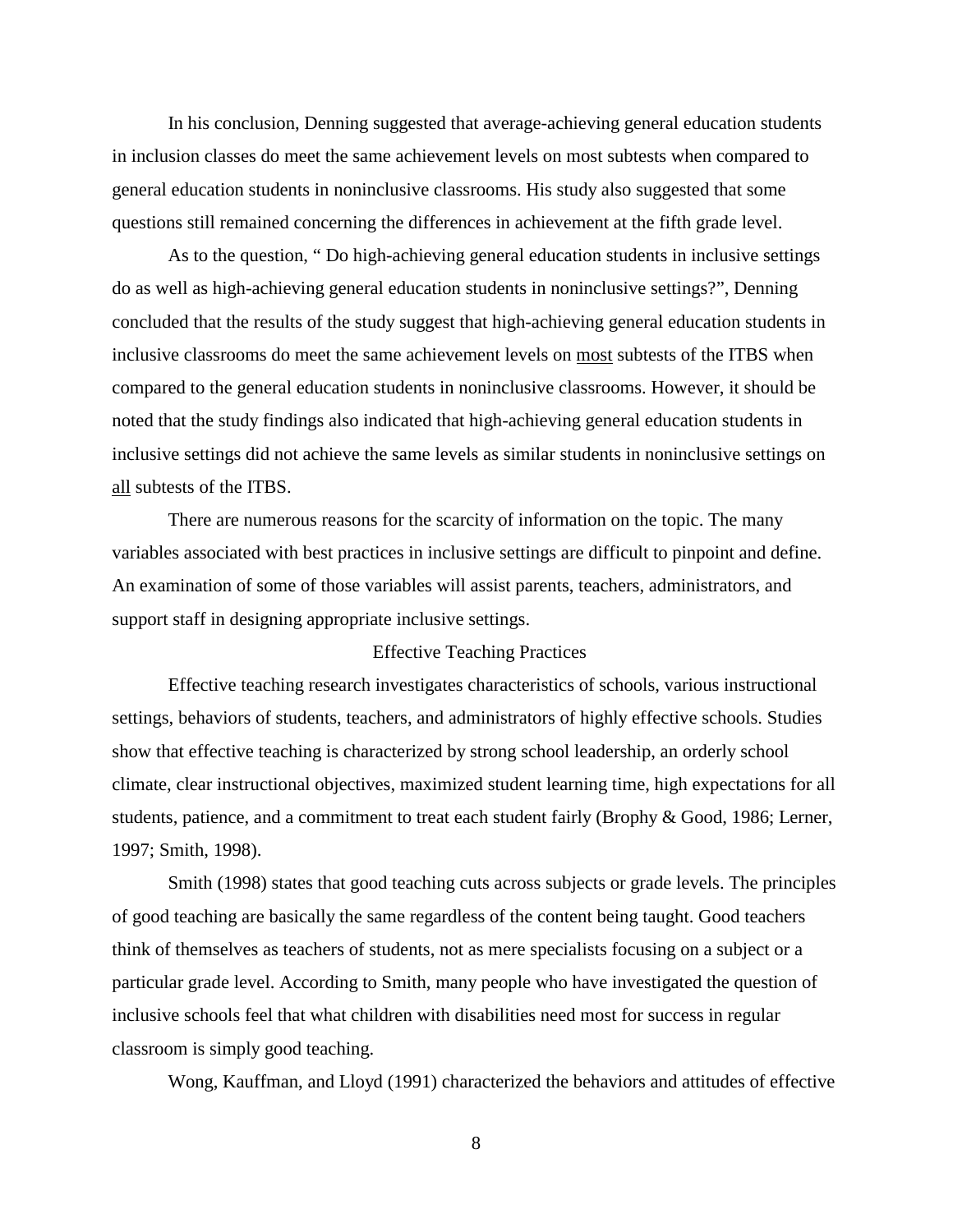teachers of students with disabilities in the regular classrooms. Some of the attributes include the following: (a) the expectation that all children will learn; (b) frequent monitoring of student work; (c) clarity of standards, directions, and expectations; (d) a commitment to treat each student fairly; (e) a highly structural approach to teaching; (f) firmness and consistency in behavior expectation; and (g) an open and positive attitude toward diversity.

Larrivee (1985) also identified teacher characteristics and classroom conditions that lead to the effective inclusion of students with disabilities: (a) The teacher and students make efficient use of time; (b) the teacher provides frequent positive feedback to students for appropriate behavior and achievement; (c) the teacher assigns tasks of an appropriate level of difficulty for each student; and (d) the teacher uses supportive rather than judgmental interventions.

Hocutt (1996) suggests that effective teaching behaviors include the following strategies: (a) reviewing and checking the previous day's work, and reteaching if necessary; (b) promoting initial student practices of new content and skills, and checking for understanding; (c) providing corrective feedback; (d) giving students an opportunity for independent practice; and (e) conducting weekly and monthly reviews of progress.

Rating Scales for Responsible Inclusion Practices and Effective Teaching Research indicates that there are common practices found in effective inclusion programs. In an effort to assist teachers and administrators in designing, implementing, and evaluating inclusive instructional programs, the Rating Scale of Components of a Responsible Inclusion Program for Students with High-Incidence Disabilities (Vaughn, Schumm, & Brick, 1998) (Appendix A) and A Classroom Checkup: Best Teaching Practices in Special Education (Sikorski, Niemiec, & Walberg, 1996) (Appendix B) were developed.

"The Rating Scale of Components of a Responsible Inclusion Program for Students with High-Incidence Disabilities" (RSCRIP) developed by Vaughn et al. (1998) is based on data gathered from three sources. The first source was a case study conducted with three school sites over a four year period. The second source is a compilation of program evaluations of more than 50 Florida schools. The final source of data comes from a focus-group interview which consisted of four general education teachers, three special education teachers, one special education director, and one school principal, all of whom had recently participated in the development of an inclusion program for students with high-incidence disabilities.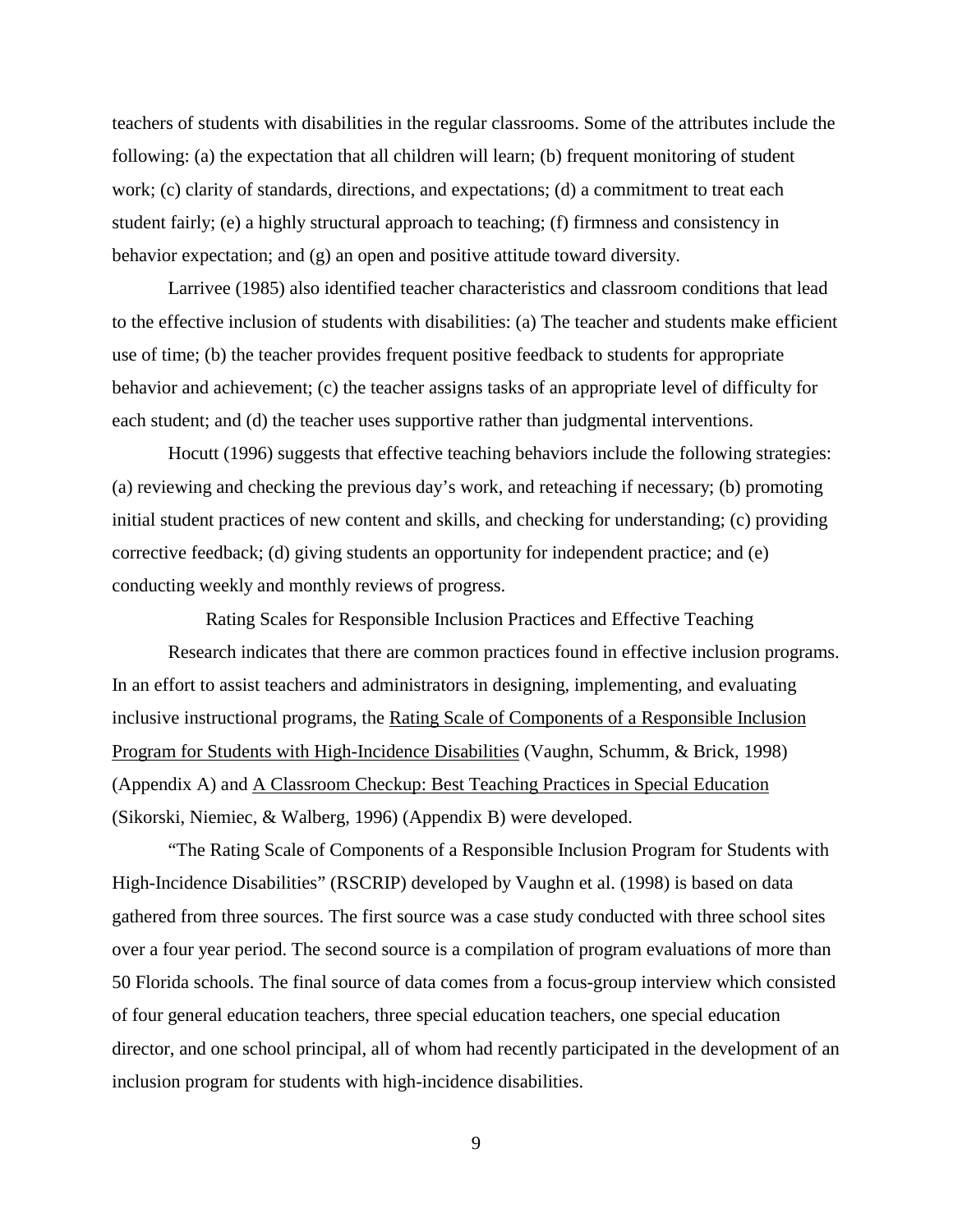The RSCRIP scale has 12 major components. There are three to six items which correspond to each component, a total of 47 items overall (see Appendix A). The 12 major components are: (1) Each student's educational needs are considered first; (2) Teachers' skills, knowledge, and attitudes toward inclusion classrooms; (3) Adequate resources are provided; (4) Inclusion models are developed and implemented at the school-based level; (5) Parents are involved in the development and implementation of the inclusion model; (6) A continuum of services is maintained; (7) The services delivery model is continually evaluated and altered; (8) Ongoing professional development; (9) Philosophy on inclusion is developed at the school level; (10) Curriculum approaches that meet the needs of all students are developed and refined; (11) Roles and responsibilities of the special education teacher and other specialists; and (12) Roles and responsibilities of the general education teacher. The rating scale can be used in several ways according to the developers for program development, program monitoring and program evaluation (Vaughn et al., 1998).

Teachers and administrators who become familiar with the RSCRIP Scale will become cognizant of the most recommended practices for responsible inclusion programs. It will also provide a means of evaluating an inclusion instructional program. Additionally, students will benefit from a service delivery model that is continually evaluated and altered to meet individual needs.

"A Classroom Checkup" developed by Sikorski, Niemiec, and Walberg (1996) is an observation checklist focusing on concrete, specific low-inference behaviors that have been identified from reviews of best teacher practices. The checklist may be used in a variety of ways: (1) Copies may be distributed to teachers as a reminder of practices that can be incorporated into lesson planning; (2) Principals, department heads, and supervisors may use the checklist to observe teaching and provide evaluative feedback; and (3) Teachers might observe each other and provide feedback. The checklist has four components with many subcomponents under each (see Appendix A). The four components are: (1) Introducing the lesson; (2) Presenting the lesson; (3) Student participation; and (4) Corrective feedback (Sikorski et al., 1996).

Teacher Interactions in Inclusive Classrooms

Educational researchers have investigated numerous factors considered to affect student learning. Recently, new processes for estimating the effects of teachers and schools on student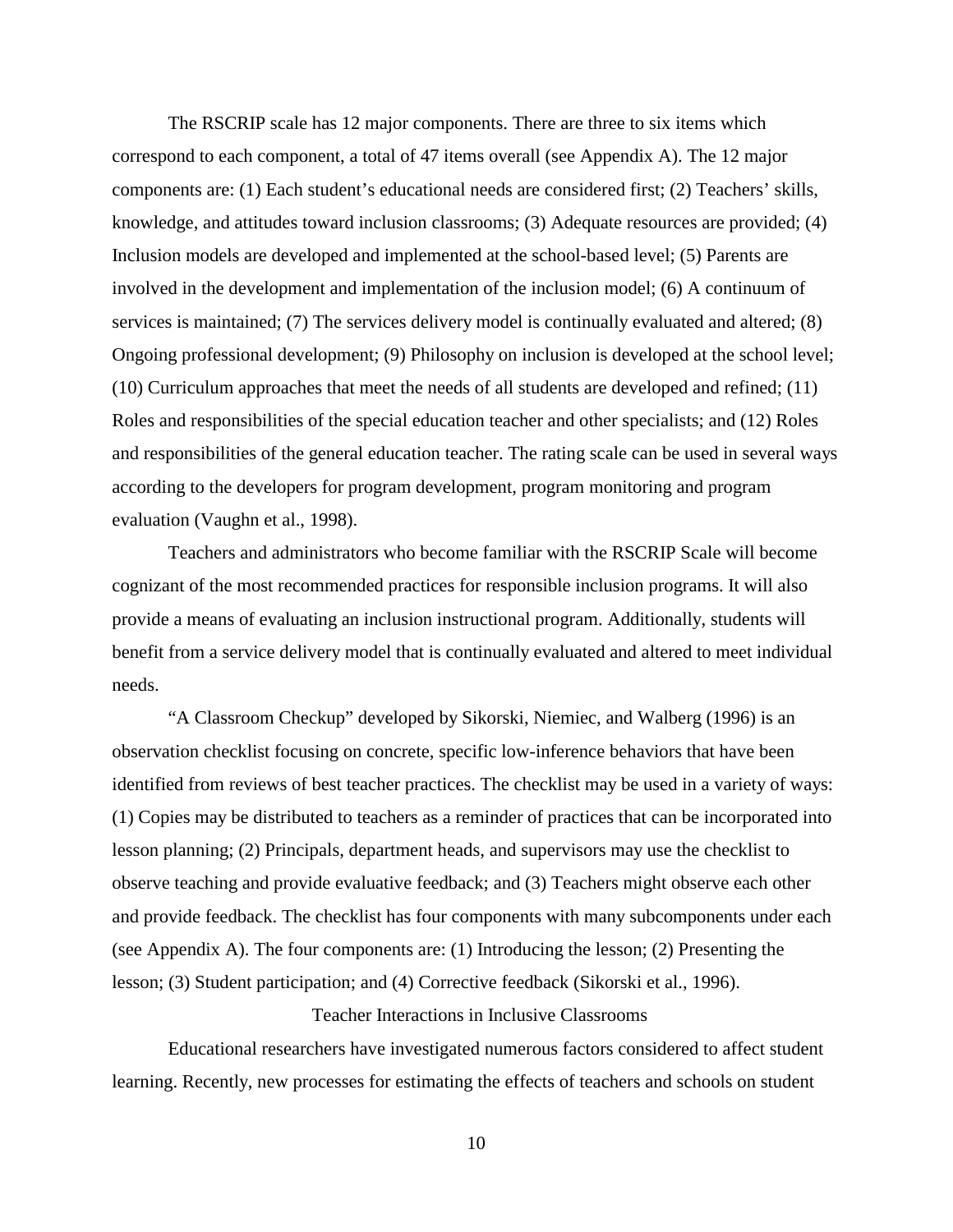academic outcomes have been developed. One such model used to investigate the effects of teachers and schools on student academic outcome is the Tennessee Value-Added Assessment System (TVAAS). According to Wright, Horn, and Sanders (1997), the TVAAS uses statistical mixed-model methodology to enable a multivariate, longitudinal analysis of student achievement data which has been demonstrated to produce estimates of school and teacher effects that are free of socioeconomic confounding.

The teacher is instrumental in the achievement outcome of nondisabled students in inclusive settings. Regular education teachers who perceive students with disabilities in a negative manner may view inclusion as another obstacle to their already demanding schedule. This attitude could negatively affect the amount of instructional time given to the nondisabled student, and thereby impede their learning and achievement (Hines & Johnston, 1996; Marston, 1996).

Research clearly acknowledges the relationship between teacher interaction and student achievement. Students' opportunity to learn is clearly optimal when students directly interact with teachers through questioning techniques, class discussions, responding to teacher monitoring during learning activities, and receive teacher feedback (Brophy &Good, 1986).

## Instructional Time in Inclusive Classrooms

The correlation between instructional time and learning is modest. Research findings, however, suggest that there is a strong relationship between learning and academic engaged time in which students are actually involved in learning activities. Research also found that highachieving students were engaged in learning activities 85% of the time, but low achievers had only a 40% involvement rate. In a related study of secondary classrooms, high achievers were engaged 75% of the time, but low achievers were on task only 51% of the time (Christenson, Ysseldyke, & Thurlow, 1989).

### Parental Involvement in Inclusive Classrooms

One of the most important factors to consider in any situation involving the student and the teacher is the relationship of the parent to the educational provider. It is well known that when parents involve themselves in the education of their children that the end result is an increase in academic achievement. Students who have the support of parents or caregivers tend to take academics more seriously than their peers who do not have such support. Teachers who have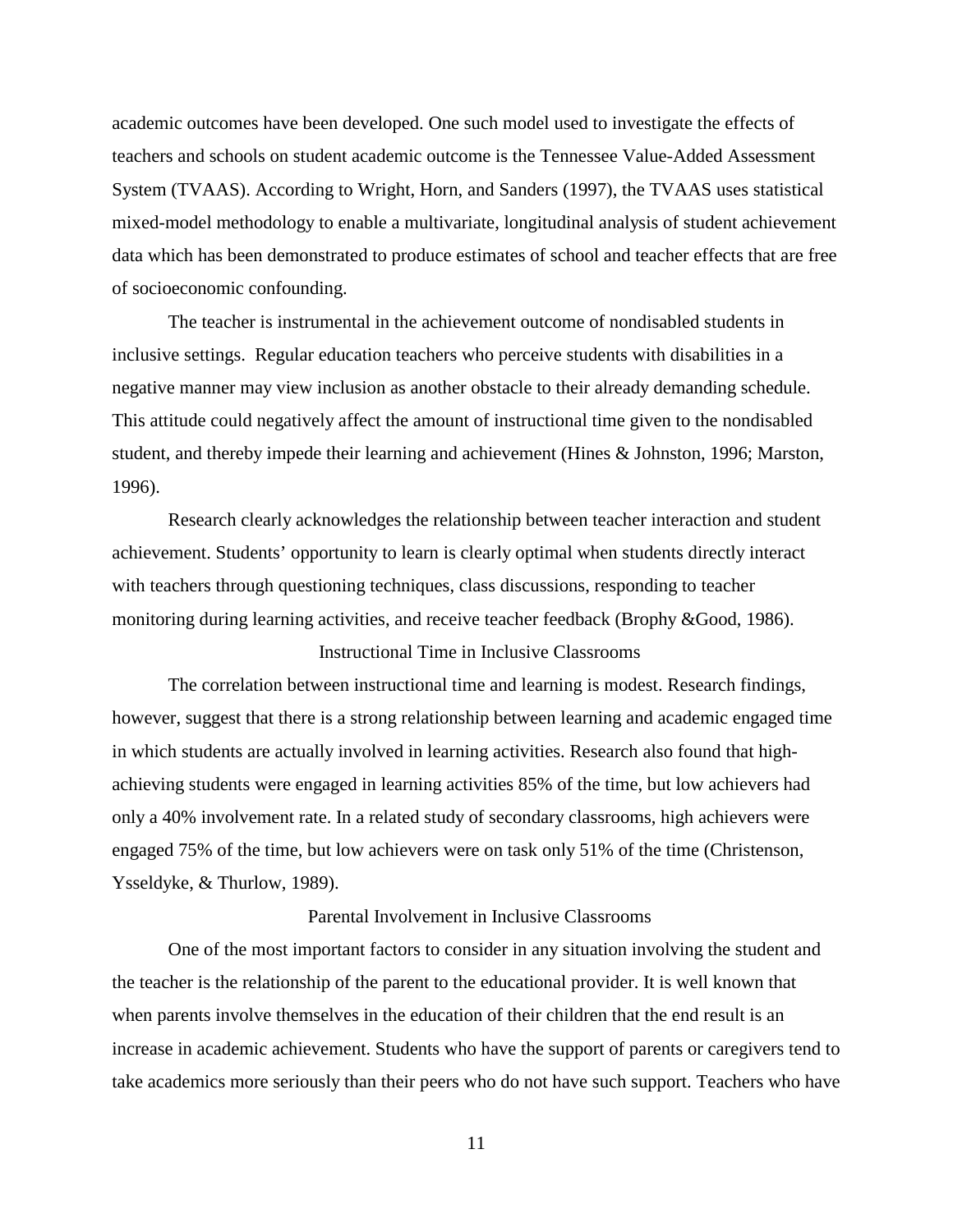the support of parents are less distracted with negative and non-productive confrontations with both parents and student.

The parent variable is well documented in literature dealing with students with disabilities also. Individuals with Disabilities Education Act (IDEA) clearly stated the need for parental involvement in the education of students with disabilities. Parent participation is encouraged and mandated throughout the diagnostic process (IDEA, 1997).

Number of Disabled Students in Inclusive Classrooms Teachers who feel overworked, underpaid, and under respected are unable to find the time or resources to deal with a large number of students with disabilities in a regular class setting. When class sizes are greatly increased because an excessive number of students with disabilities are placed in one class, the purpose of providing support is defeated (Hines & Johnston, 1996).

Several major studies in the 1980's showed that it is difficult to classify children accurately and that the classification systems for placing students in special programs are seriously flawed (Baker, Wang, & Walberg, 1995). However, if we are to rely on the regular education system to educate such a diverse population, we must ensure the different publics and consumers that this is the most appropriate setting for each student with a disability. It is imperative that we have the necessary data on each student and best practices on inclusive instruction as referenced in the review of literature. This informational need is critical, particularly in light of current legislation such as the Improving America's Schools Act of 1993, which calls for an inclusive approach to achieving higher educational outcomes for all students, including those with special needs (Baker et al., 1995).

Parents of general education children are increasingly asking questions concerning the impact of inclusion on their children's learning. Only a few researchers have questioned the impact of inclusion on general education students. The few studies that have been conducted show no slowdown in nondisabled children's learning in inclusive classrooms (Staub & Peck 1995). The effects of inclusion on students in regular education classes who are not involved in special programming are still uncertain, however, supportive testimony from educators and parents can be found in the literature (Murphy, 1996). The results of this study will be of importance to those who are in the position to affect change and design instructional programs.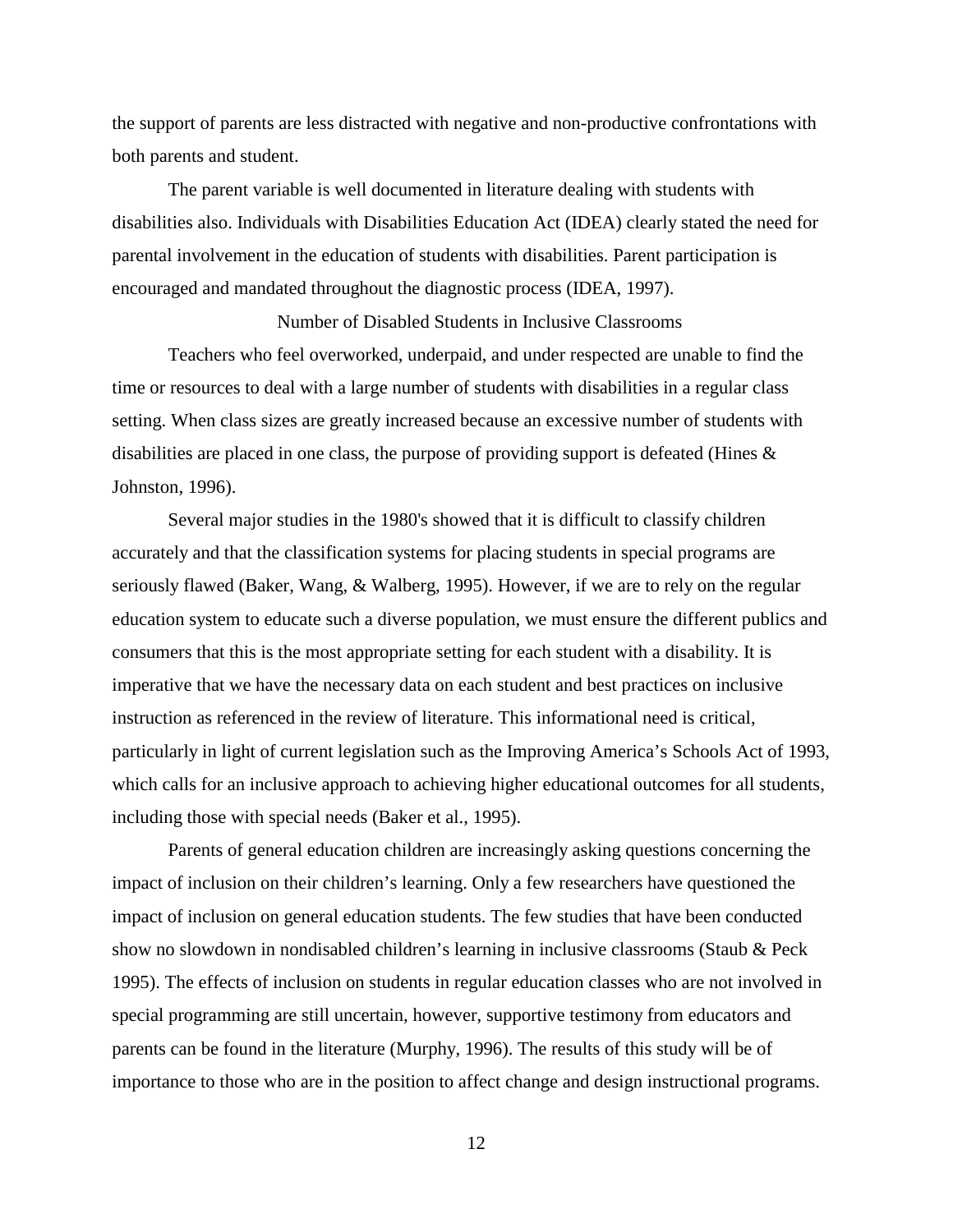#### Summary

The integration of students with disabilities into the regular education setting is a trend that many are now supporting. Most refer to this new trend of integrating students with disabilities with students without disabilities in the regular education setting as inclusion. According to numerous sources most school systems are implementing some form of inclusion. Because inclusion is defined in various ways by different people, there remains much confusion as to the practices associated with implementing inclusive instructional programs.

There exist only a few studies that investigate the effects of inclusion on regular general education students. Most studies have centered the investigation around general education preschool or elementary students. The findings indicate that the practice of inclusion has many questions yet to be answered (Denning, 1995).

Effective teaching research indicates characteristics of schools, instructional settings, behavior of students, teachers, and administrators of highly effective schools (Lerner, 1997; Smith, 1998). Effective teaching research also argues the point that good teaching is good teaching and cuts across subjects or grade levels (Smith, 1998).

Researchers have found that effective teaching behaviors and attitudes of effective teachers include: (a) reviewing and checking the previous day's work; (b) promoting initial students practices of new content and skills; (c) checking for understanding; (d) providing corrective feedback; (e) giving students an opportunity for independent practice; (f) expectations that all children will learn; (g) frequent monitoring of student work; (h) clarity of standards; and (i) an open and positive attitude toward diversity.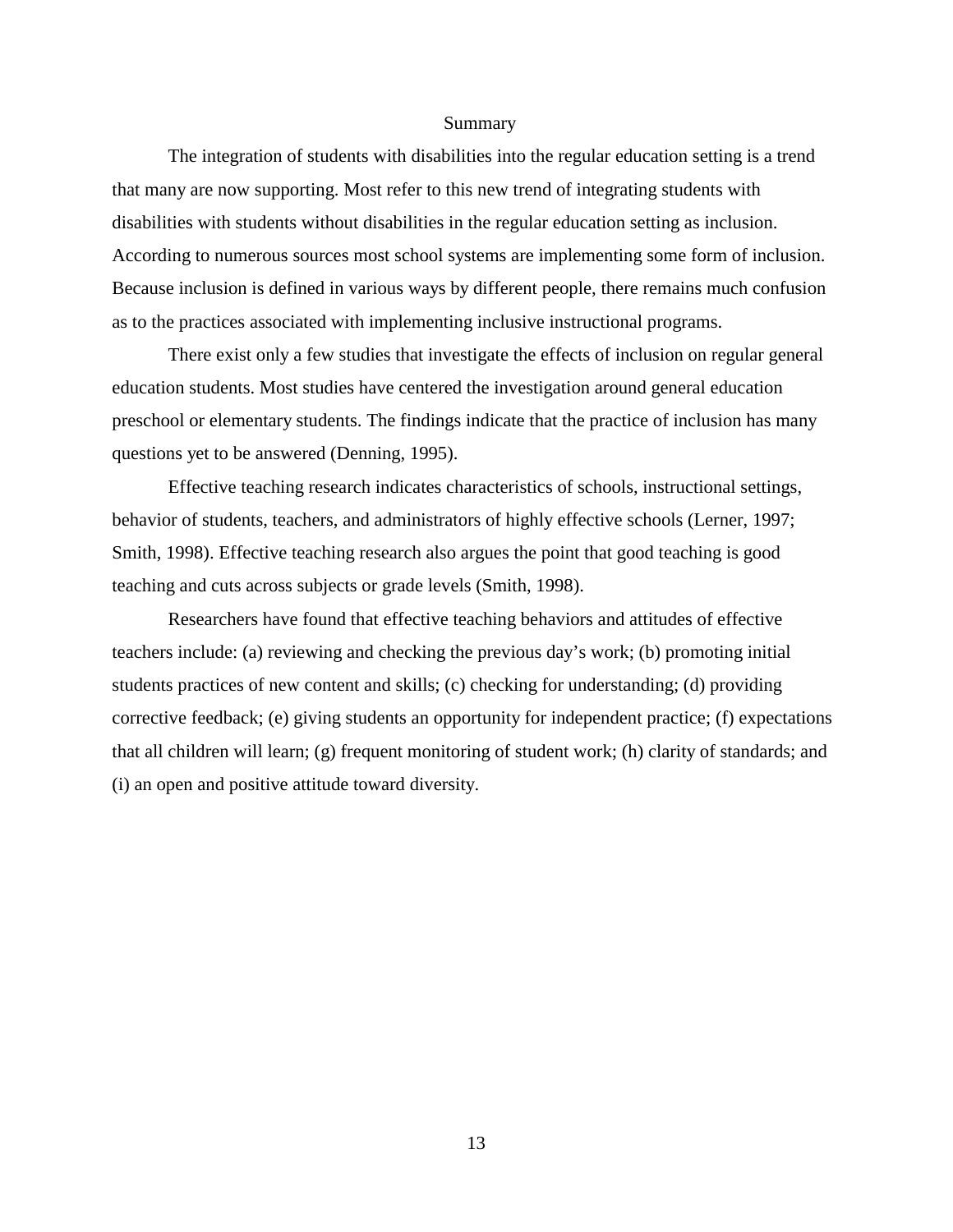## CHAPTER 3

## METHODOLOGY

This study examines how inclusion for students with disabilities was implemented in an elementary school in northeastern North Carolina and whether the non-disabled students in two inclusive classes are being provided with a meaningful opportunity to learn along side their peers with disabilities. Specifically, this study will address these questions: (1) How does this school define inclusion? (2) How are decisions about inclusion implemented in this school? (3) How has inclusion affected the teachers in the two selected classrooms? and (4) How does this school determine if regular education students have a meaningful opportunity to learn?

This investigation draws on information from interviews with the school's principal and with two teachers selected by the principal. Each teacher's class was visited on four occasions to observe the elements in the classroom environment that affect teaching and learning. Information collected from these interviews and observations, along with documents of student progress, was analyzed and interpreted to determine whether the school's implementation of inclusion supports classes in which regular education students have a meaningful opportunity to learn.

#### Research Design

#### Qualitative Methodology

Qualitative methodology was used in this study. Through an exploratory case study design based on grounded theory, the question of whether these general education students have a meaningful opportunity to learn when sharing classrooms with students with disabilities will be addressed. Data triangulation techniques were used to increase the credibility of the inquiry as recommended by Patton (1990). Multiple sources of data collection were utilized through structured and unstructured interviews with teachers and administrators, the collection of nonparticipant classroom observations, and documentation of student progress.

### Exploratory Case Study.

The exploratory case study design was selected because it offers flexibility that is appropriate for interpreting the meaning that individuals place on events, processes, and structures. The emphasis of this approach is on understanding why the individual behaves in a particular manner and how behavior changes as the individual responds to the environment (Ary, Jacobs, & Razavieh, 1996). According to Yin (1994), case studies are the preferred design when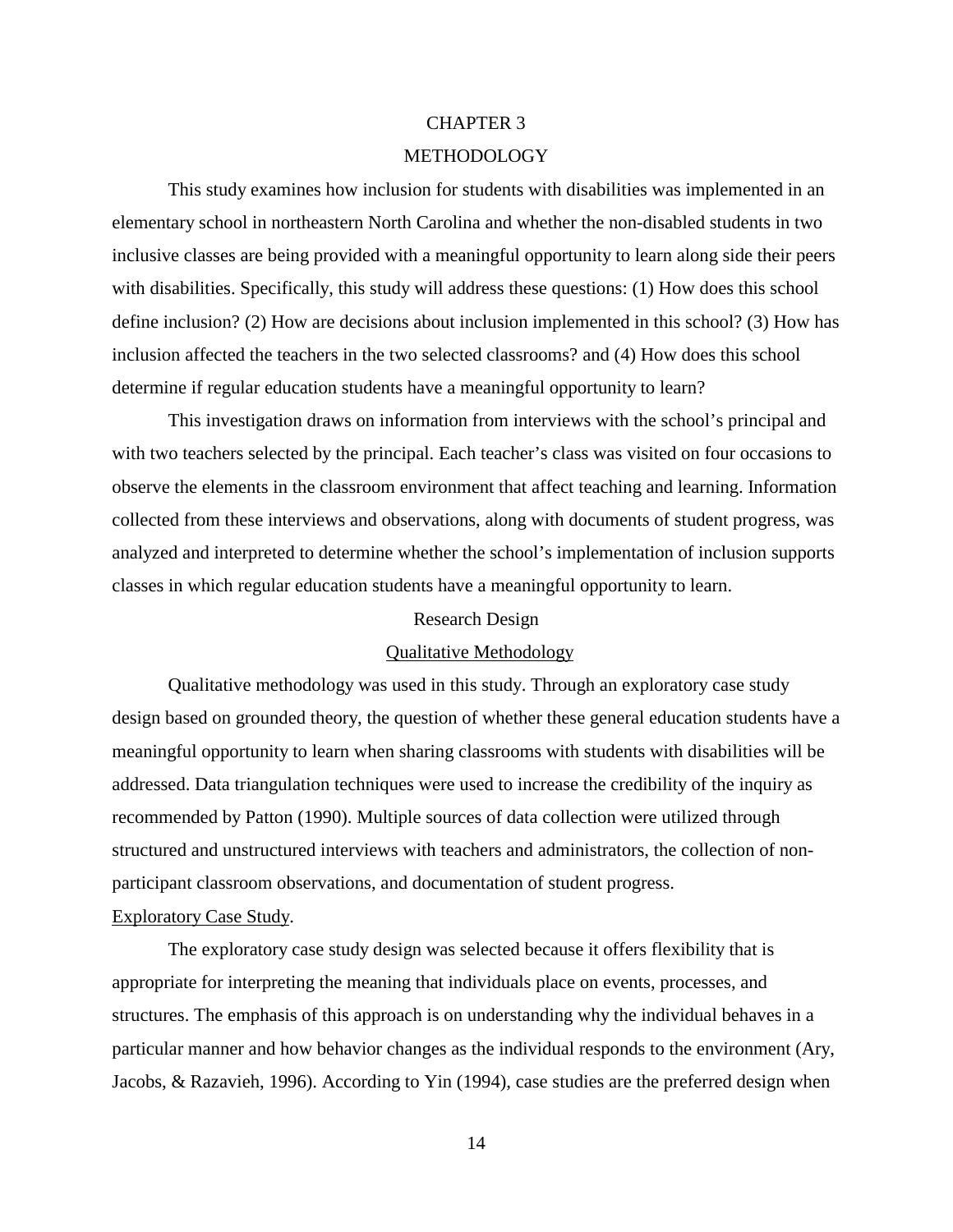the investigator has little control over events and when the focus is on contemporary phenomenon within some real-life context.

#### Researcher as Instrument.

As the investigator in this study, I served as the primary data collection instrument. My credibility to serve in this capacity is supported by my professional experience in education. I have served in the following roles: (a) public school teacher (grades 6th through 12th); (b) testing coordinator; (c) school based chairperson; (d) assistant principal (elementary and middle school); (e) principal (elementary school, K-6); (f) educational consultant; (g) university supervisor; and (h) university program coordinator for teacher education. I have evaluated learning environments professionally for 12 of my 24 years in the teaching profession. From this perspective, I engaged the population in the setting with conversations, asking free flowing, opened-ended questions as well as structured questions, and to knowledgeably conduct nonparticipant observations, recordings, and field notes.

### Setting of the Study

The research site was two elementary inclusive classrooms within a school system that lies in the heart of northeastern North Carolina. With a population of nearly 35,000, the county is the largest of the counties that form the northeast corner of North Carolina. The city has a population of nearly 20,000, and is situated one hour from the southeastern Virginia metro area and one hour from the outer banks beaches of North Carolina. It offers a harbor along the intercoastal waterway and serves as the site for the world's championship in moth boat class sailing as well as other boating, fishing, and water sports. It is bounded on the north by the state of Virginia and to the east by the Atlantic Ocean. Area industries and economies are as diverse as the land and its inhabitants.

Industries are limited to a few non-agricultural ventures. There are five major hotel chains based in the area, a host of fast food restaurants, a blimp base, a state university, a bible college, a regional community college, and the largest U. S. Coast Guard Station in the United States. Many of the residents are employed in Virginia by employers such as Ford Motor Company, Newport News Shipbuilding, Chesapeake and Portsmouth School Systems, and agencies of the federal government.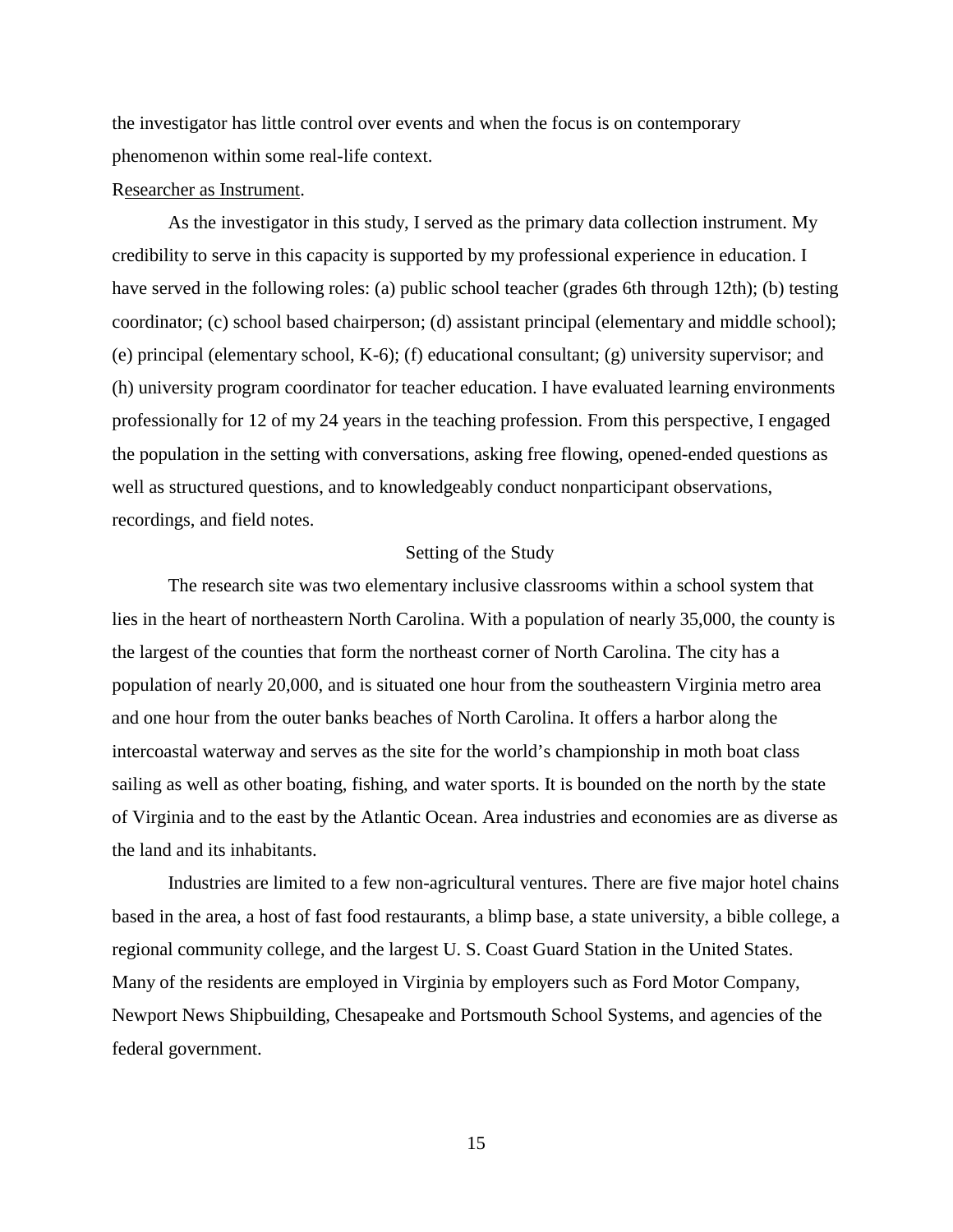The school system serves approximately 6,260 students (per 1996-1997 figures). Students are served through a pre-K through 12th grade alignment. With a budget of \$32 million, an instructional staff of 400 is employed to serve the nearly 7000 students. There are eight elementary schools, two middle schools, one alternative school and one comprehensive high school. The school system is fully accredited by the Southern Association of Colleges and Schools and the North Carolina Department of Public Schools.

The city has a racial balance of 51% black and 49% white. The cost of living is high in the community with a concomitant high incidence of poverty. The utility rates are considered by many to be the highest in the country.

#### Selection of the School Site

One of the seven elementary schools in the system was selected for the study. The testing coordinator, the special education program director, and the researcher selected an elementary school typical for this school system. The chosen site was not extreme in its population or achievement variables, and students in the setting were not overly representative of either poverty or privilege. The district administrators provided the researcher with the number of students in each grade at the selected site (see Appendix C).

## Data Collection

#### Gaining Access to the School

A meeting was arranged with the principal of the selected school to ask for permission to conduct the study in the school. The purpose and nature of the study were explained. The principal was given the opportunity to ask questions related to the study and the role he would play. The principal was asked permission to proceed with the study at this meeting. Permission was given and the principal was given a copy of the following professional journal articles: (1) "Using a Rating Scale to Design and Evaluate Inclusion Programs" (Vaughn, Schumn, & Brick, 1998), which rates effective inclusive programs ( Appendix B); and (2) the "Observation Form for Productive Teaching Practices" (Sikorski, Niemiec & Walberg, 1996), featuring a checklist focusing on teaching practices in inclusive settings (Appendix A). The principal was asked to fill out a copy of the rating scale and to schedule a time to meet to discuss the scale and the observation form with the researcher. This was done to ensure that the principal was aware of exactly what the research entailed and was able to understand the nature of questions posed to the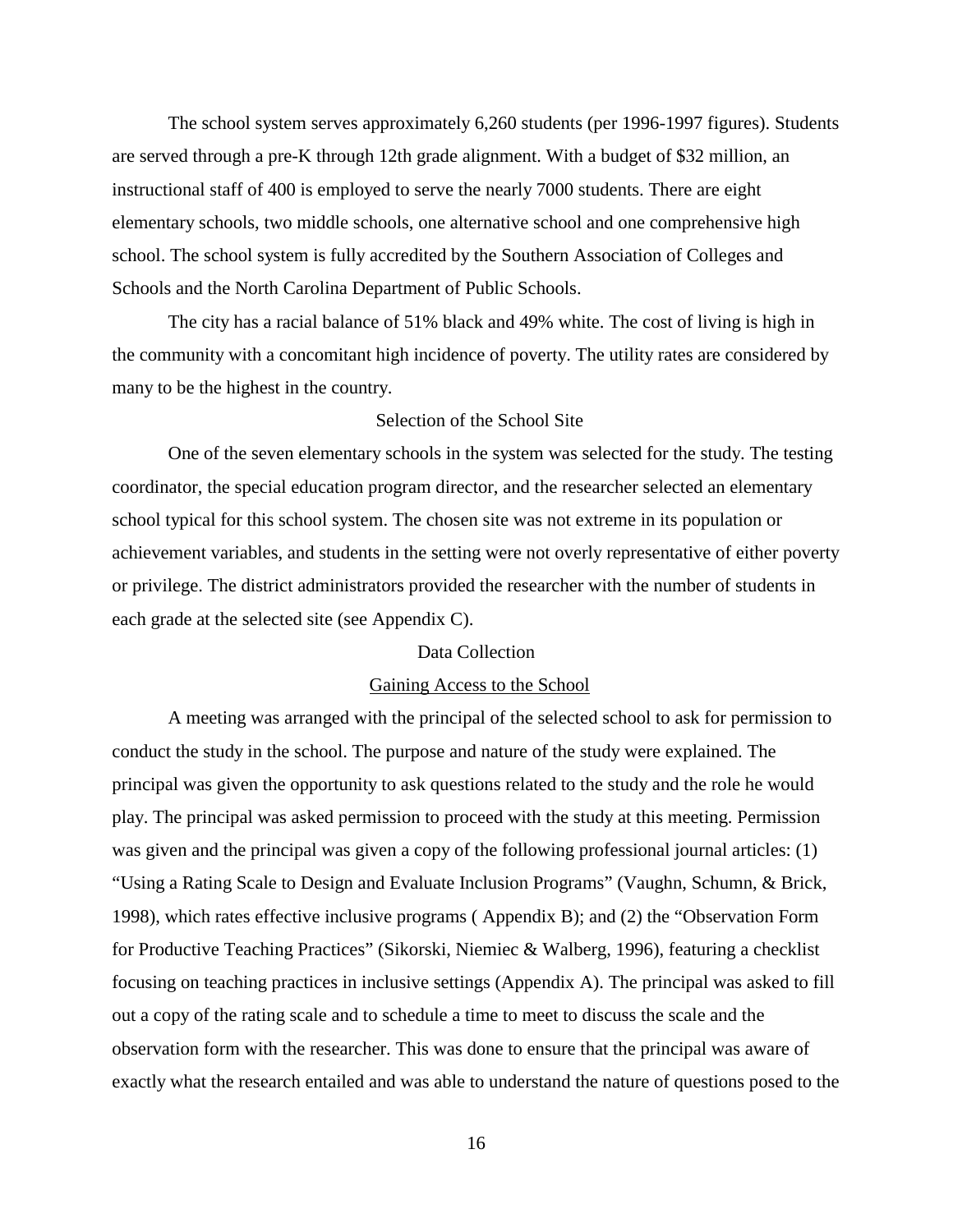teachers participating in the study.

#### Formal Conference With Principal

During the second conference, the principal was asked to respond to any questions or concerns as a result of reading the two articles, and in using the rating scale by Vaughn et al. (1998). Each component of the rating scale was thoroughly discussed. The principal was asked questions concerning the school system's policies and procedures for implementing inclusion guided by the checklist. The principal was asked about his perception of whether general education students are being given a meaningful opportunity to learn in inclusive classrooms at the school and how they make this determination. The principal was asked to recommend two teachers from the faculty whom he had seen demonstrate many of the practices identified by Sikorski et al. (1996) and to provide a time for the two teachers to meet with the researcher. The principal was also asked to provide the researcher with information for a school profile for general education and special education by grade level (see Appendix C).

#### Gaining Teacher Participation

The investigator conferenced with the two teachers to discuss the interview and observation process. At the initial meeting, the purpose and nature of the study was explained to both prospective teacher-participants. Confidentiality of their responses was assured. Questions and concerns were addressed, and the teachers were asked to participate. The teachers agreed to participate, each was given the Vaughn et al. (1998) article and asked to read it prior to the individual interview in order that they might fully understand the nature of the questions that would be asked. Each teacher was asked to schedule a time with the researcher after reading the article to discuss the implementation of inclusion in their school and classroom.

#### Formal Interviews With Individual Teachers

The researcher reviewed with the teachers their responses to the 12 components of the Vaughn et al. (1996) rating scale. This allowed for a comparison of teacher perceptions with those of the principal about school wide implementation of inclusion. In addition, each teacher was given an opportunity to discuss and respond to questions about the following: (a) composition of his/her classroom; (b) personal beliefs and expectations of inclusion; (c) human and material resources; (d) the learning environment; and (e) the benefits and disadvantages of their inclusive classroom. The investigator elicited responses from three major areas: (a) student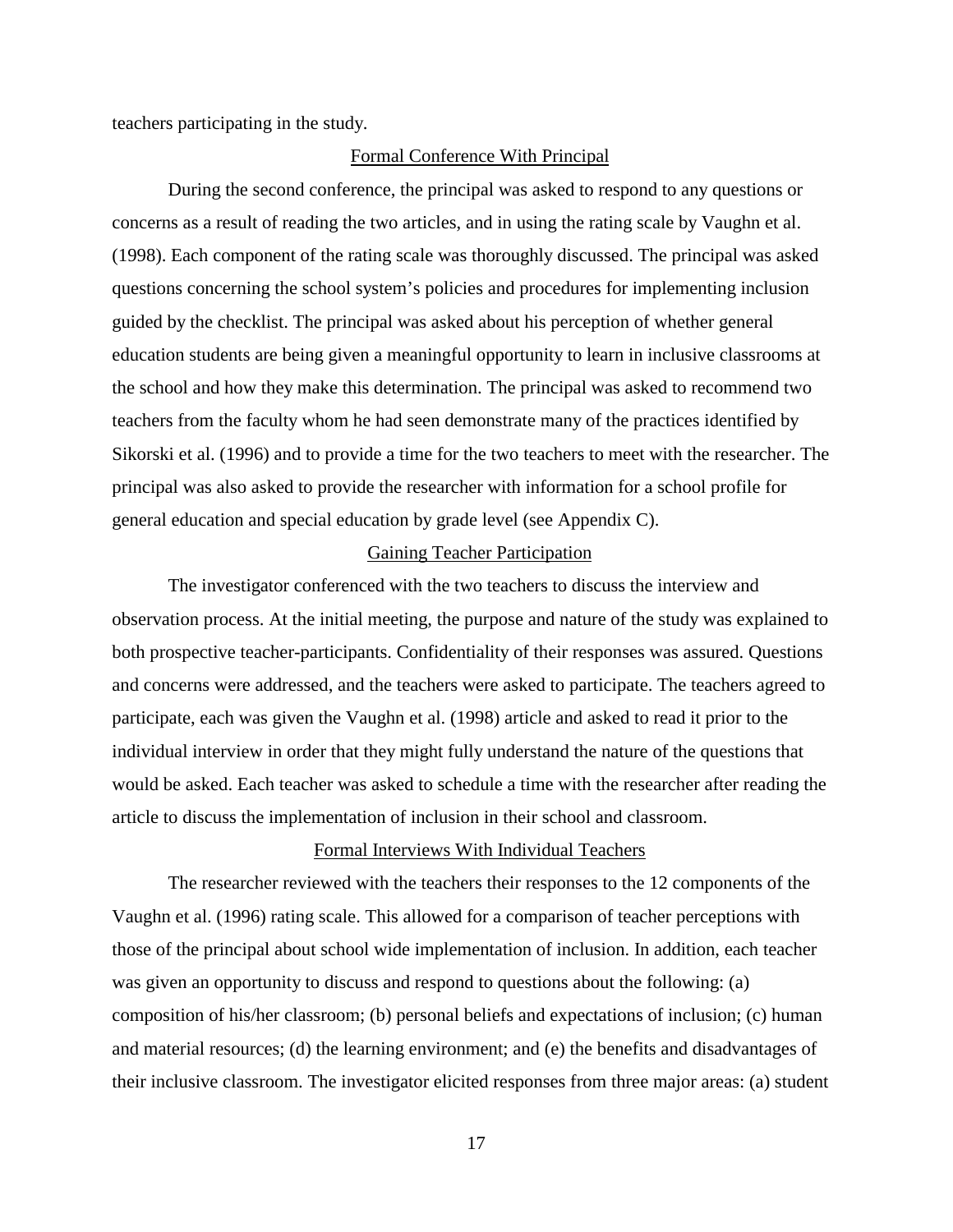characteristics; (b) impact of inclusion on teaching; and (c) impact of inclusion on student learning. Interview questions will address the following points:

#### Student Characteristics

- 1. What is the range of functional abilities among your students this year?
- 2. What are your expectations for your general education students this year?
- 3. What are your expectations for your students with disabilities this year?

### Impact of Inclusion on Teaching

- 1. What is your previous experience teaching students with disabilities?
- 2. How has inclusion affected your teaching?
- 3. Did you have to modify your teaching plans for this year?
- 4. How do you feel about your teaching effectiveness this year?

### Impact on Learning

- 1. How has inclusion affected the academic learning of the general education students in your class?
- 2. How do you monitor student learning?
- 3. Can you share any documents that show how students have made academic progress? (The investigator will review available documents.)

Each teacher was asked to provide a schedule for four classroom visits of 40 minutes each for the researcher to observe students in their natural environment. Each teacher was also asked to provide demographic information about their class (see Table 2)

### Interviews and Observations in the Natural Setting

The investigator observed in the two selected classrooms during class sessions. The natural environment allowed the investigator to obtain an in-depth holistic view of the practices described in the literature designed to provide a meaningful opportunity for all students to learn. The observations included critical details of person, place, activity, date, time, and class periods. The investigator looked for student behaviors that might be conducive or disruptive to teaching and learning. Student behavior was recorded via investigator's checklist, narrative comments, diagrams, and sketches. These student behaviors reflected direct interactions with the teacher, participation in discussions, responses to monitoring, and corrective feedback.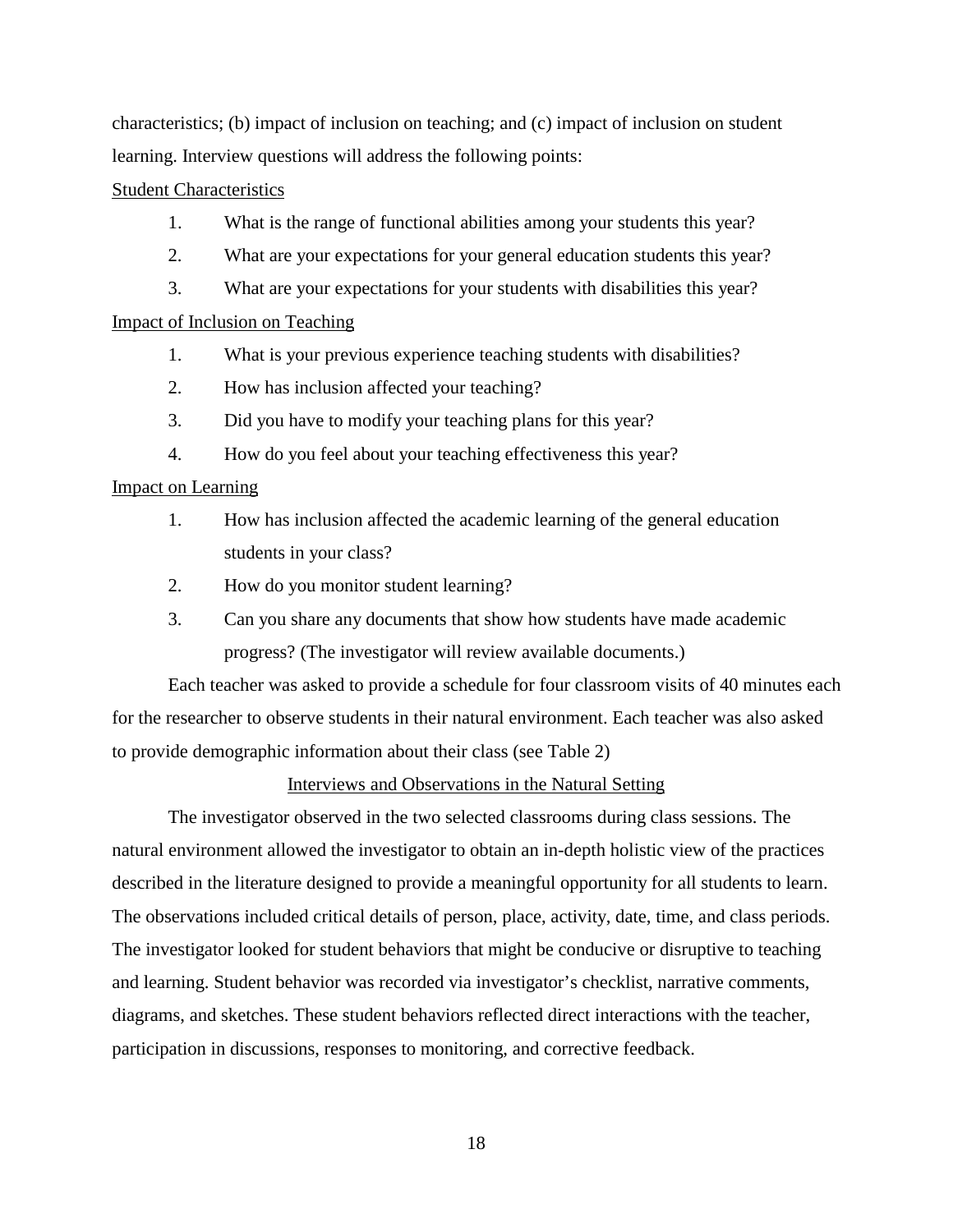#### Post-Observation Conference

A post-observation conference was held with each teacher after each of the four observation sessions. Each teacher was afforded an opportunity to clarify any decision made during the observation period to assist the researcher in understanding how each teacher interpreted the students' interactions and instructional responses during the observed session. The teacher was asked to describe or demonstrate how he/she evaluated student learning after each session. This information assisted the researcher in interpreting actions that transpired in the classroom.

### Data Analyses

Data analyses occurred over a period of four visits to each of the two classrooms. Transcripts and field notes were studied and organized until regularities and patterns emerged and converted into systematic categories of analyses. Data collected from the principal's interview, teachers' interviews, and nonparticipant classroom observations were organized and structured to address the question of whether or not the elementary general education students in these two inclusive classes are being given a meaningful opportunity to learn.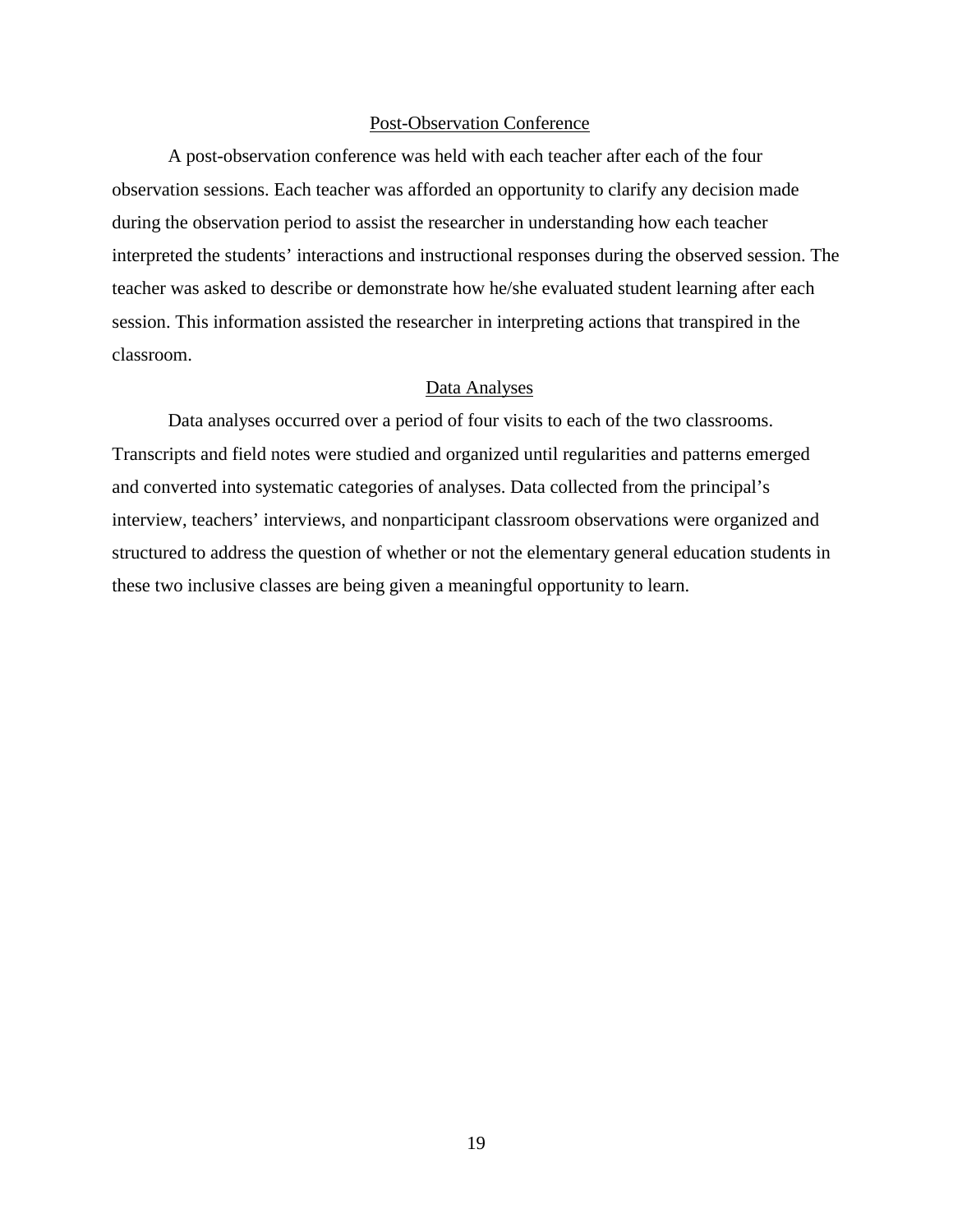## CHAPTER 4

#### RESULTS

The results are organized around the questions explored in this study. The first section contains data on the site of the study. It includes the selection of the site, gaining access to the school and classrooms, and a description of the district, school, and classrooms. The second section contains data on how the principal and teachers defined inclusion. The next section contains district and school policies on inclusion and data on how decisions about inclusion were implemented by the school. The fourth has data on how inclusion affected the teachers in the two selected classrooms. And, the fifth is focused on the learning opportunities for general education students.

## The Site of the Study

During the month of December 1998, the researcher submitted a request to conduct a study to the Superintendent of the selected district. The request was acted upon and approval was granted the second week of January, 1999.

#### Selection of the School Site

After gaining approval to conduct the study, the researcher called the district's Special Education Director and the Testing Coordinator by telephone. The Testing Coordinator was called first to request demographic information about the district. She was asked to provide data on average daily membership and percentages of free and reduced-price lunches for the district as a whole and by school. The coordinator informed the researcher that her secretary would get the requested information to him by the end of the week. The Coordinator also stated that if additional assistance was needed to contact her secretary. The Coordinator's secretary contacted the researcher on Friday, January 8, 1999 with data on the average daily membership and percentages of children receiving free or reduced lunches for the district as a whole and by school.

The Special Education Director was contacted on January 6,1999 by telephone. The nature and purpose of the study were shared with the director. The researcher asked the director to provide information on the number of 504 Plans and the number of IEP's by school and district and to provide information on how inclusion was implemented in the district. The director stated that she would have her office provide all the necessary information requested.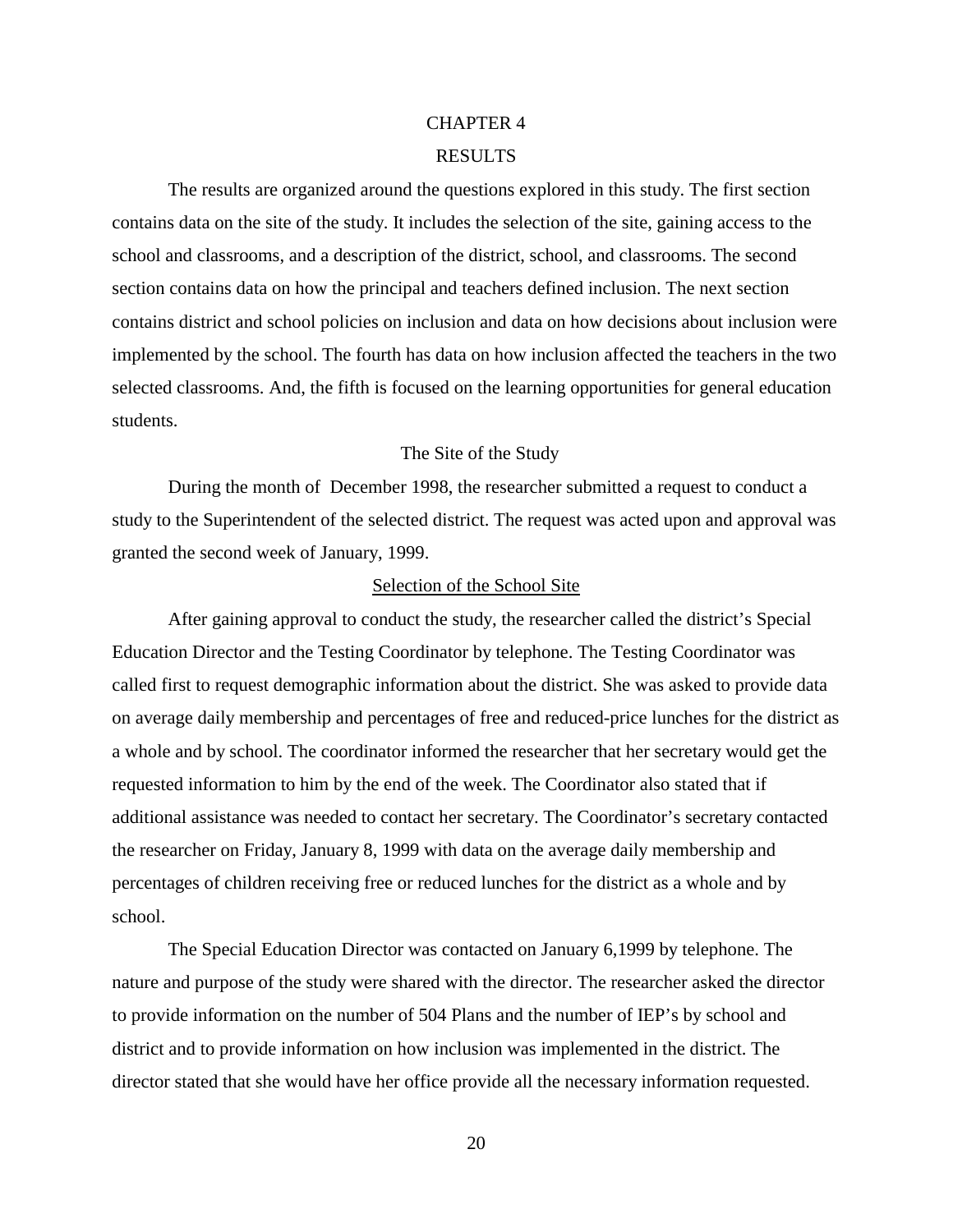The director's secretary called the researcher over the phone and provided information on the number of 504 Plans, the number of IEP's by school and district, and information on how inclusion was implemented in the district. This information was requested to aid the researcher in selecting a school that had a comparable number of 504 Plans and IEPs and that did not deviate excessively from the average of the district. None of this information was useful in selecting a school research site. The final selection of the site was based on the following elements: (1) convenience of travel by the researcher; and (2) the willingness of the principal to participate. The information was used in the description of the district and school.

There were 11 possible sites in the school district. The district has seven elementary schools, one alternative school, two middle schools, and one comprehensive high school. Because the focus of the study was on elementary general education students, the two middle schools, the one alternative school, and the high school were eliminated from consideration. Three of the elementary schools were eliminated because they had first year principals who were learning their new roles. Two other schools were eliminated because of their geographical locations; they were located at the far end of the county, and the traveling time would have been prohibitive. There remained only two schools to visit. Each school principal was called and asked to return the call as soon as possible. Each secretary was informed of the nature of the call and the need for a timely response from the principal. The principal of School A returned the call the following day and set a time to discuss the study in greater detail. After contacting the secretary of School B a second time, she informed the researcher that the principal of School B was away from the office due to the flu.

#### Gaining Access to the School and Classrooms

The researcher met with the principal of School A the next day and explained the nature and purpose of the study. It was at this initial meeting that the principal agreed to participate in the study. The principal informed the researcher of times that he would be available during the week. The researcher and the principal agreed to meet the following morning to further discuss the study.

#### The Second and Third Meetings with the Principal

During the second meeting with the principal, the purpose of the study was discussed and the principal was encouraged to ask questions concerning the study and the roles the principal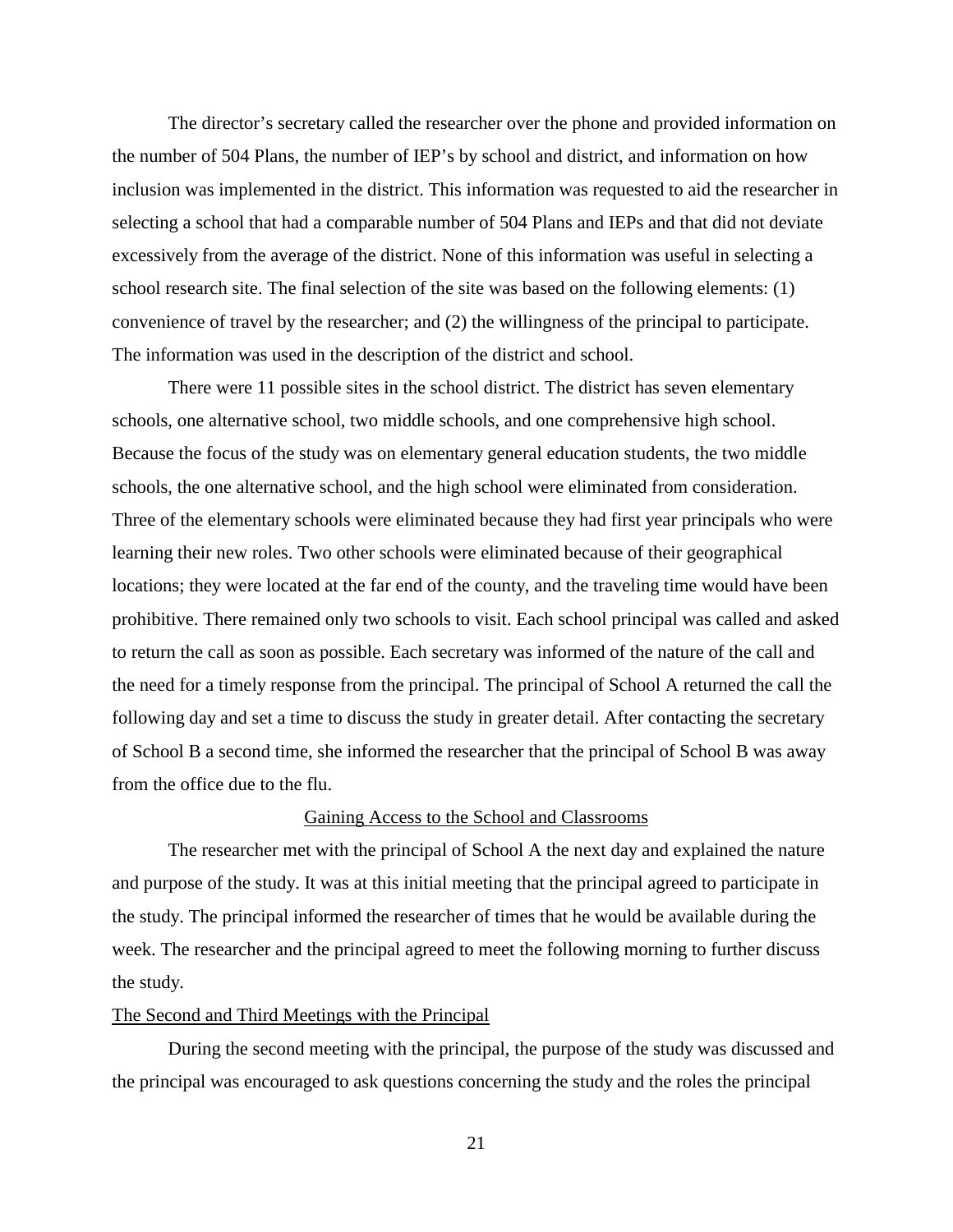and teachers would play. The principal asked three questions: The first was, " How often would the teachers be observed? The researcher responded that the teachers would be observed at least four class periods and that follow-up visits could be necessary. When asked, "Is there a particular grade level needed for the study?," the researcher informed the principal that the study was not confined to a particular grade but to inclusion classrooms. The principal's final question was, " Do you plan to begin your study right away?" The principal was informed that the researcher would like to begin the study as soon as possible.

During this meeting, the principal was given a copy of an article by Vaughn, Schumn, & Brick (1998) to read and was asked to complete a rating scale on the components of a responsible inclusion program found in the article. The rating scale focuses on 12 key issues with four to five items per issues. The 12 issues are: (1) Each student's educational needs are considered first; (2) Teachers' skills, knowledge, and attitudes toward inclusion classrooms; (3) Resources; (4) Inclusion models are developed and implemented at the school-based level; (5) Parental involvement; (6) A continuum of services is maintained; (7) Service delivery model is continually evaluated and altered; (8) On going professional development; (9) Philosophy of inclusion is developed at the school level; (10) Curriculum approaches are developed and refined; (11) Roles and responsibilities of the special education teacher and other specialists; and (12) Roles and responsibilities of the general education teacher. The authors stated that teachers and administrator who become familiar with the rating scale become cognizant of the most common practices found in effective inclusion classrooms. The scale may be used to evaluate inclusion instructional programs. The principal was asked to read the article and complete the rating scale to assess his level of knowledge and to have confidence in his nomination of classrooms for the study. At the end of this meeting, the principal was asked to schedule a time to meet and discuss the scale. The principal was also asked to identify two teachers from the faculty who used many of the "best" practices identified in the article by Sikorski et al. (1996).

During the third meeting with the principal, the principal was encouraged to ask any questions or to raise any concerns as a result of reading the article and completing the rating scale. The principal asked two questions: (1) Do you know of schools that implement all of the suggestions found in the rating scale? The researcher informed the principal that he was not aware of any schools in the region that would rate a perfect three, but that there were schools he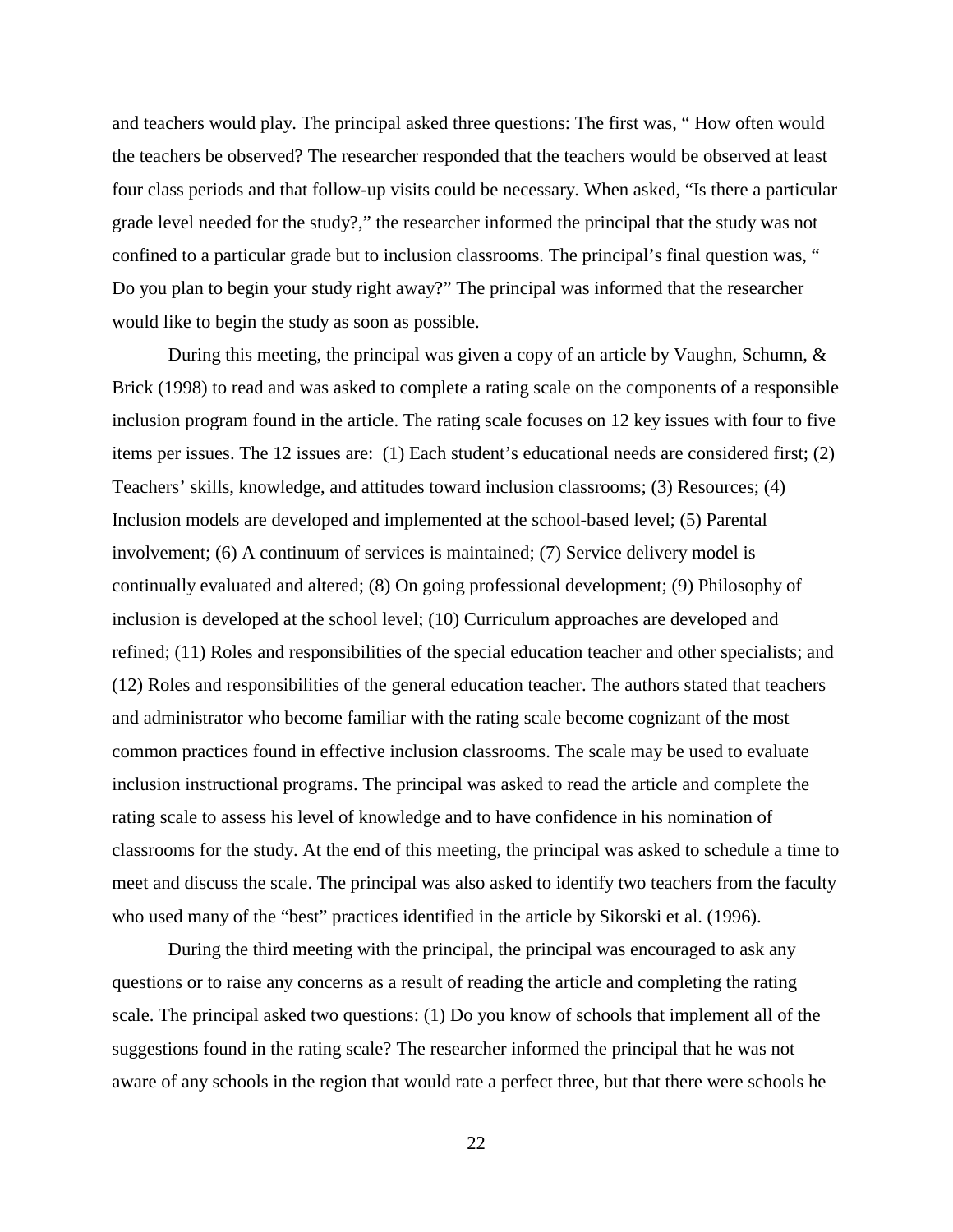had visited while observing student teachers that were moving in that direction; and (2) Do you find that the general education teacher's role is changing as it relate to inclusion? The researcher informed the principal that, as the article stated, teachers must change their instructional delivery to focus on all the students including those with special needs.

### Meetings with the Teachers

On Tuesday, January 19, 1999, the researcher placed notes in mailboxes of the teachers who had been identified by the principal. The notes indicated that they had been selected by their principal to participate in the study and that the researcher would contact them by telephone during their planning periods to schedule a time to meet with them. The principal in an earlier conference that day indicated that Teacher A's planning period was from 1:40-2:20 PM., and that Teacher 2's planning period was from 9:30-10:10 AM. On Wednesday, January 20, 1999 at 1:50 PM, Teacher A was phoned and asked for a time to meet and discuss the study. Teacher A stated that he could meet on Thursday at 7:20 AM. or if that was not possible, he would arrange for a colleague to supervise his class at the time Teacher 2 would be available. The researcher informed Teacher A that after talking to Teacher 2 he would leave a message with the secretary with the time of the meeting and that if he was unable to meet call the researcher's secretary before 5:00 PM. Teacher 2 was phoned the same day during her planning period and asked if she could meet with the researcher and Teacher 1 prior to the beginning of class on Thursday at approximately 7:20 AM. in Teacher 1's classroom to discuss the study. Teacher 2 stated that the principal had informed her that he had submitted her name to me. She further stated that she is usually at school preparing for the day's activities at that time and that she would arrive early to get it all done before the meeting.

The researcher met with Teachers 1 and 2 at the appointed time in Teacher 1's classroom. At this initial meeting, the purpose and nature of the study was explained and questions were addressed. Several questions were asked by the teacher and answered by the researcher: (1) How much time outside of the teaching day would be involved? The researcher informed Teacher 1 and Teacher 2 that no additional time would be needed except for time to clarify activities observed in their classes. This time would be set by the teachers after being informed by the researcher of a need for clarification. They would be expected to instruct their classes in their usual manner. (2) Were there other schools participating in the study? The researcher informed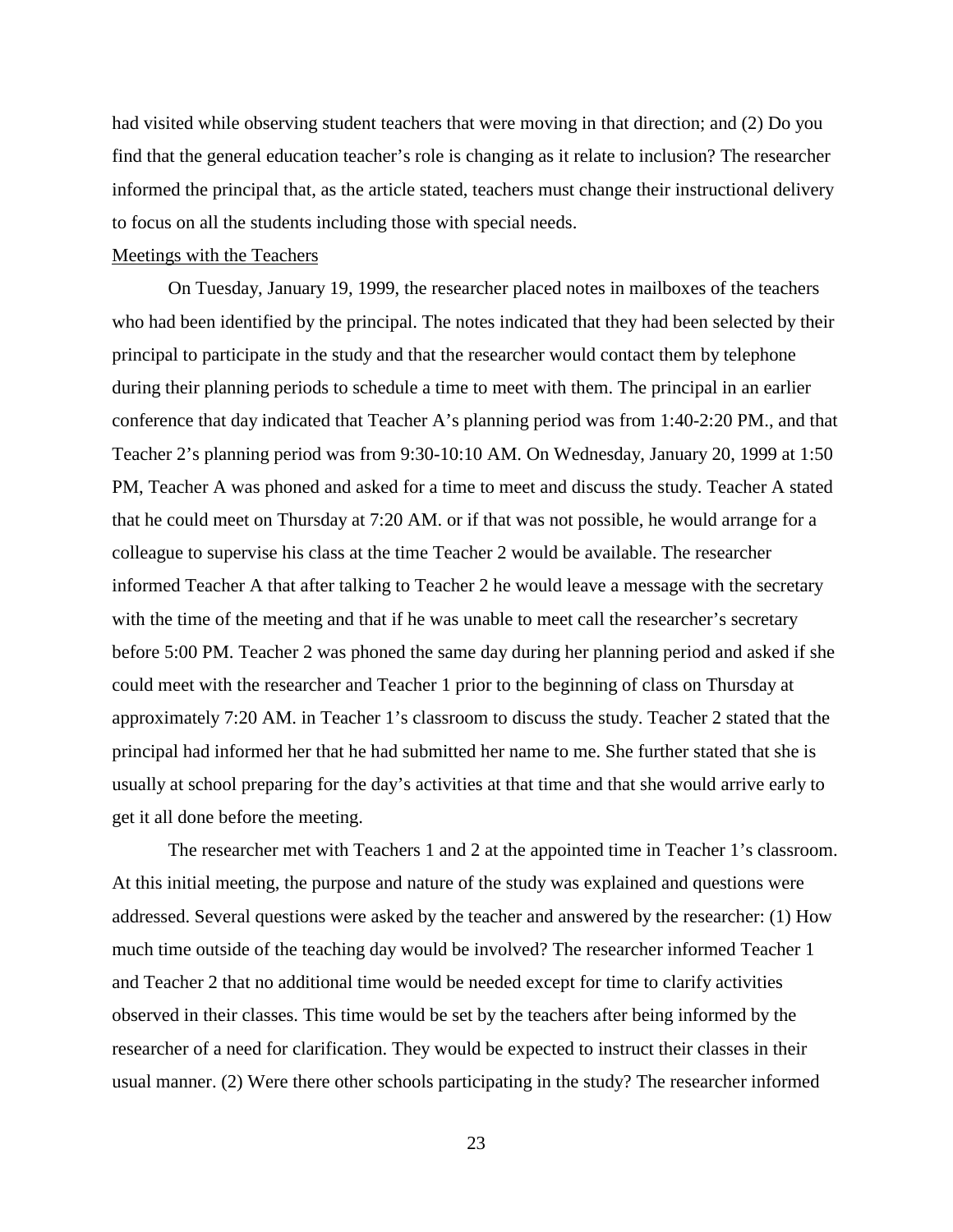Teacher 1 and Teacher 2 that no other school was participating in the study. (3) Who would see the results of the observations? The researcher informed the teachers that the results would be in his dissertation, but no names would be included.

After answering the questions posed by the teachers, the researcher asked the teachers to participate in the study. Both teachers agreed to participate. Each teacher was then given a consent form to read and sign. Both teachers signed the form. Each teacher was then asked to read the article by Vaughn, Schumn, & Brick (1998) and to complete the same rating scale that had been completed by the principal. Each teacher was asked to schedule a time to discuss the article and rating scale and the implementation of inclusion in their school and classroom. This was done to ensure that the teachers were cognizant of the purpose of the research and were able to understand the nature of the questions posed by the researcher. Both teachers stated that I could see them on Monday, January 25, 1999. Teacher 1 stated that he would be in his room around 7:15 AM and that I could conference with him at that time. Teacher 2 stated that I could see her during her planning period.

At the second meeting with the teachers, the researcher reviewed their responses to the 12 components of the Vaughn, Schumn, & Brick (1998) rating scale. Teacher 1 stated that he understood each item and that he only had one question as a result of reading the article and completing the scale. That question was, "Do you find that resources are adequate in inclusion classrooms?" The researcher informed Teacher 1 that as far as material resources were concerned, most classrooms could use more; and as far as human resources were concerned, there is a shortage of teachers who are qualified to teach students with disabilities. Teacher 2 stated that the article was easy to read and that she did not have any questions. She did state that staff development activities that are well planned could be used to inform all teachers and staff members of the benefits of inclusion for students with disabilities. Each teacher was given an opportunity to discuss and respond to questions about the following: (1) composition of the classroom; (2) personal beliefs and expectations of inclusion; (3) human and material resources; (4) the learning environment; and (5) the benefits and disadvantages of their inclusion classroom. The responses are reported later in the chapter.

Characteristics of the District, School, and Classrooms The school system serves approximately 6,260 students (per 1996-1997 figures). Students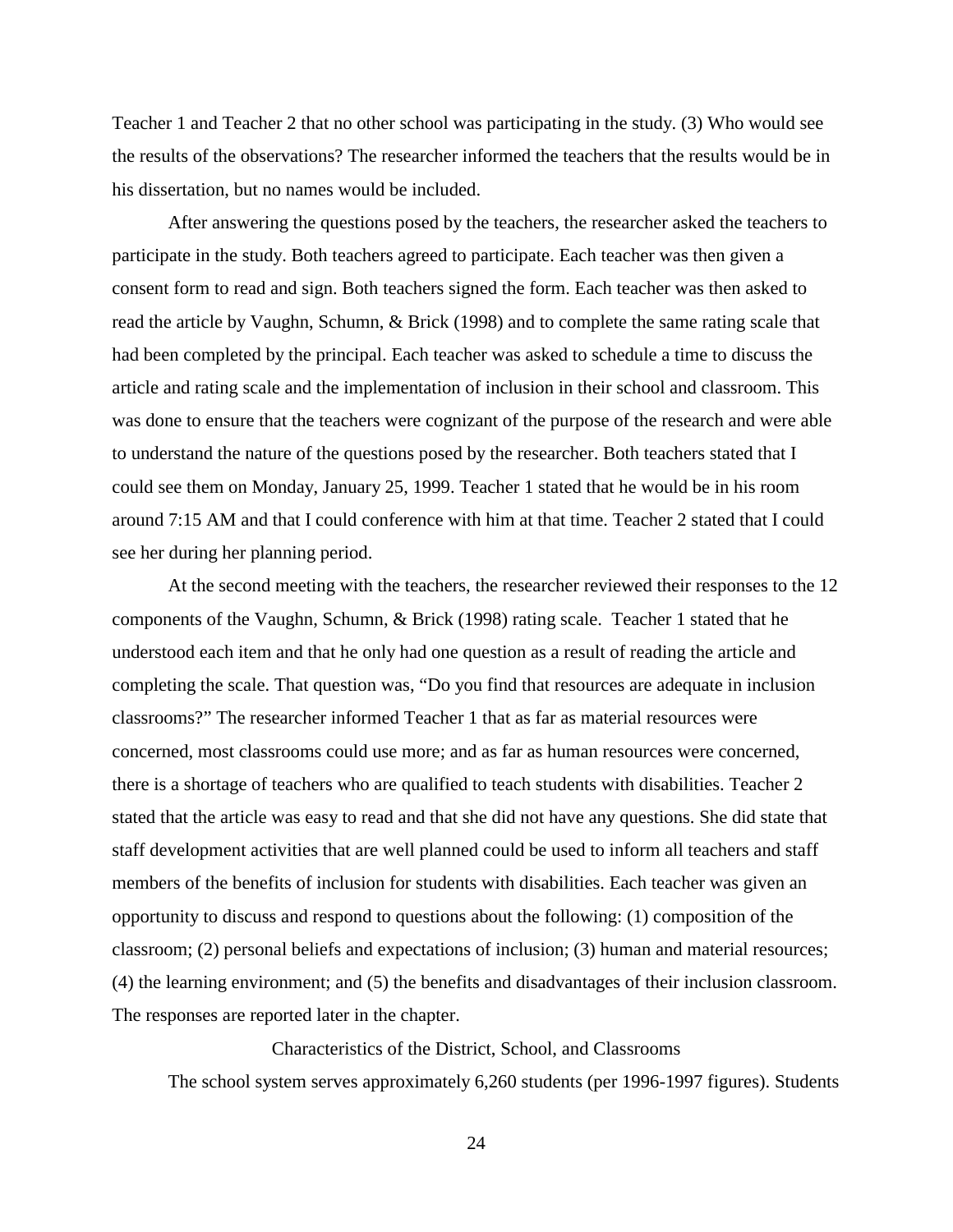are served through a pre-K through 12th grade alignment. With a budget of \$32 million, an instructional staff of 400 is employed to serve the nearly 7000 students. There are eight elementary schools, two middle schools, one alternative school and one comprehensive high school. The school system is fully accredited by the Southern Association of Colleges and Schools and the North Carolina Department of Public Schools.

School A, according to the principal, had an enrollment of 475 students with 46 students with IEPs. The grade alignment was K-5 with approximately 70 students in each grade. There were also approximately three-to-five students with special needs per classroom. Approximately 46% or 218 students received free or reduced-priced lunch. There was only one student with a 504 plan, and four students were retained from the 1997-98 school year (see Table 1).

Table 1

|  |  |  |  |  | Comparison of School A With Other Elementary Schools in the District on Selected Variables |  |  |  |  |
|--|--|--|--|--|--------------------------------------------------------------------------------------------|--|--|--|--|
|--|--|--|--|--|--------------------------------------------------------------------------------------------|--|--|--|--|

| Variable                                                    | School A | Other elementary schools |
|-------------------------------------------------------------|----------|--------------------------|
| Grade alignment                                             | $K-5$    | $K-5$                    |
| Average daily membership                                    | 475      | 450                      |
| Percentages of children with free or<br>reduced-price lunch | 46%      | 49%                      |
| Number of students with IEPs                                |          | $52^{\mathrm{a}}$        |
| Number of 504 plans                                         |          |                          |

 $a =$ Median for the other six schools.  $b$  Total for the school district.

The classroom demographics were similar for both classrooms. Enrollment for Classroom 1 and Classroom 2 was 26 and 25 respectively. Students with special needs or IEPs were four and five, respectively. The classes were also closely balanced as far as gender was concerned (see Table 2).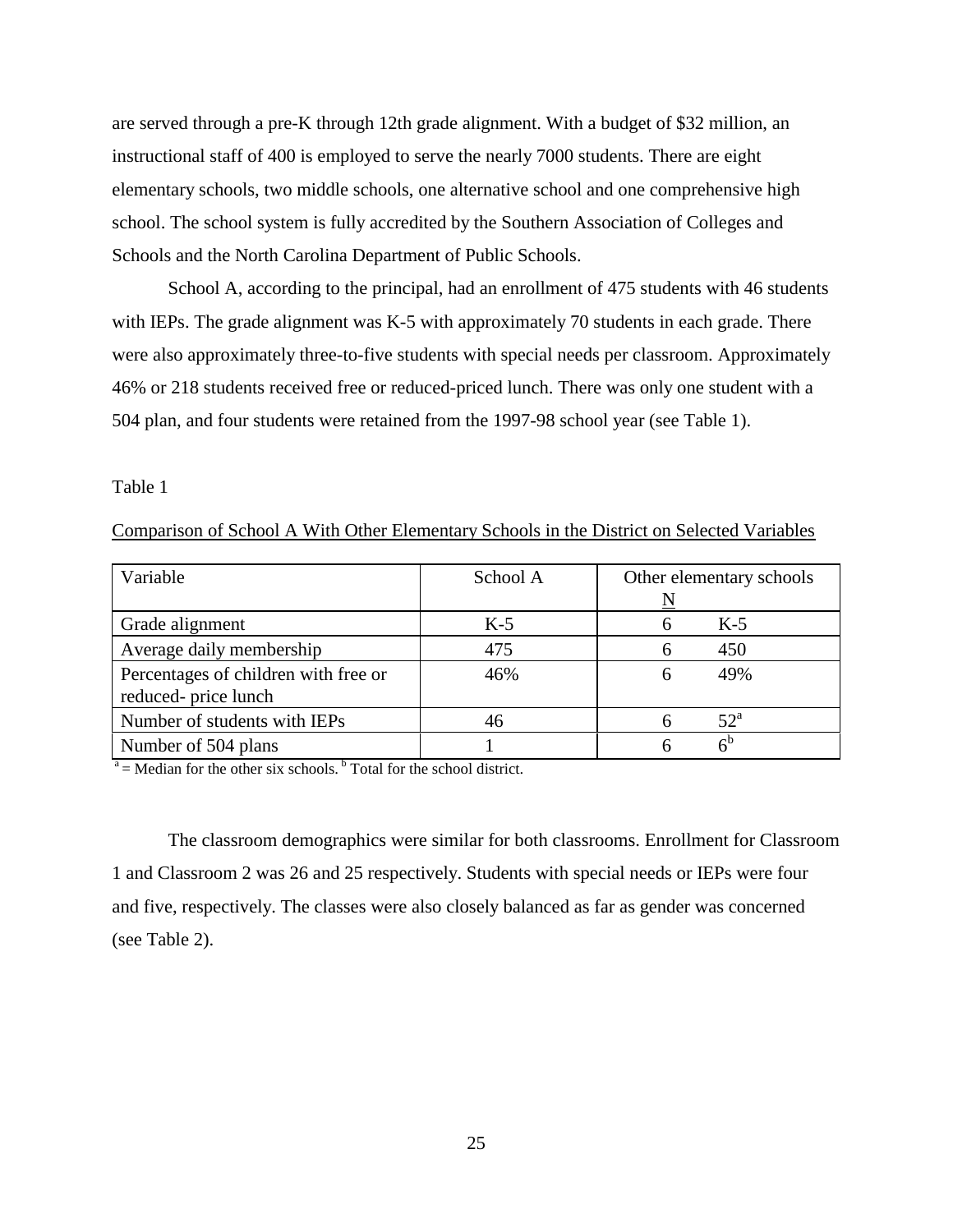#### Table 2

### Classroom Demographics

|                         | Classroom 1 | Classroom 2 |
|-------------------------|-------------|-------------|
| Enrollment <sup>a</sup> | 26          | 25          |
| Students with IEPs      |             |             |
| Students without IEPs   |             |             |
| Number of females       |             |             |
| Number of males         |             |             |

Enrollment<sup>a</sup> Enrollment is the number of students assigned to Teacher 1 and Teacher 2.

Teacher 1 reported that she had a wide range of functional abilities among her students this year. Reading levels ranged from grade three to grade five, and math abilities ranged from grade 2.7 to grade 5.7 with ages ranging from nine to 11. Teacher 2 stated that functional abilities in reading ranged from grade 3.5 to 5.5, and math abilities ranged from grade two to grade five. Both teachers held high expectations for their general education students and expected each student to reach stated goals for grade five. A high level of expectations for students with disabilities was also expressed by both teachers. Teacher 2 stated she did not reduce her standards, but provided additional strategies which afforded all students an opportunity to understand the lesson. She also stated that with cooperative grouping, additional time can be spent with those who need extra time to understand a concept. Teacher 1 stated that he expected all students to master the day's activities. However, he remarked that with some students he had to be a bit more creative and provide additional examples. Both teachers stated that teachers must first believe that all students can learn.

The students with disabilities in both classrooms, with the exception of a student with emotional and behavioral disorders in the classroom of Teacher 2, were identified as having learning disabilities. Both teachers acknowledged the fact that their students with disabilities had mild cognitive disabilities and that with slight instructional modifications they could do most of the work their peers did. However, Teacher 1 and Teacher 2 both stated that the acquisition of some new concepts required more time for the students with disabilities in their classroom.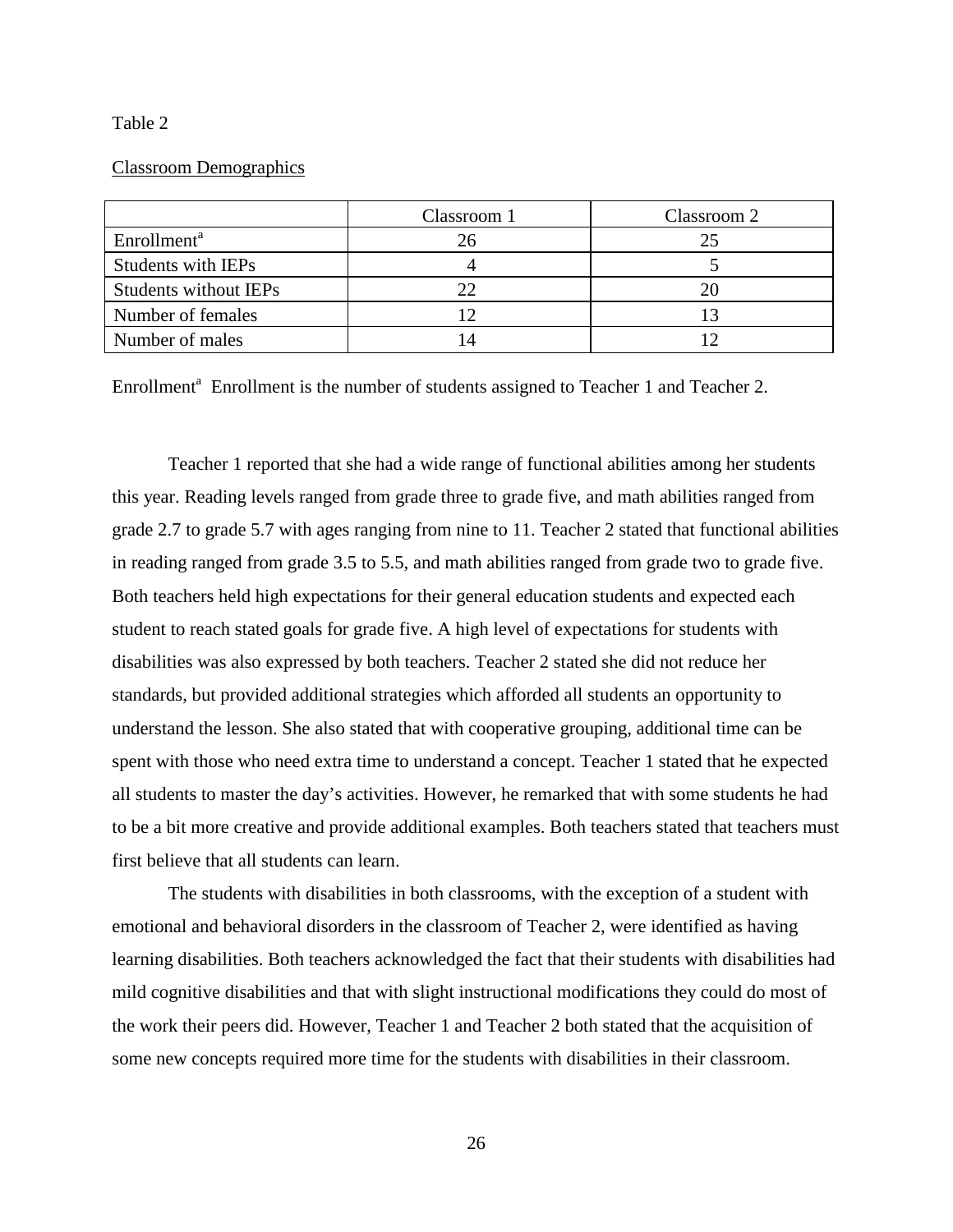Socially, most of the students interacted with each other except for the rare occasion when the student with emotional and behavioral difficulties would become disruptive.

## Principal's and Teachers' Definitions of Inclusion

The researcher asked the principal and teachers to define inclusion to ensure that the teachers and the principal fully understood the nature of the study and the concept that was being investigated. It was important to this study that all participants understood the term inclusion and the need to gather data on inclusion practices. The principal was asked during the second meeting at the school to define inclusion and the teachers were asked during their first meeting to define inclusion.

The principal's definition of inclusion centered on the provision of learning opportunities for all students through collaboration and joint planning of curricula by teachers. He emphasized the concept of ownership of all students by special and regular education service providers. The underlying premise of his definition was the concept of students with disabilities being a part of the regular classroom (see Table 3).

Similar to the principal's vision of inclusion, the teachers also embraced the concept of joint planning to provide services and learning opportunities for all students (see Table 3). Both teachers, however, viewed collaboration and services from the perspective of managing the inclusion of students with disabilities in the regular classroom. Teacher 1 said, "Inclusion is working with other teachers to provide services to students with disabilities." Similarly, Teacher 2 said, "Inclusion is collaborating with others who come into contact with students who have disabilities." It was apparent from the on-site interviews and classroom observations that both teachers believed that inclusion should provide the same educational opportunities and services to all students. This belief was observed in the behavior of the teachers who monitored the progress of all students (Teacher 1) and involved all students in a reading lesson (Teacher 2).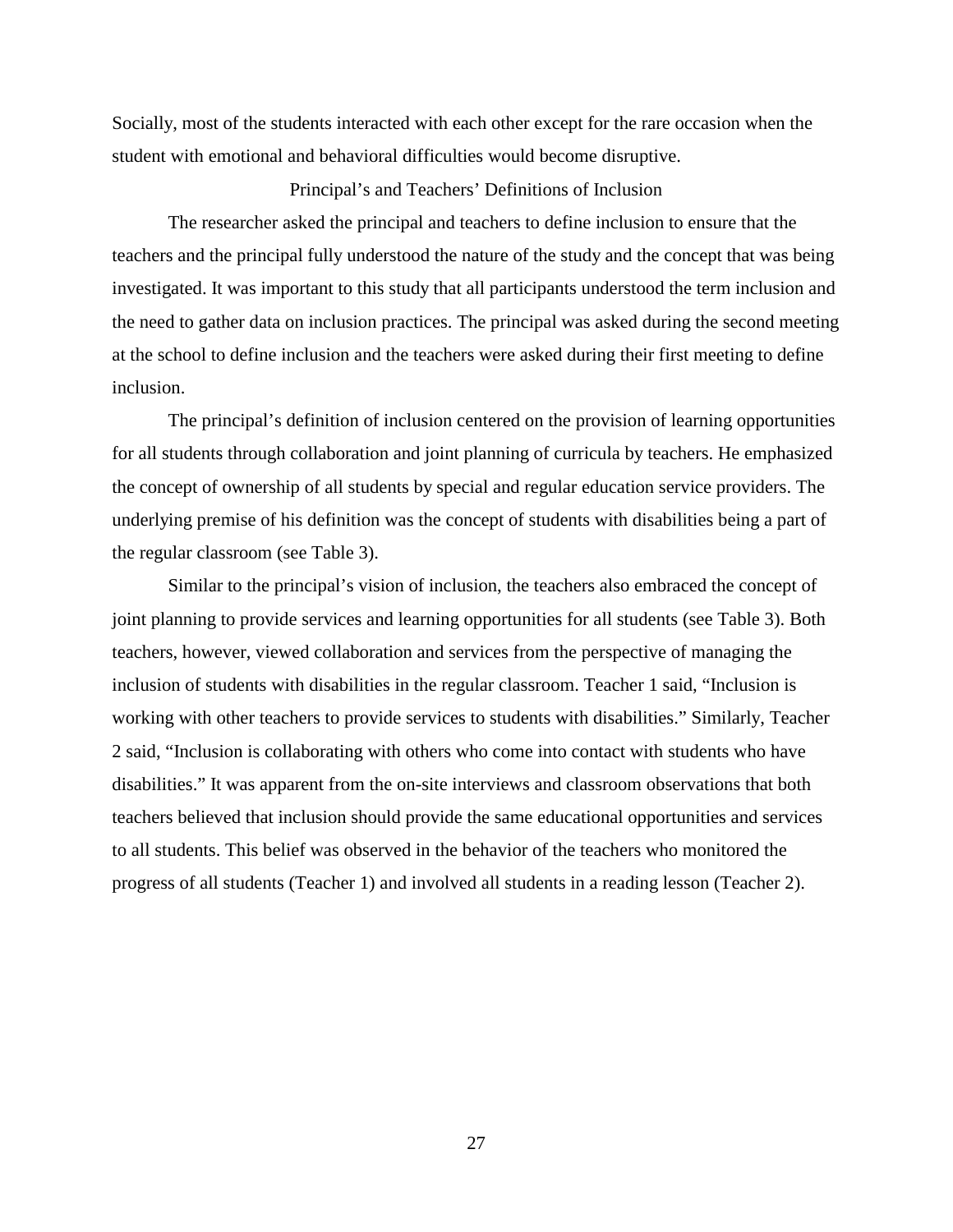## Table 3

# Raw Data Matrix on How the Principal and Teachers Define Inclusion

| Participants              | How do you define inclusion?                                                                                                                   |
|---------------------------|------------------------------------------------------------------------------------------------------------------------------------------------|
| Principal                 | "Inclusion requires the teacher to alter the curriculum to address the needs of all<br>students."                                              |
|                           | "Inclusion enhances existing programs that are in place."                                                                                      |
|                           | "It can also mean ownership of all students."                                                                                                  |
|                           | "With inclusion, I see teachers planning jointly more."                                                                                        |
|                           | "I guess I can sum it up simply by saying inclusion is being part of the regular<br>classroom."                                                |
| Teacher 1                 | "Inclusion is receiving the same educational opportunities"                                                                                    |
|                           | "Inclusion is providing educational services to all students"                                                                                  |
|                           | "Inclusion is working with other teachers to provide services to students with<br>disabilities."                                               |
|                           | "Inclusion is allowing special students the same opportunity all students have.<br>That is to be served in the least restrictive environment." |
| Teacher 2                 | "Inclusion is more than one teacher servicing the needs of the students with<br>disabilities"                                                  |
|                           | "Inclusion is having the regular Teacher and exceptional teacher work<br>together."                                                            |
|                           | "Inclusion is collaborating with others who come into contact with students who<br>have disabilities."                                         |
|                           | "Inclusion is working as a team and including every student."                                                                                  |
|                           | "It certainly fosters the idea of being part of the regular classroom."                                                                        |
| Observation of            | Teacher 1 was observed monitoring the progress of all students. This                                                                           |
| Teacher 1                 | was done in a variety of ways including randomly calling on students to                                                                        |
| February, 1999<br>Reading | check for level of understanding, circulating to each table and posing<br>thought provoking questions.                                         |
| Observation of            | Teacher 2 was observed involving all students in a reading activity. Each                                                                      |
| Teacher 2                 | student was given an opportunity to respond to questions related to the                                                                        |
| February, 1999            | story being read.                                                                                                                              |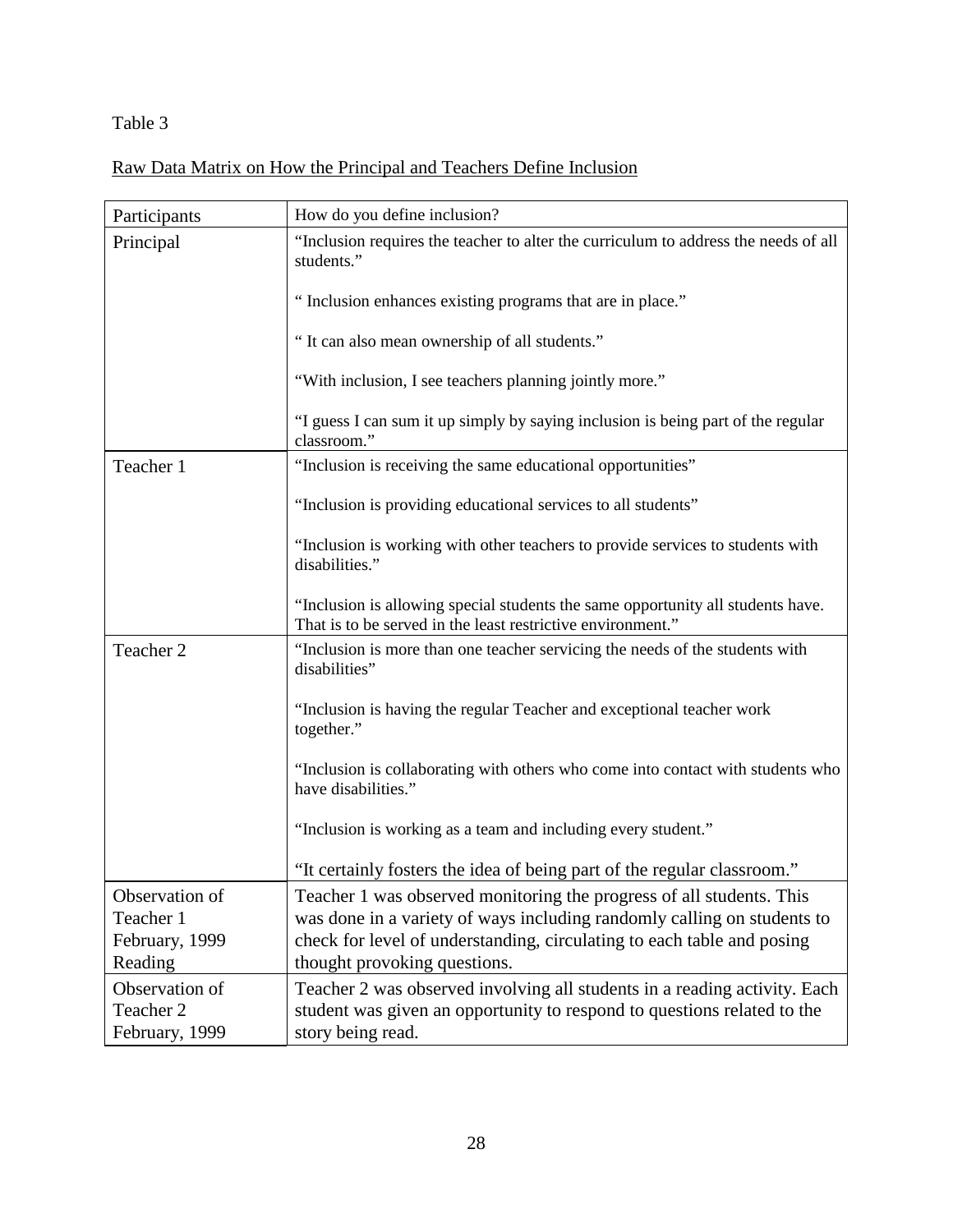#### Implementation of Inclusion

The selected school district did not have a written policy on inclusive service delivery for students; therefore, implementation of inclusion was the responsibility of each school. The principal recognized that the IEP Committee is ultimately responsible for looking at the individual needs of students. The principal stated that varying degrees of inclusion were found in the school district. Within each school, a school-based committee or an Individual Educational Program (IEP) Committee assessed the strengths and needs of students and developed appropriate instructional programs. Once the IEP was developed, the classroom Teacher and resource teacher made decisions about how that IEP could be implemented in the classroom. The principal believed that if teachers were well-trained, well prepared, and knew how to plan and implement instructional strategies, then inclusion was welcomed by them (see Table 4).

Effects of Inclusion on Teachers' Instructional Practices

The principal and the teachers were interviewed to determine their perceptions of how inclusion affected instructional practices and other aspects of school and classroom operations. The principal indicated that inclusion increased opportunities for teachers to compare their curricular and instructional strategies to those used by general educators and to models of inclusion that are research based. Specifically, the principal indicated his perception that both regular and special education teachers found that cooperative grouping and peer tutoring benefited all students in the classroom setting. Furthermore, the principal stated his perception that instructional practices such as providing relevant examples of concepts, consistently monitoring the students' work, and providing opportunities for students to ask questions increased all students' understanding and success. He further indicated that teachers assisted each other. The principal also stated that inclusion changed teachers' attitudes toward exceptional children. He said, "teachers don't place as much negative emphasis on exceptional students." He felt that teachers were more concerned about being accountable for the legal rights and the academic growth of all students. The principal stated that although teachers were initially reluctant to embrace the inclusion concept, the resistance of teachers to the idea lessened with each passing year. However, the principal did recognize the need for additional personnel to fully meet the needs of students with disabilities in the regular classroom.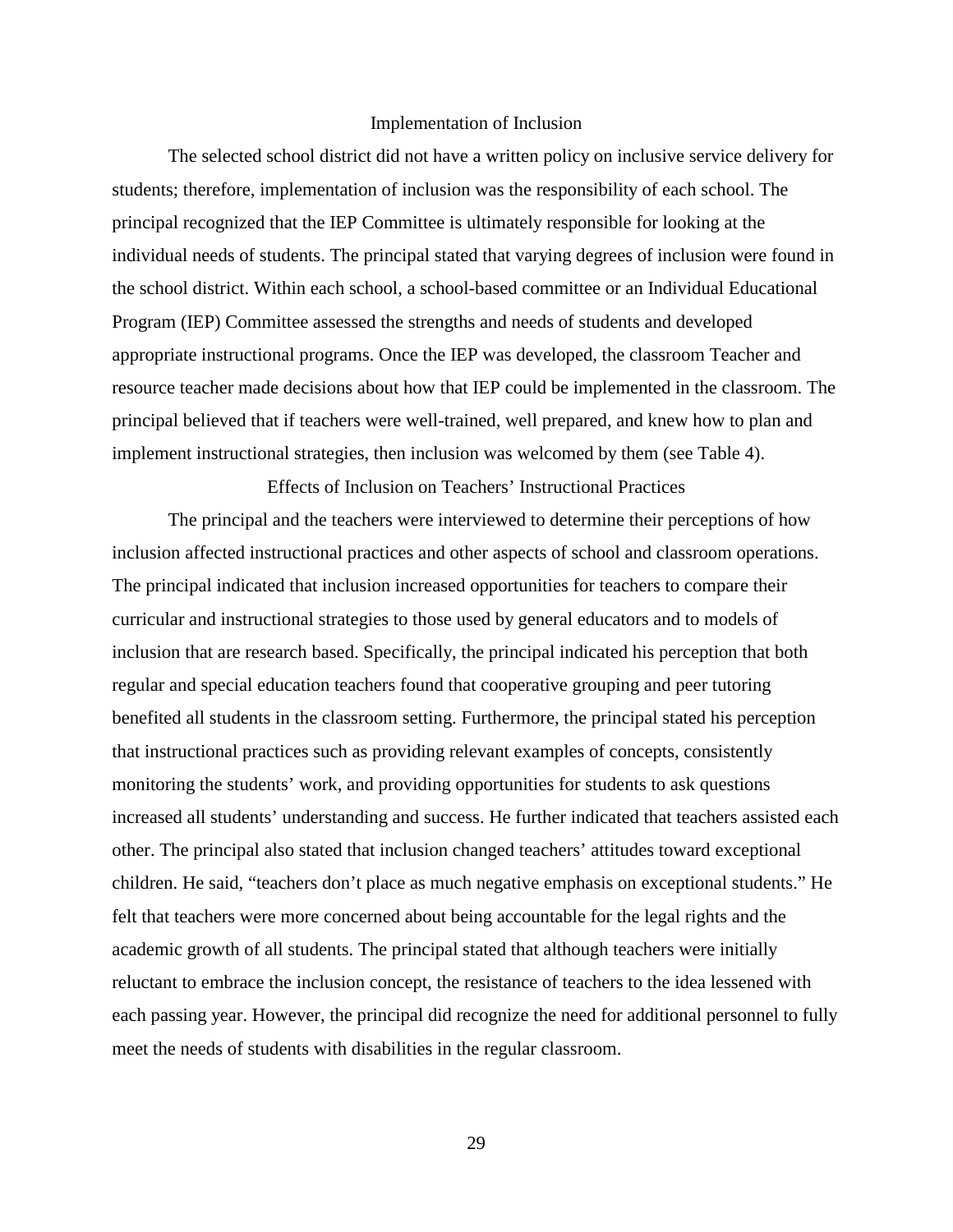## Table 4

| Participants | How is inclusion implemented?                                                                                                                                                                                                                                                                                                                                                                              | How are issues decided?                                                          |
|--------------|------------------------------------------------------------------------------------------------------------------------------------------------------------------------------------------------------------------------------------------------------------------------------------------------------------------------------------------------------------------------------------------------------------|----------------------------------------------------------------------------------|
| Principal    | "John, varying degrees of inclusion are<br>found in the district. Actually, each<br>school determines the method of how<br>inclusion is implemented."<br>"If teachers are well prepared, well<br>trained, and able to implement<br>instructional strategies, the inclusion is<br>welcomed."<br>"The role of the IEP Committee is to<br>determine the strengths and needs of<br>each student and develop an | "The School-based<br>Committee looks at<br>individual needs of each<br>student." |
|              | instructional program that will meet the<br>needs of each student."                                                                                                                                                                                                                                                                                                                                        |                                                                                  |
| Teacher 1    | "The students are assigned by IEP<br>Team."<br>"The IEP Team looks at the total student                                                                                                                                                                                                                                                                                                                    | "Decision are made by the<br>committee"                                          |
|              | and determines the level of inclusion."                                                                                                                                                                                                                                                                                                                                                                    |                                                                                  |
| Teacher 2    | "The method of implementation depends"<br>on the student's needs"                                                                                                                                                                                                                                                                                                                                          | "Decision are made between<br>the Teacher and the resources<br>person"           |
|              | "The School-Based Committee<br>examines the strengths and weaknesses<br>of each student before determining the<br>delivery model to use."                                                                                                                                                                                                                                                                  |                                                                                  |

Raw Data Matrix on How the Principal and the Teachers Believe Inclusion is Implemented

Teacher 1 acknowledged that inclusion required more monitoring; however, all students appeared to benefit from plans designed to be more specific during the guided and independent practice phases of the lesson. Teacher 2 reiterated that planning time was essential to the success of the inclusion for all students. Teacher 2 further indicated that inclusion was preferred over the traditional method of pull-out instruction from two standpoints. First, inclusion provided special needs students an opportunity to learn skills within the context of regular education setting along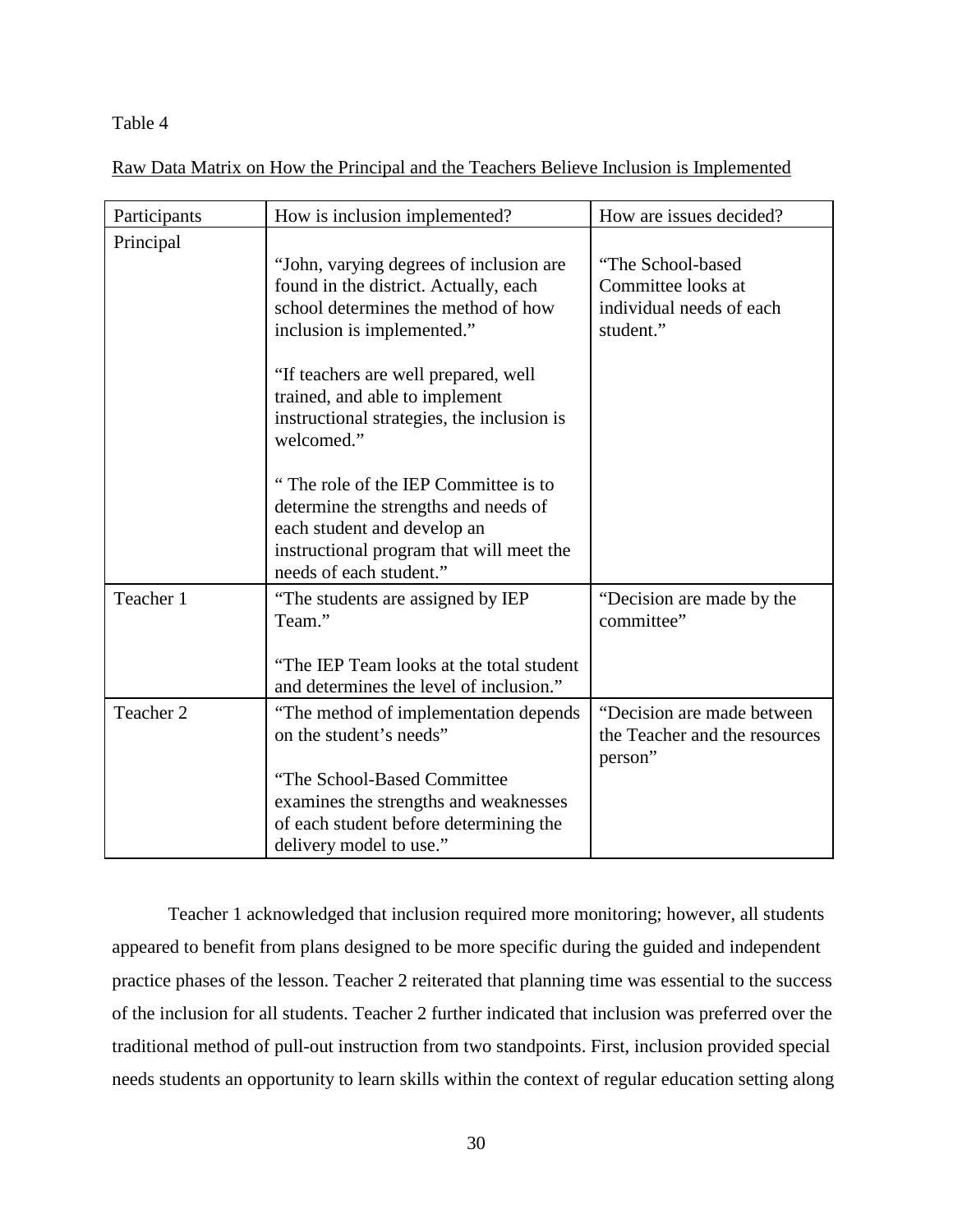with same age peers. Secondly, the regular education setting fostered meaningful social interactions and allowed special needs students to emulate effective learning practices. Teacher 2 remarked that all students benefited from instructional strategies such as cooperative grouping, peer tutoring, and consistent teacher monitoring of each student's work. She elaborated by stating that students don't have to leave the classroom to get additional assistance; therefore, students are not stigmatized as much by other students when instruction is delivered in the same setting.

When asked about the impact of inclusion on their teaching, both teachers expressed initial concerns about the additional responsibility of an inclusion classroom. Neither teacher had experience in an inclusion setting, but accepted the challenge from the principal to participate in the inclusion service delivery model. Teacher 1 and Teacher 2 indicated that their teaching styles had not changed as a result of the new assignment. Both teachers reported that they utilized an array of instructional strategies that allowed all students to maximize their academic potential. Teacher 1 stated that exposure to different learning situations along with awareness of individual needs allowed all students to succeed. Both teachers also reported that planning for inclusion did require some additional time. Each teacher expressed the need to continuously monitor the progress of each student.

The principal and the teachers believed that the inclusion model improved the overall achievement of all students and maximized opportunities for students to engage in the total school program with age-appropriate peers. The researcher observed that teachers involved in the inclusion model actively monitored student participation during instructional presentations and incorporated cooperative work groups (see Table 5).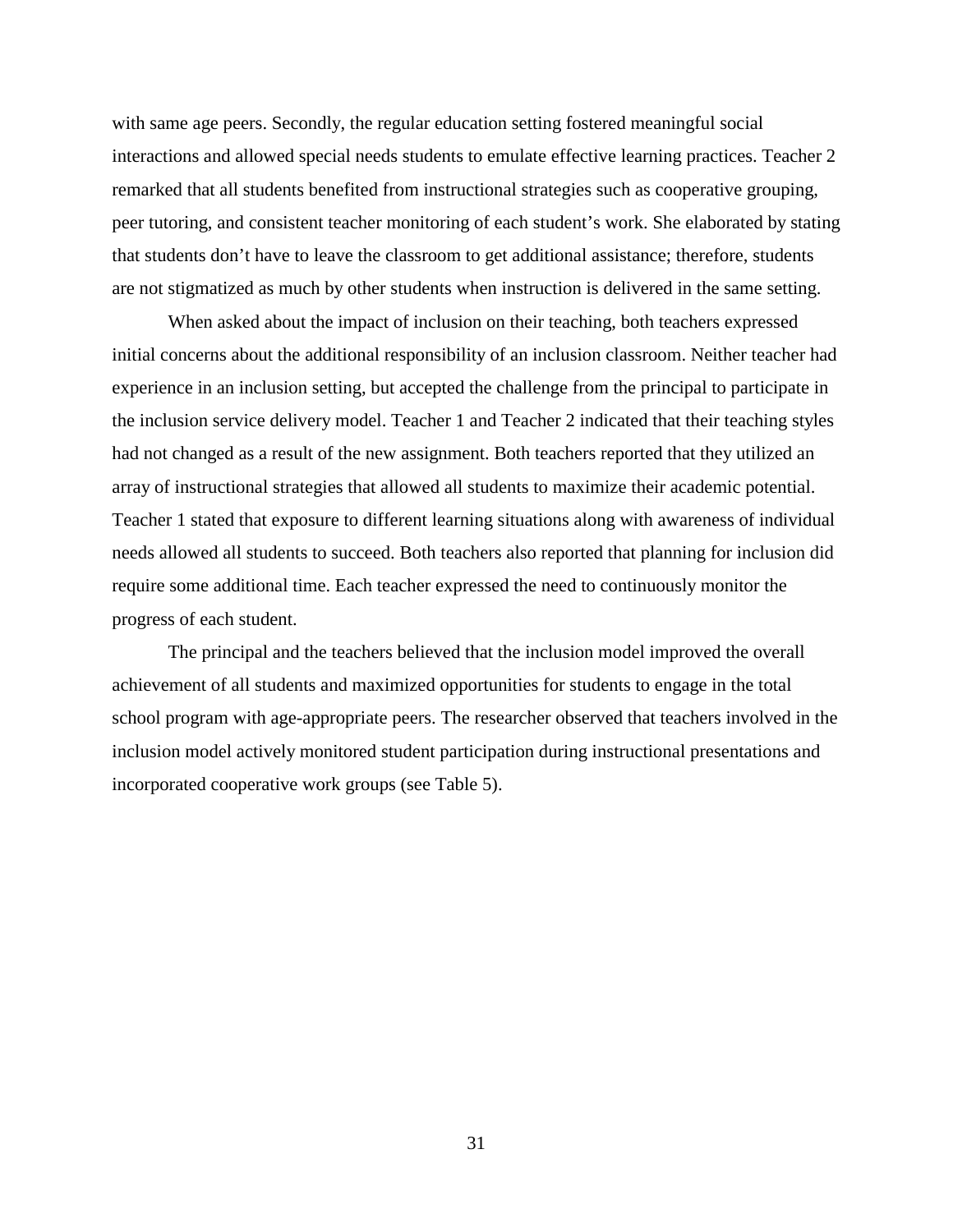## Table 5

Raw Data Matrix on How the Principal and Teachers Believe Inclusion Has Affected Them

| Participants | <b>Effects of Inclusion</b>                                                                                                                                                                                                                                                                | Other                                                                                                                                                                        |
|--------------|--------------------------------------------------------------------------------------------------------------------------------------------------------------------------------------------------------------------------------------------------------------------------------------------|------------------------------------------------------------------------------------------------------------------------------------------------------------------------------|
| Principal    | "It has increased opportunities<br>for teachers to benchmark<br>curriculum and instructional<br>strategies utilized by general<br>educators and models of<br>inclusion that are research<br>based."                                                                                        | "I think its getting better. In<br>the beginning there was<br>hesitation on the part of the<br>regular educator. I have seen<br>that each year there is less<br>resistance." |
|              | "Both the regular teachers and<br>the special teachers have<br>expressed to me that<br>cooperative grouping, peer<br>tutoring, monitoring of<br>student activities, and<br>providing opportunities for<br>students to ask questions<br>increased all students' level of<br>understanding." | "We are still in need of<br>additional resources, both<br>human and material, to assist<br>these students."<br>"Some teachers are assisting<br>each other more."             |
|              | "The child has the support of<br>two teachers, a regular<br>classroom Teacher and a<br>special education teacher.<br>They assist each other to<br>provide the best experience<br>for each child."                                                                                          |                                                                                                                                                                              |
|              | "It certainly fosters the idea of<br>being a part of the regular<br>classroom."                                                                                                                                                                                                            |                                                                                                                                                                              |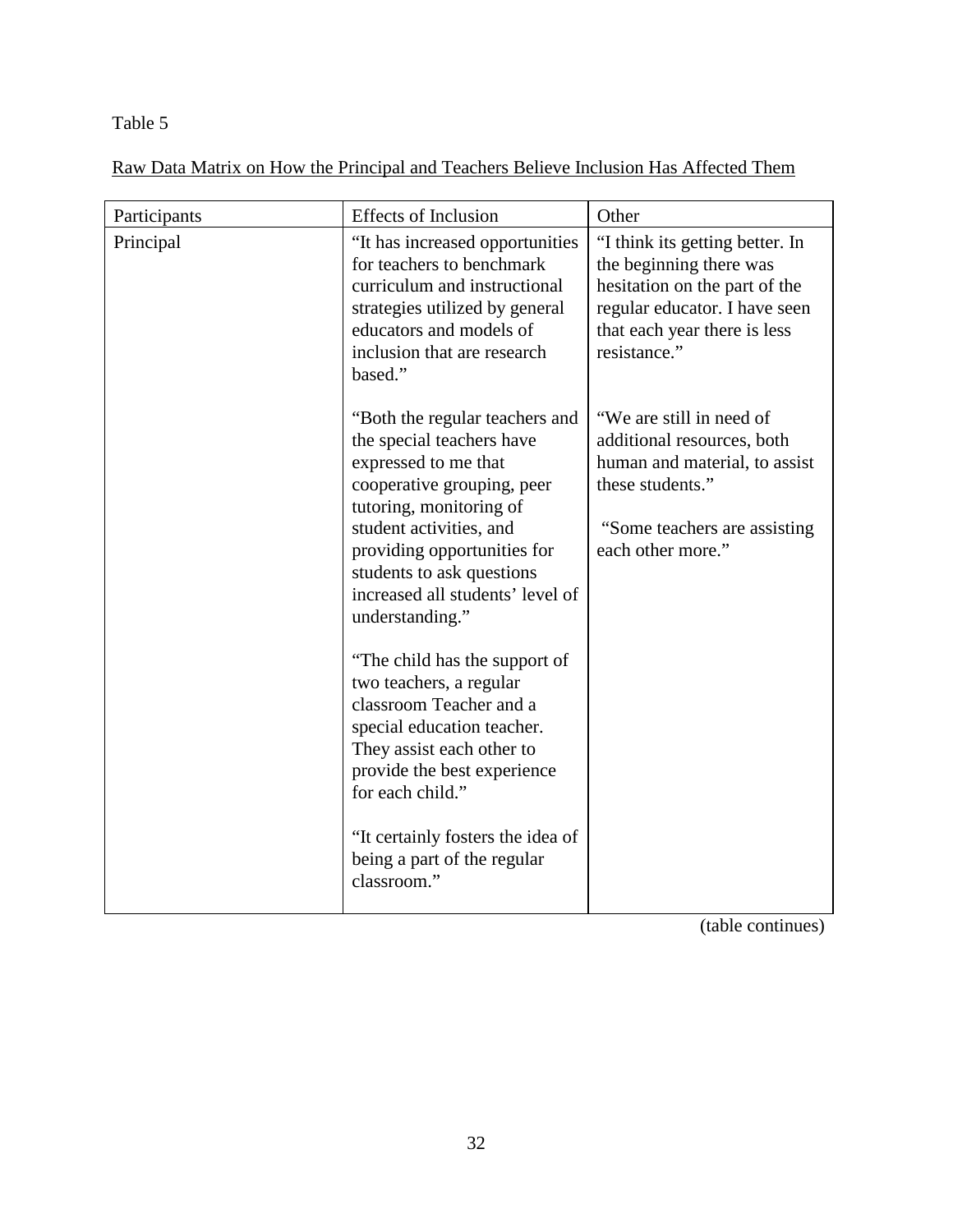# Table 5 (continued)

| Participants          | <b>Effects of Inclusion</b>                                                                                                                                                                                                                                                                                                                                                                                                | Other                                                                                                                                                                                           |
|-----------------------|----------------------------------------------------------------------------------------------------------------------------------------------------------------------------------------------------------------------------------------------------------------------------------------------------------------------------------------------------------------------------------------------------------------------------|-------------------------------------------------------------------------------------------------------------------------------------------------------------------------------------------------|
| Principal (continued) | "Teachers don't place as<br>much negative emphasis on<br>exceptional students.<br>Teachers are more<br>professional and are<br>concerned about the legal<br>implications. Teachers must<br>show academic growth in all<br>students."<br>"I think it has made things                                                                                                                                                        |                                                                                                                                                                                                 |
|                       | better."                                                                                                                                                                                                                                                                                                                                                                                                                   |                                                                                                                                                                                                 |
| Teacher 1             | "It requires a bit more<br>monitoring during the guided<br>and independent phases of the<br>lesson, but not much more."<br>"Inclusion requires plans to be<br>more specific during the<br>guided and independent<br>practice phases of the lesson."<br>"I utilize an array of<br>instructional strategies to<br>maximize their academic<br>potentials and to provide<br>opportunities for all students<br>to participate." | "I found it frustrating at first<br>because of the limited<br>resources, but later<br>rewarding."<br>"At times, additional<br>assistance is needed."<br>"IEPs must be read and<br>implemented." |
| Teacher 2             | "Actually, I like inclusion as<br>opposed to pull-outs"                                                                                                                                                                                                                                                                                                                                                                    | "My schedule does not give<br>me a lot of planning time"                                                                                                                                        |
|                       | "I am a supporter of inclusion,<br>but I am fully aware of the<br>additional time required to<br>read IEPs, to plan, and to<br>attend school-based<br>committee meetings. Yes, it is<br>a lot to do."                                                                                                                                                                                                                      | "I have noticed that teachers<br>work together more"<br>"As far as the student is<br>concerned, it does eliminate<br>isolation."                                                                |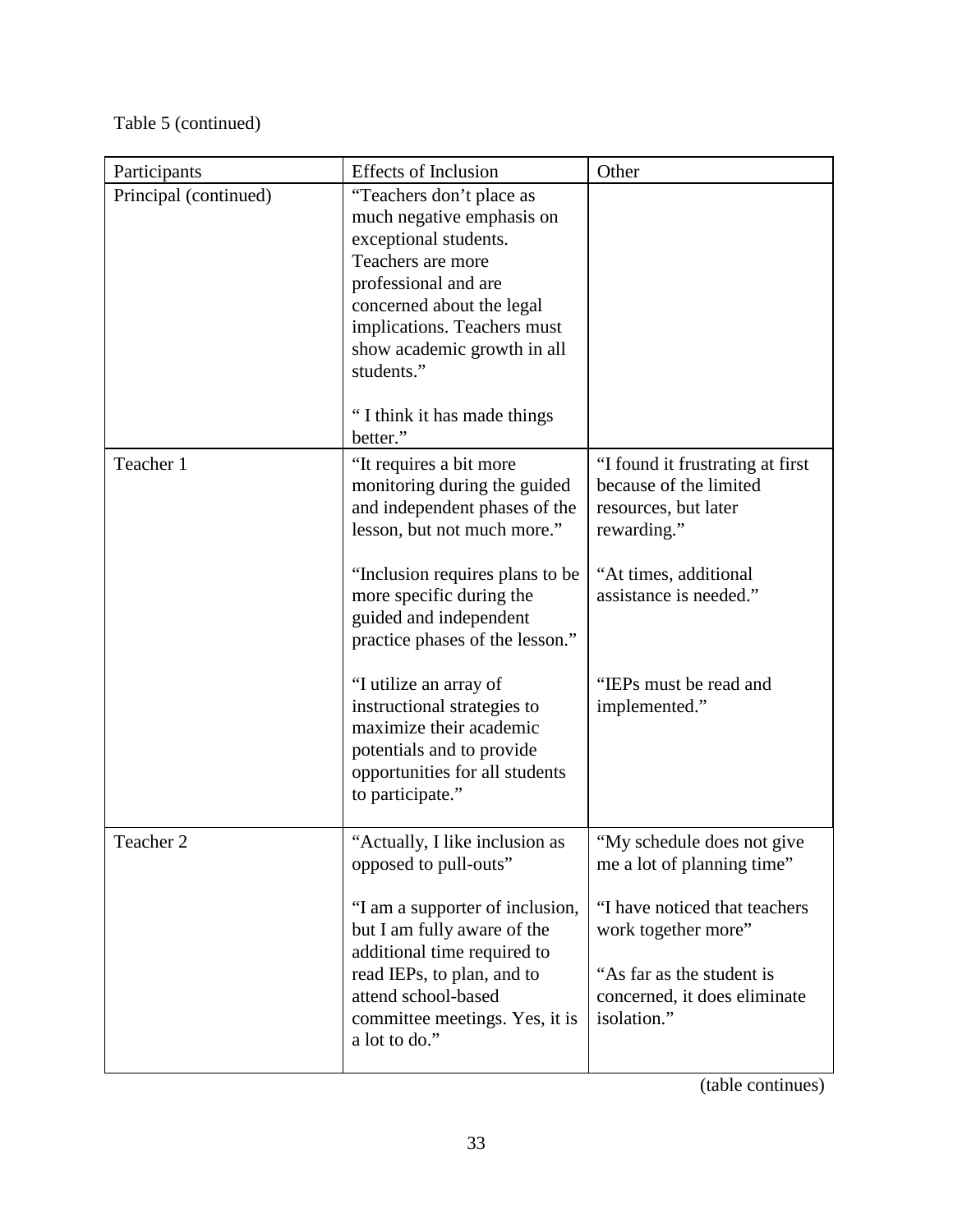# Table 5 (continued)

| Participants                                                          | <b>Effects of Inclusion</b>                                                                                                                                                                                                                                                                                                                          | Other |
|-----------------------------------------------------------------------|------------------------------------------------------------------------------------------------------------------------------------------------------------------------------------------------------------------------------------------------------------------------------------------------------------------------------------------------------|-------|
| Teacher 2 (continued)                                                 | "Inclusion allows special<br>needs students an opportunity<br>to learn within the context of<br>regular education setting<br>along with their same age<br>peers"                                                                                                                                                                                     |       |
|                                                                       | "It also fosters meaningful<br>social interactions which<br>allow special education<br>students to emulate effective<br>learning practices."                                                                                                                                                                                                         |       |
|                                                                       | "I use lots of manipulatives to<br>reinforce concepts. I provide<br>many illustrations and<br>examples when introducing<br>the lesson. I also modify my<br>instructions so that I can reach<br>all of my students."                                                                                                                                  |       |
|                                                                       | "Continuous monitoring of<br>all of my students' work is<br>something I do. It allows me<br>to know exactly where I am<br>and where I need to go. That's<br>important to me."                                                                                                                                                                        |       |
| <b>Observation of Teacher 1</b><br>February, 1999<br>Reading and Math | It was evident that Teacher 1's<br>lessons were well prepared as<br>he utilized relevant examples<br>and illustrations to introduce<br>and explain concepts. He also<br>continuously monitored the<br>work of all of his students. It<br>was also noticeable that his<br>activities were well planned<br>and they challenged all of the<br>students. |       |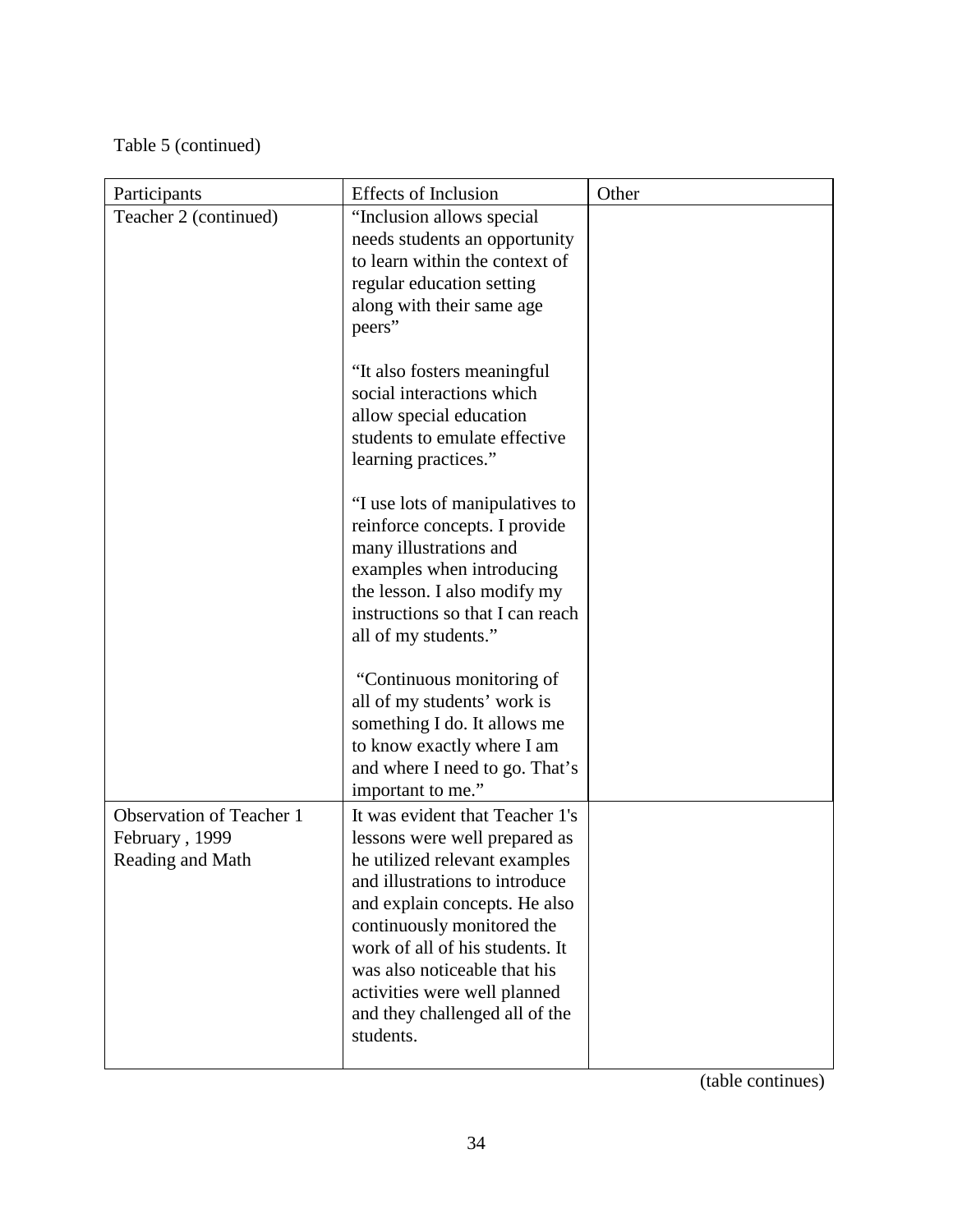#### Table 5 (continued)

| Participants                                                          | <b>Effects of Inclusion</b>                                                                                                                                                                                                                                                                                                                                                                                                                                                                                                                                                                                                                                   | Other |
|-----------------------------------------------------------------------|---------------------------------------------------------------------------------------------------------------------------------------------------------------------------------------------------------------------------------------------------------------------------------------------------------------------------------------------------------------------------------------------------------------------------------------------------------------------------------------------------------------------------------------------------------------------------------------------------------------------------------------------------------------|-------|
| <b>Observation of Teacher 2</b><br>February, 1999<br>Reading and Math | Teacher 2 utilized an array of<br>instructional strategies as she<br>introduced her lessons and<br>reinforced concepts. On this<br>particular day she had her<br>students arranged in small<br>groups. Students were<br>allowed to assist each other in<br>completing the task.<br>However, the teacher<br>constantly circulated to each<br>group to offer guidance to<br>some and challenges to<br>others. It was obvious that she<br>designed her lesson to<br>challenge all of her students.<br>Teacher 2 was observed also<br>conferring with the teacher<br>responsible for assisting her in<br>providing services to the<br>students with disabilities. |       |
|                                                                       |                                                                                                                                                                                                                                                                                                                                                                                                                                                                                                                                                                                                                                                               |       |

## Effects of Inclusion on the Learning Opportunities for General Education Students

Teacher 1 and Teacher 2 were both observed four times during the month of February, 1999. Teacher 1 was observed during the morning hours and Teacher 2 was observed equally during the morning and afternoon hours. Each teacher was observed once a day during his or her reading or math period. The focus of the researcher during each of the eight visits was to document the teachers' instructional practices and the students' behavior in an inclusive setting. The researcher during each of the eight visits observed classroom arrangements, students' seating, behaviors of students, and teachers' instructional styles.

There were no observable negative effects of inclusion on the learning opportunities for the general education students in this classroom during the four observations. The two reading lessons and the two math lessons observed were very well planned and implemented. Both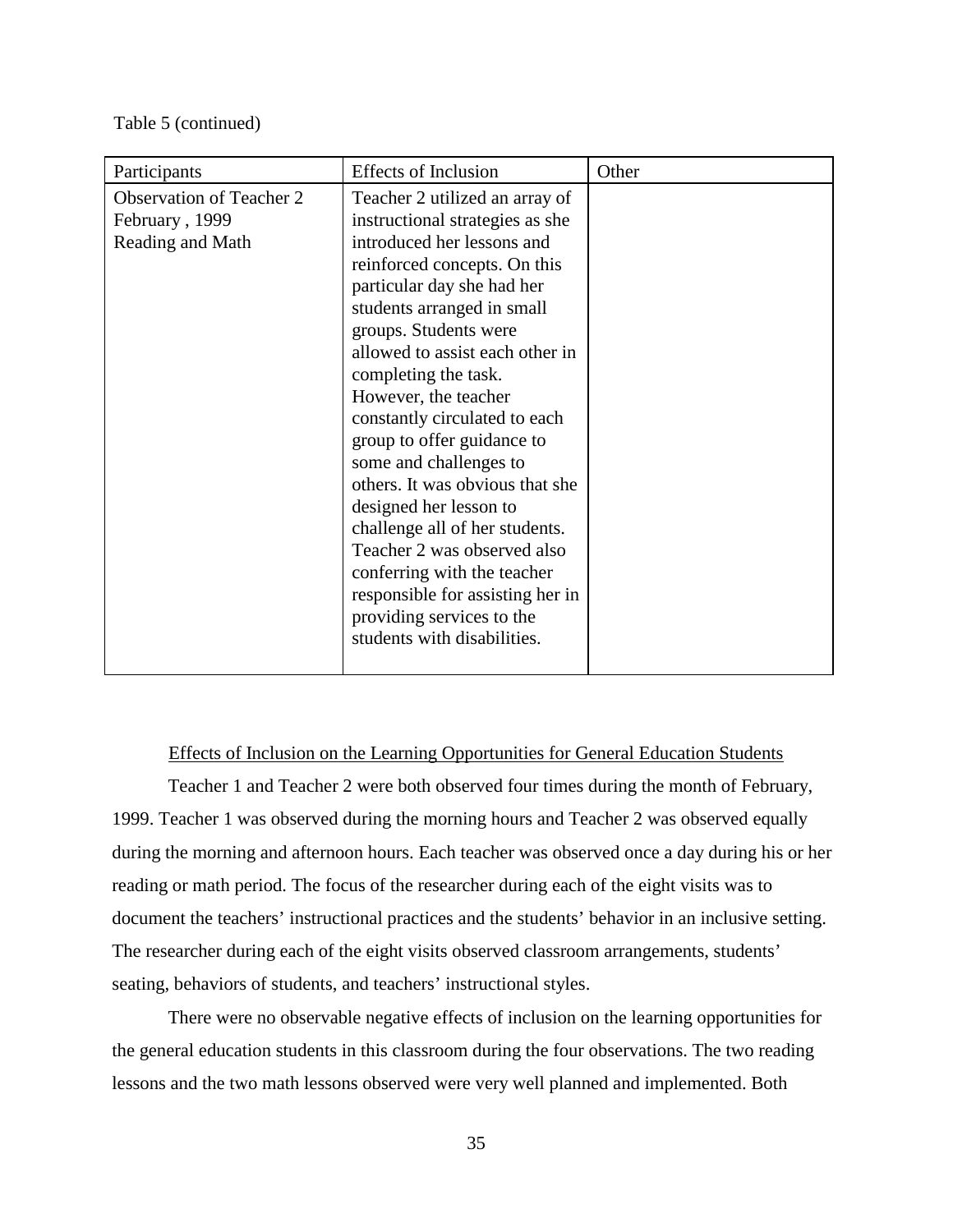teachers were consistent in illustrating concepts and involving all students. This is a description of what the researcher observed during the visits. A data matrix follows (see Table 6).

Teacher 1's classroom was arranged in cooperative learning groups composed of four to six students. Some groups worked in the classroom, while another group worked in a designated area outside of the classroom. The designated area outside of the classroom was an area near the door where three students worked to complete a mapping activity. This area outside of the classroom was utilized only once during the four visits. Objectives were written on the chalk board and were visible on each of the four visits. Each group was given a specific task to complete that involved reading a passage and answering questions from the passage. Teacher 1 circulated throughout the groups and monitored the performance of each student. It was evident that students who needed assistance from the teacher received assistance in a prompt manner. Students raised hands and the teacher promptly responded. Teacher 1 utilized verbal praise. Examples include statements like "You're doing a great job with your writing," and saying "I like the way you are taking your time to write that neatly." Teacher 1 also modeled and reinforced skills by orally sequencing the events in a passage that had been read in class.

A special needs' teacher was assigned to this classroom to assist in facilitating instruction; however, during the periods of observation, the special needs teacher was implementing modifications for the North Carolina Writing Test. Teacher 1 reinforced desirable student behavior and corrected inappropriate behavior without prolonged disruption of instruction. Most students were on task for the duration of the lesson. The noise level was appropriate and conducive to learning. Teacher 1 had an excellent rapport with all students.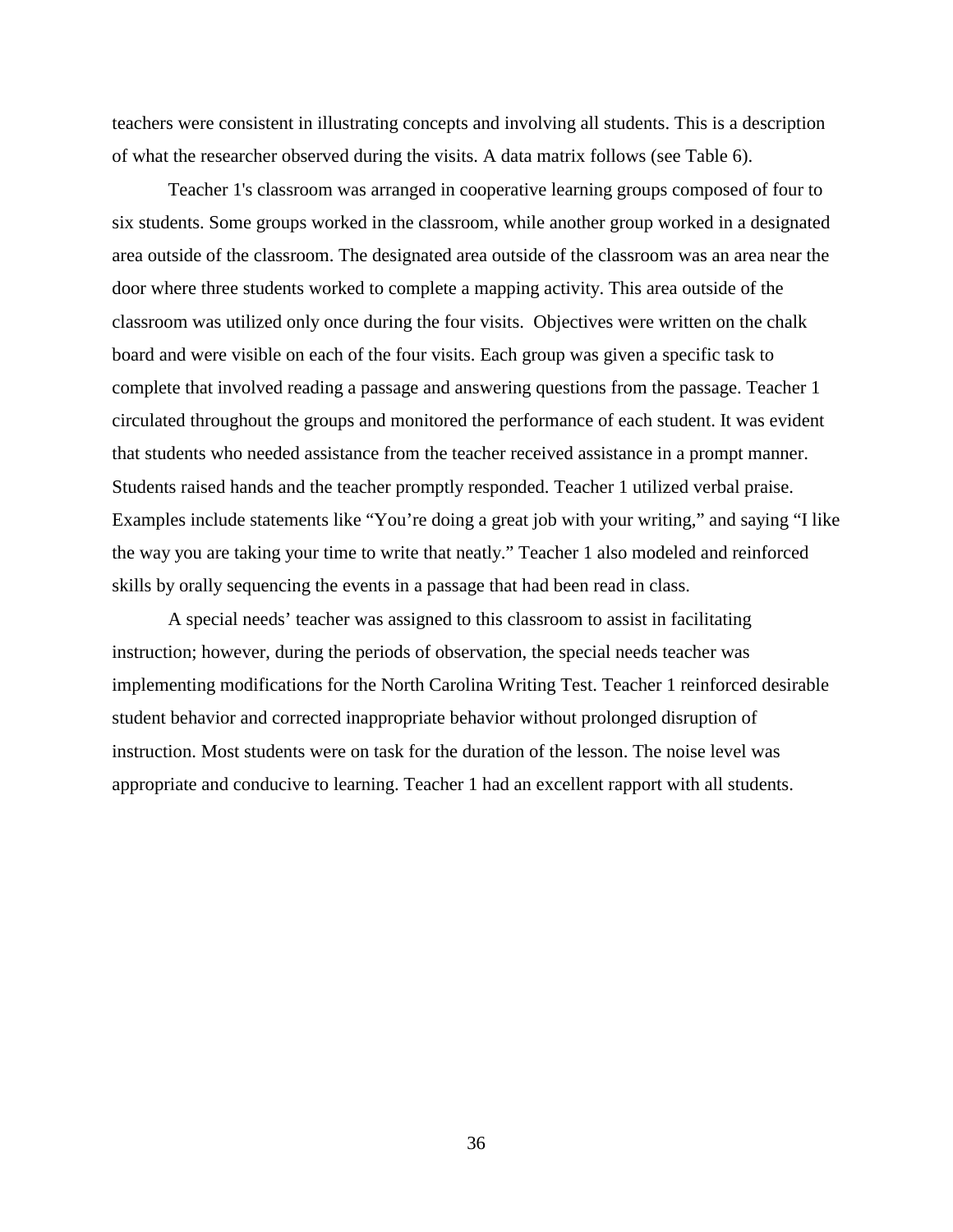## Table 6

Raw Data Matrix: Observation in the Classroom- Teacher 1

| Teacher 1                                 | "Your objective is on the board."                                                                                                                                                    |
|-------------------------------------------|--------------------------------------------------------------------------------------------------------------------------------------------------------------------------------------|
| Monday 2/1/99<br>Reading<br>$8:00 - 9:45$ | "Please read each passage carefully to determine the main idea.<br>Remember you will have to do this on the end-of-grade test."                                                      |
|                                           | "Teacher circulated to each group and asked questions to determine level<br>of understanding." OC                                                                                    |
|                                           | "I like the way you all are working."                                                                                                                                                |
|                                           | "Teacher utilized verbal praise to reinforce positive behaviors." OC                                                                                                                 |
|                                           | "I will come to your group to check your work."                                                                                                                                      |
|                                           | "Teacher was observed monitoring all students' work." OC                                                                                                                             |
|                                           | "Please listen as I explain the directions"                                                                                                                                          |
|                                           | "Teacher stated directions clearly and precisely. " OC                                                                                                                               |
|                                           | "Do you need to read everything in the passage to find the main idea."                                                                                                               |
|                                           | "You may continue to passage 3 if you have completed passage 2."                                                                                                                     |
|                                           | "Teacher allowed students to move to more challenging work once they<br>demonstrated that they understood the concept. " OC                                                          |
|                                           | "If you need assistance before I come to your group, please raise your<br>hand."                                                                                                     |
|                                           | "It was evident that rules governing verbal participation and movement<br>were firmly established as students raised hands and waited to be assisted<br>before asking questions." OC |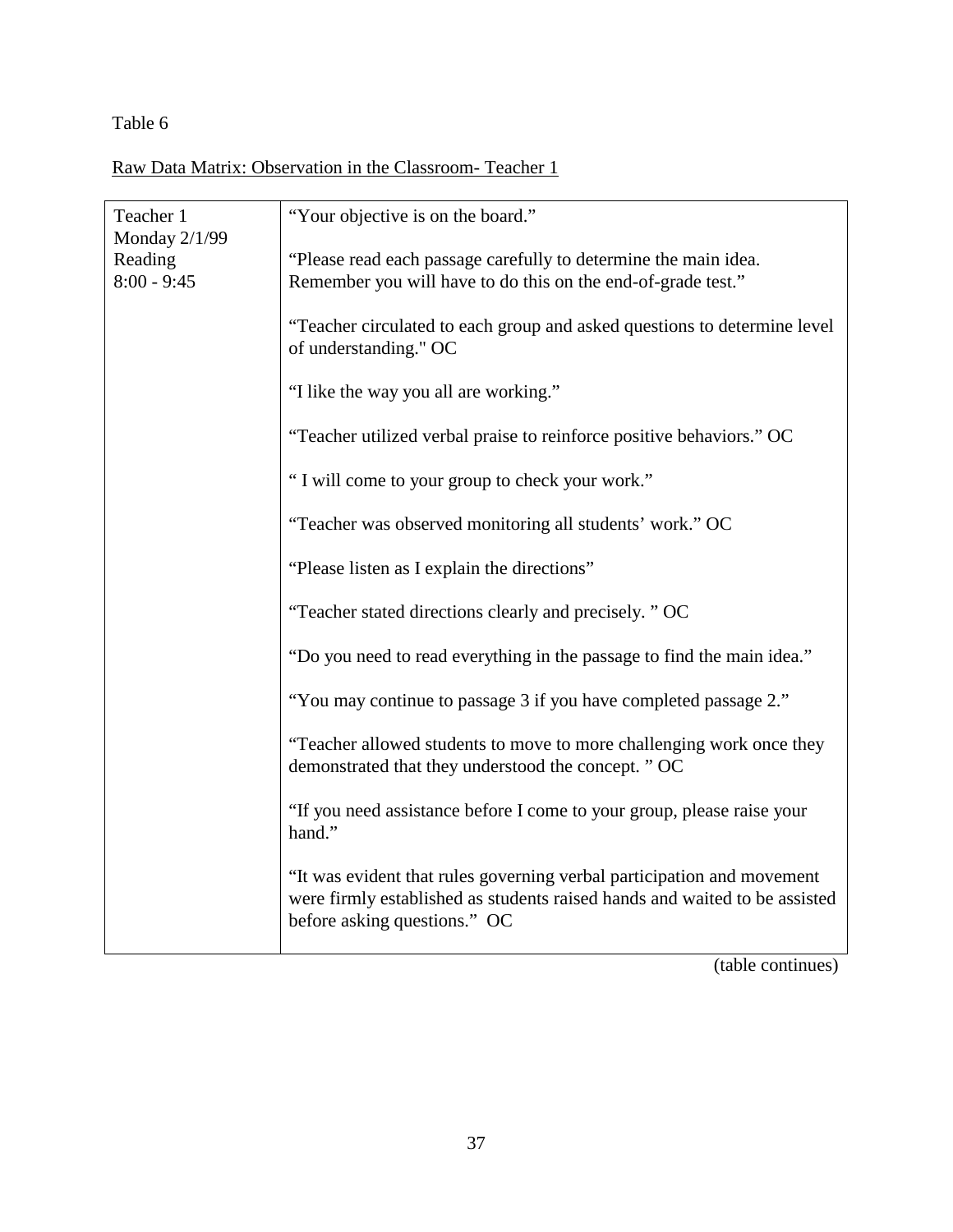# Table 6 (continued)

| Observation                    | Effects of inclusion on learning opportunities for general education<br>students                                                                |
|--------------------------------|-------------------------------------------------------------------------------------------------------------------------------------------------|
|                                | "Your objective for today is on the board."                                                                                                     |
| Teacher 1<br>Tuesday 2/2/99    | "Objective was on board where all could see. Terminology was on level<br>with students. Teacher took sufficient time to explain directions." OC |
| Reading<br>9:45-11:20          | "Yesterday we looked at finding the main idea. What steps did we take to<br>find the main idea?"                                                |
|                                | "Teacher reviewed yesterday's lesson before introducing the lesson." OC                                                                         |
|                                | "Please check for the clue words. They will help you in finding the main<br>idea"                                                               |
|                                | "Teacher unutilized a variety of instructional strategies to present<br>concept." OC                                                            |
|                                | "You guys are doing a great job at this table. Who can tell me the steps<br>they took to arrive at the answer?"                                 |
|                                | "The objective is on the board. Please read it for me Jessica."                                                                                 |
| Teacher 1<br>Thursday, 2/11/99 | "Today we will talk about tables and charts."                                                                                                   |
| Math<br>12:20-1:30             | "Teacher explained in detail the day's task." OC                                                                                                |
|                                | "Look at the examples of a pie chart on page 210 in your text"                                                                                  |
|                                | "Teacher utilized examples in text to explain concept. Students were<br>called upon to explain why their answers were correct."                 |
|                                | "I like the way you are taking your time to write that neatly."                                                                                 |
|                                | "I want you to work in your groups to solve the problems I have written<br>on the board."                                                       |
|                                | "I can tell you are taking your time."                                                                                                          |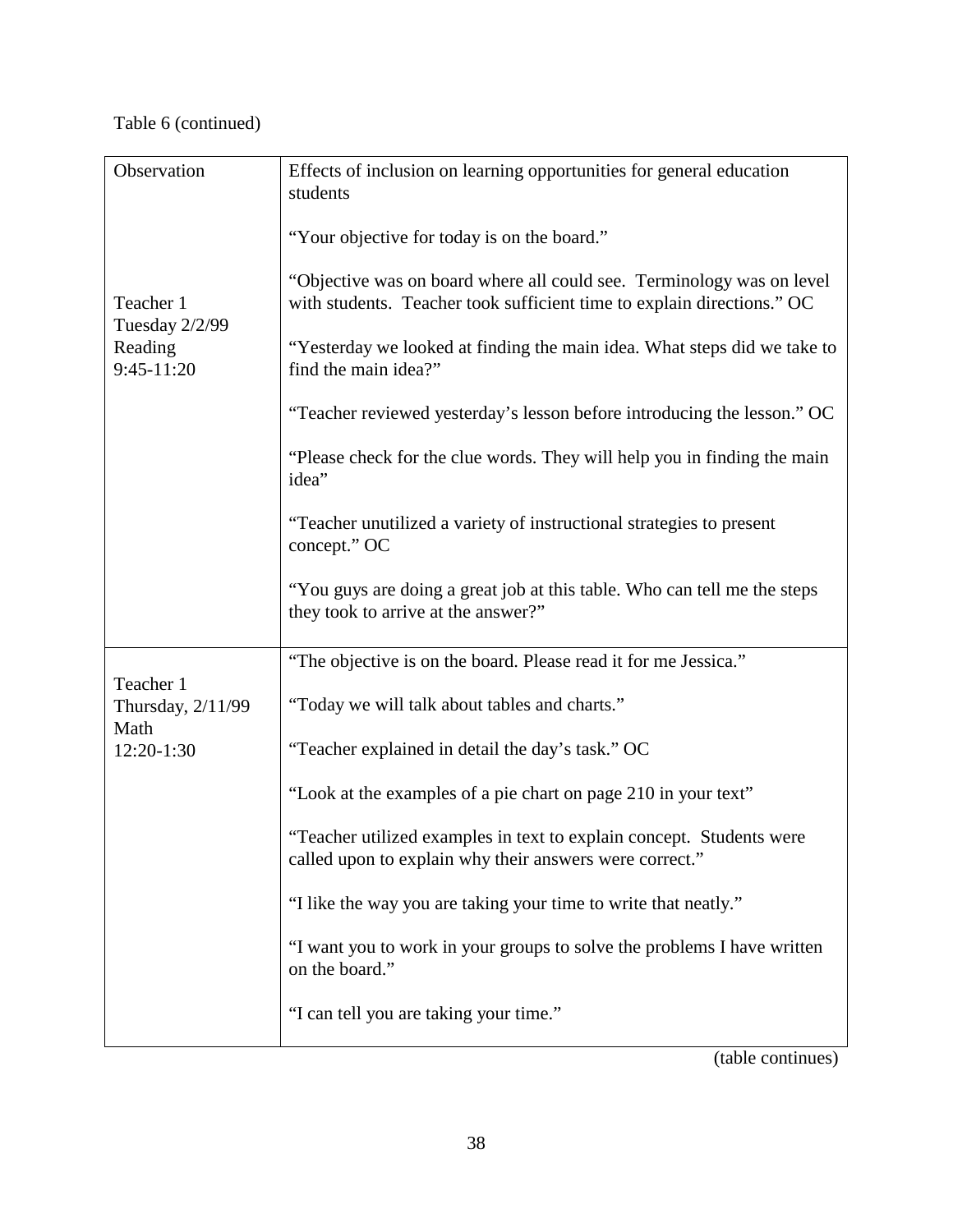## Table 6 (continued)

|                                      | "I want you to work in your groups to solve the problems I have written<br>on the board"                                                                                                         |
|--------------------------------------|--------------------------------------------------------------------------------------------------------------------------------------------------------------------------------------------------|
|                                      | "Teacher utilized cooperative grouping as a mean for students to<br>reinforce each others' learning and to reinforce concepts." OC                                                               |
|                                      | "Let's read the objective in the board together"                                                                                                                                                 |
|                                      | "Teacher read objective in a clear and precise manner." OC                                                                                                                                       |
| Teacher 1<br>Tuesday 2/16/99<br>Math | "Let's look at the example on the board. What fraction is represented by<br>the shaded area?"                                                                                                    |
|                                      | "Teacher presented concepts with illustrations and examples which were<br>relevant to the students. The teacher instructed the student to draw a pie<br>and divide it into four equal parts." OC |
|                                      | "Shawn, I like the way you are working and not talking." OC                                                                                                                                      |
|                                      | "Now I want each group to write the fraction 3/4. If you remember the<br>charts and graphs we studied last week, draw a graph that represents<br>3/4."                                           |
|                                      | "Teacher utilized students' previous learning to introduce new concepts."<br><b>OC</b>                                                                                                           |

There were no observable effects of inclusion on the learning opportunities for the general education students in this classroom during the four observations. The two reading lessons and the two math lessons observed were well organized and implemented. Both teachers did an outstanding job illustrating concepts, monitoring all students' work, and involving all students in the activities. This is a description of what the researcher observed in Teacher 2's classroom during the visits. A data matrix follows (see Table 7).

Teacher 2's classroom was arranged in some cooperative learning groups, however, some students received individual instruction. Teacher 2 displayed objectives and written assignments on the board during each of the four observations and posted examples of students' work throughout the classroom. Two of the four visits, Teacher 2 utilized an overhead projector to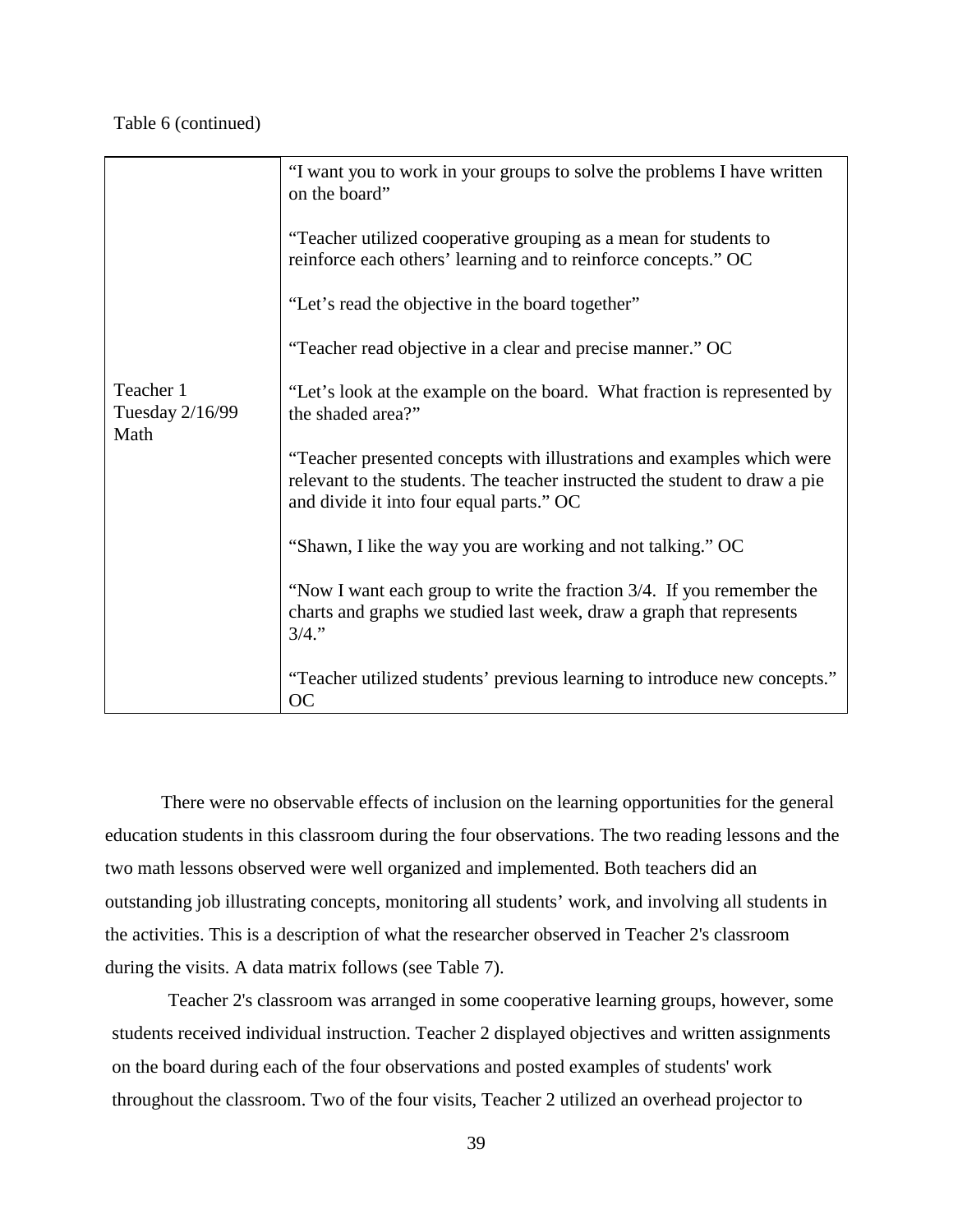project her objectives and assignments on the screen. She incorporated a multiplicity of resources during reading and math lessons to include related newspaper articles, magazines, brochures, overhead transparencies, and computer-assisted instruction. Teacher 2 gave precise oral directions that were easily understood and executed by all students. Teacher 2 provided ongoing instructional monitoring and assisted students who had difficulty with assignments. Teacher 2 provided immediate feedback for correct answers and maintained sustaining feedback strategies when students gave incorrect answers. Inappropriate behavior was promptly addressed and students redirected with minimal disruption in the lesson. Furthermore, Teacher 2 handled routine interruptions, i.e., morning announcements, students entering/exiting class as scheduled, with efficiency. Throughout the observations, it was evident that Teacher 2 involved all students in all activities. Mutual respect between the Teacher 1nd students was readily observed. Teacher 2 utilized verbal praise to reinforce skills and to encourage student participation. It was clear to the researcher that Teacher 2 modified instructional presentations to ensure the success of all students.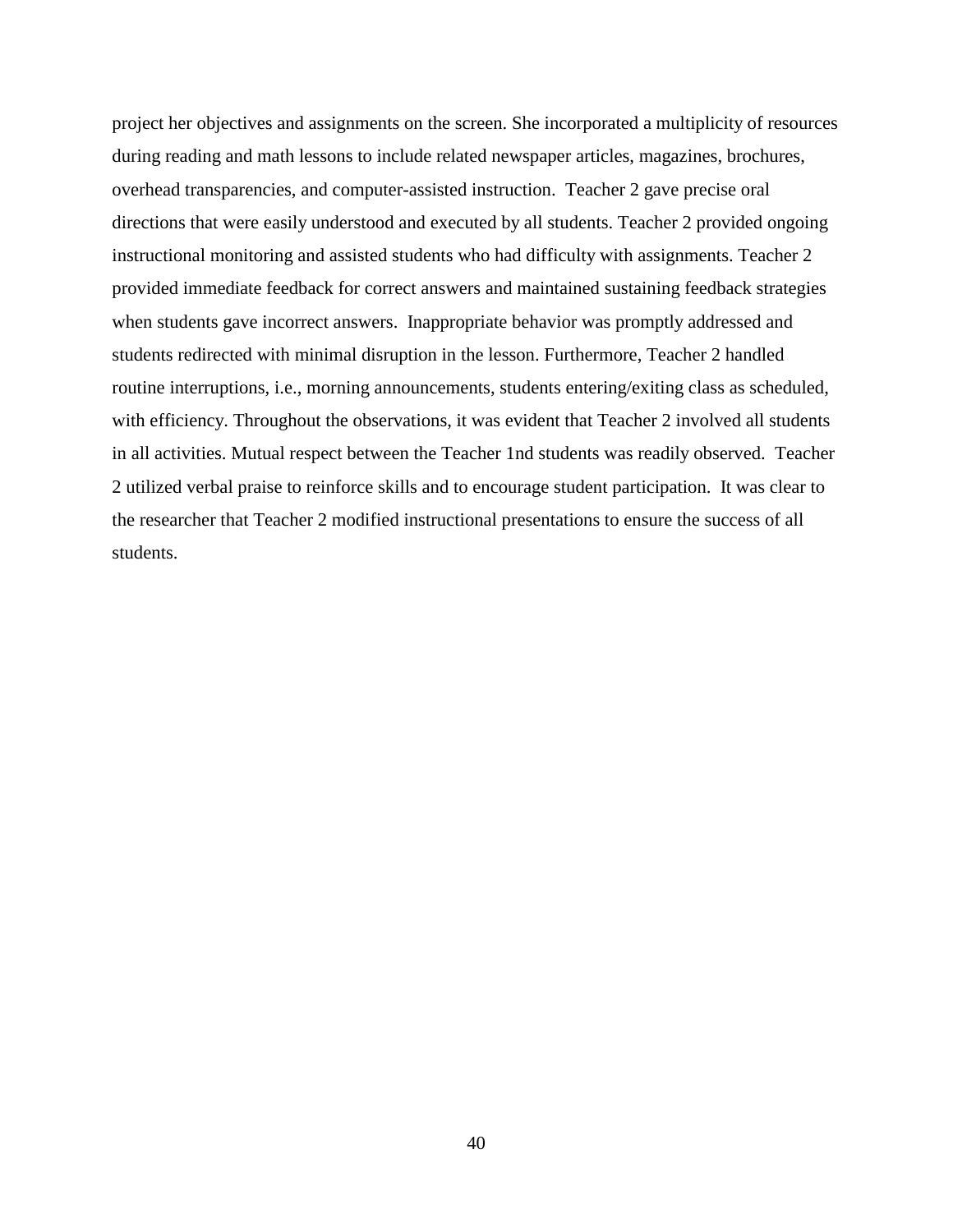Table 7

Raw Data Matrix: Observation in the Classrooms-Teacher 2

| Observation                   | Effect of inclusion on learning opportunity for general<br>education students                                                                                                  |
|-------------------------------|--------------------------------------------------------------------------------------------------------------------------------------------------------------------------------|
|                               |                                                                                                                                                                                |
| Teacher 2<br>Monday<br>2/1/99 | "Today and for the rest of this week, we are going to spend a<br>lot of time adding and subtracting fractions."                                                                |
| 10:30am-12:00pm<br>Math       | "Teacher stated objective in a clear and precise manner. All<br>students appeared to understand objective." OC                                                                 |
|                               | "I do want you to understand the basic concept before moving<br>into anything too difficult."                                                                                  |
|                               | "Teacher stated the rationale for understanding fractions." OC                                                                                                                 |
|                               | "Alright, turn to page 333. Read the discussion page for me<br>Demetris. Read it nice and loud so everyone can hear you."                                                      |
|                               | "Who can tell me how to do it on the chart?"                                                                                                                                   |
|                               | "Johnathan, you are doing a good job."                                                                                                                                         |
|                               | "Wait a minute. We have a question."                                                                                                                                           |
|                               | "Of course, those of you who can go further, will be able to<br>move beyond that point."                                                                                       |
|                               | "Teacher constantly challenged all students to work to their<br>maximum capacity." OC                                                                                          |
|                               | "Alright, this particular example uses script we had last week.<br>Lets look at the fraction chart and see if we can do the same<br>thing Kenya did using the fraction chart." |
|                               | "Come to the overhead Jonathan and show me how you came<br>up with $3/4$ ."                                                                                                    |
|                               | "Class, you all are doing a great job."                                                                                                                                        |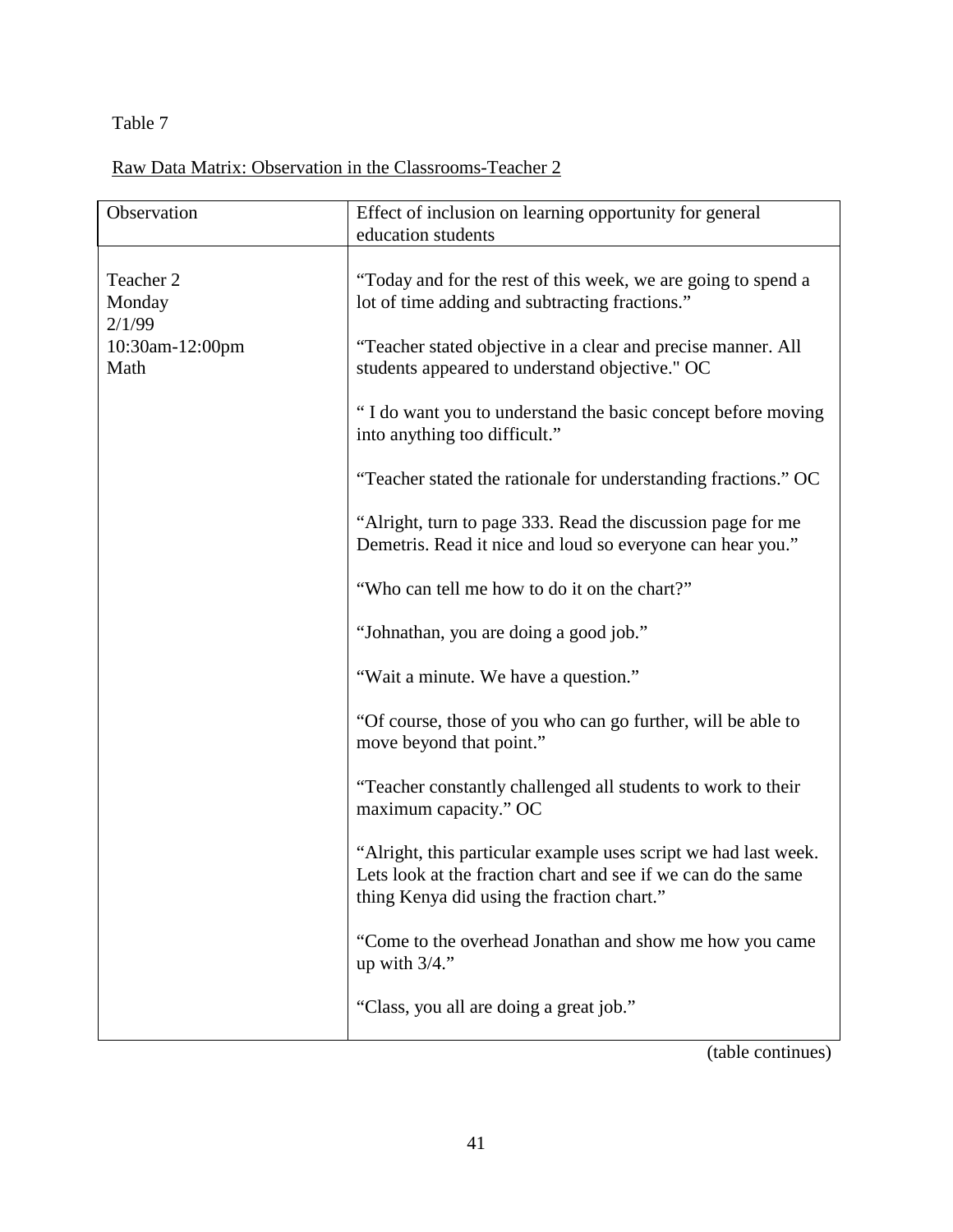# Table 7 (continued)

| Observation                                      | Effect of inclusion on learning opportunity for general                                                                                                                                                                      |  |  |
|--------------------------------------------------|------------------------------------------------------------------------------------------------------------------------------------------------------------------------------------------------------------------------------|--|--|
|                                                  | education students                                                                                                                                                                                                           |  |  |
| Teacher 2                                        | "Today we are going to read a story. The name of the story is<br>"Down Under, Down Under".                                                                                                                                   |  |  |
| Tuesday, 2/2/99<br>12:45p.m.-2:00p.m.<br>Reading | "When you hear that title, what comes to mind Hanna?"                                                                                                                                                                        |  |  |
|                                                  | "What makes you think it is about Australia?"                                                                                                                                                                                |  |  |
|                                                  | "Yes, whenever you read about Australia, you do hear the term<br>down under.                                                                                                                                                 |  |  |
|                                                  | "What makes you think scientists play a role in this story."                                                                                                                                                                 |  |  |
|                                                  | "Aierona, a little louder please."                                                                                                                                                                                           |  |  |
|                                                  | "Do you know what it means? What does it mean Jake?"                                                                                                                                                                         |  |  |
|                                                  | "Sit-up please"                                                                                                                                                                                                              |  |  |
|                                                  | "I like the way you all are paying attention and respecting your<br>fellow classmates."                                                                                                                                      |  |  |
|                                                  | "Correy, if you don't have a reason for raising your hands,<br>please don't raise your hand."                                                                                                                                |  |  |
| Teacher 2<br>Thursday 2/11/99                    | "Today we are going to continue discussing the story we were<br>reading on Tuesday."                                                                                                                                         |  |  |
| 12:45p.m.-2:00p.m.<br>Reading                    | "Who can tell me what we were discussing on Tuesday?"                                                                                                                                                                        |  |  |
|                                                  | "Okay, we are going to complete our KWL Chart. These are<br>the things that we know or think we know about a subject. We<br>know a lot about corral reefs."                                                                  |  |  |
|                                                  | "We know that they are alive. We know they eat algae and<br>minerals from the ocean. They live in warm climates and are<br>found near the bottom of the ocean. They make homes and<br>provide protection for other animals." |  |  |
|                                                  | "So I guess your question is do they come in different sizes."                                                                                                                                                               |  |  |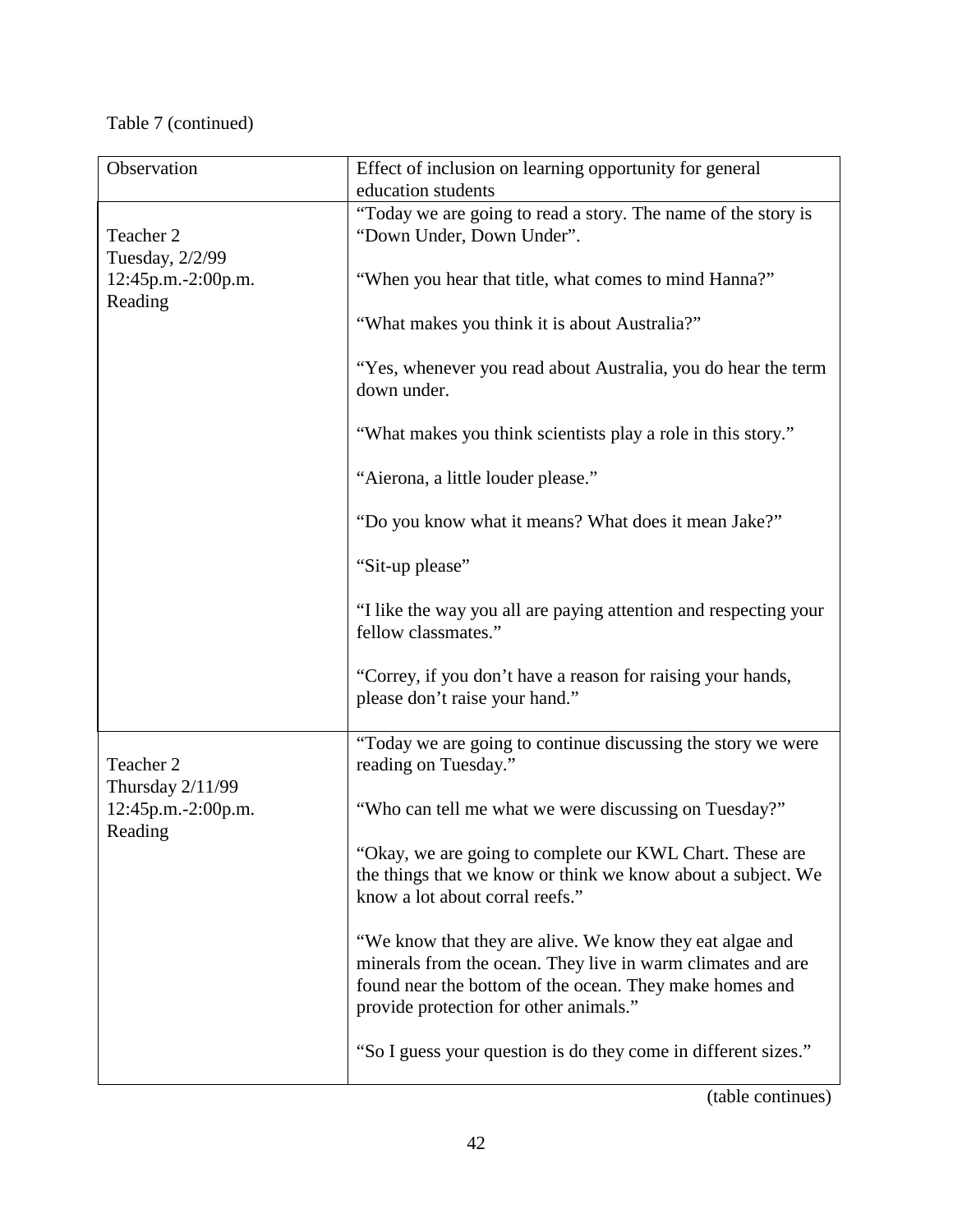# Table 7 (continued)

| Observation         | Effect of inclusion on learning opportunity for general                                                                                            |
|---------------------|----------------------------------------------------------------------------------------------------------------------------------------------------|
|                     | education students                                                                                                                                 |
| Teacher 2           |                                                                                                                                                    |
| Thursday 2/11/99    | "Okay. How are the formed or how are the made?"                                                                                                    |
| 12:45p.m.-2:00p.m.  |                                                                                                                                                    |
| Reading (continued) | "How do they survive?                                                                                                                              |
|                     | "We know quite a few things, but we also want to know a lot<br>of things about corral reefs. Now do we expect to find all the<br>answers in here?" |
|                     | "So what do we have to do after we read it."                                                                                                       |
|                     | "Yeah, we may have to do some research and look at some<br>more resources other than our textbook to get some of our<br>answers."                  |
|                     | "Can you speak a little louder honey."                                                                                                             |
|                     | "Hanna made the statement. Let her defend it."                                                                                                     |
|                     | "You mean it's told in story form."                                                                                                                |
|                     | "Wait. One person at a time."                                                                                                                      |
|                     | "Corral reefs. One thing you know about corral reefs, Rachel."                                                                                     |
|                     | "Okay, something you know about corral reefs, Justin."                                                                                             |
|                     | "John, what do you know about corral reefs?"                                                                                                       |
|                     | "Today, we will continue discussing fractions".                                                                                                    |
| Teacher 2           |                                                                                                                                                    |
| Tuesday             | "The objective was clearly written on the board." OC                                                                                               |
| 2/16/99<br>Math     | "Alright 7/8, count it out for me."                                                                                                                |
|                     | "The teacher led the class through a brief guided practice<br>exercise." OC                                                                        |
|                     | "You're going to write a number sentence."                                                                                                         |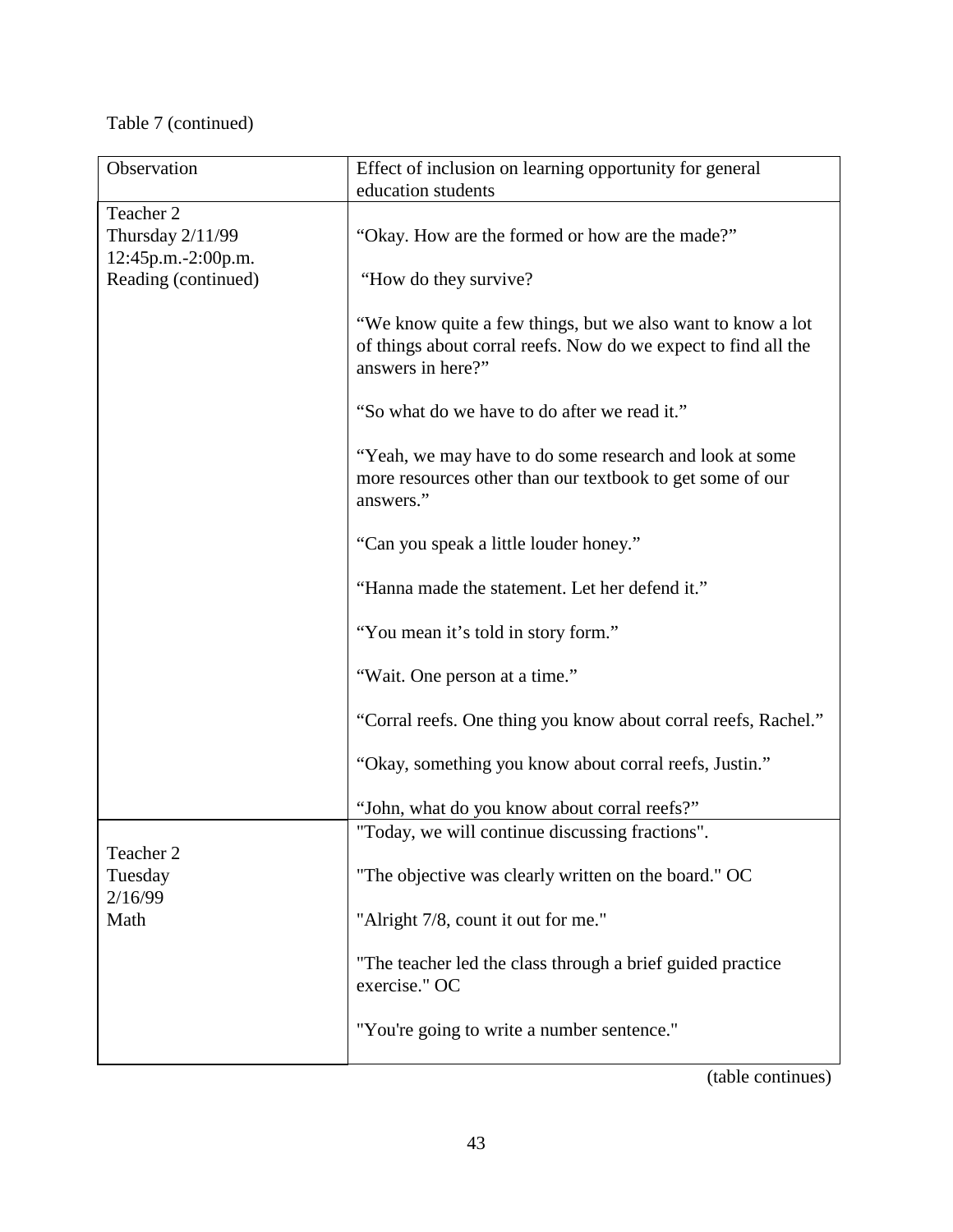## Table 7 (continued)

| Observation                                         | Effect of inclusion on learning opportunity for general<br>education students                                                                                                                                                                                                                                                                                                                                                                               |
|-----------------------------------------------------|-------------------------------------------------------------------------------------------------------------------------------------------------------------------------------------------------------------------------------------------------------------------------------------------------------------------------------------------------------------------------------------------------------------------------------------------------------------|
| Teacher 2<br>Tuesday<br>2/16/99<br>Math (continued) | "Okay, now let's get in our assigned groups to continue<br>working on our fractions."<br>"I'm going to give each group a problem to solve. I want you to<br>solve it as a group."<br>"Again I challenge you. Can that problem be reduced?"<br>"Group 2 is doing a great job with their problem. They are<br>talking, but they are doing it very quietly."<br>"Do you understand what to do?"<br>"Go for it!"<br>"The teacher checked for understanding". OC |

Note. OC denotes observations made by observer.

How the Principal and Teachers Determined That General Education Students Have a Meaningful Opportunity to Learn in Inclusive Classrooms

The principal determined that meaningful learning opportunities were evident for the general education students through the observation of student behavior, classroom participation, instructional strategies, and through monitoring students' performance on state-mandated tests. Each teacher mentioned monitoring students' work, observation and evaluating students' responses to questions as critical factors in determining whether meaningful learning opportunities for all students occurred. Teachers also stressed the importance for all students to actively engage in activities that promoted mastery and retention of skills in the content areas and enrichment classes such as music, media, art, and physical education (see Table 8).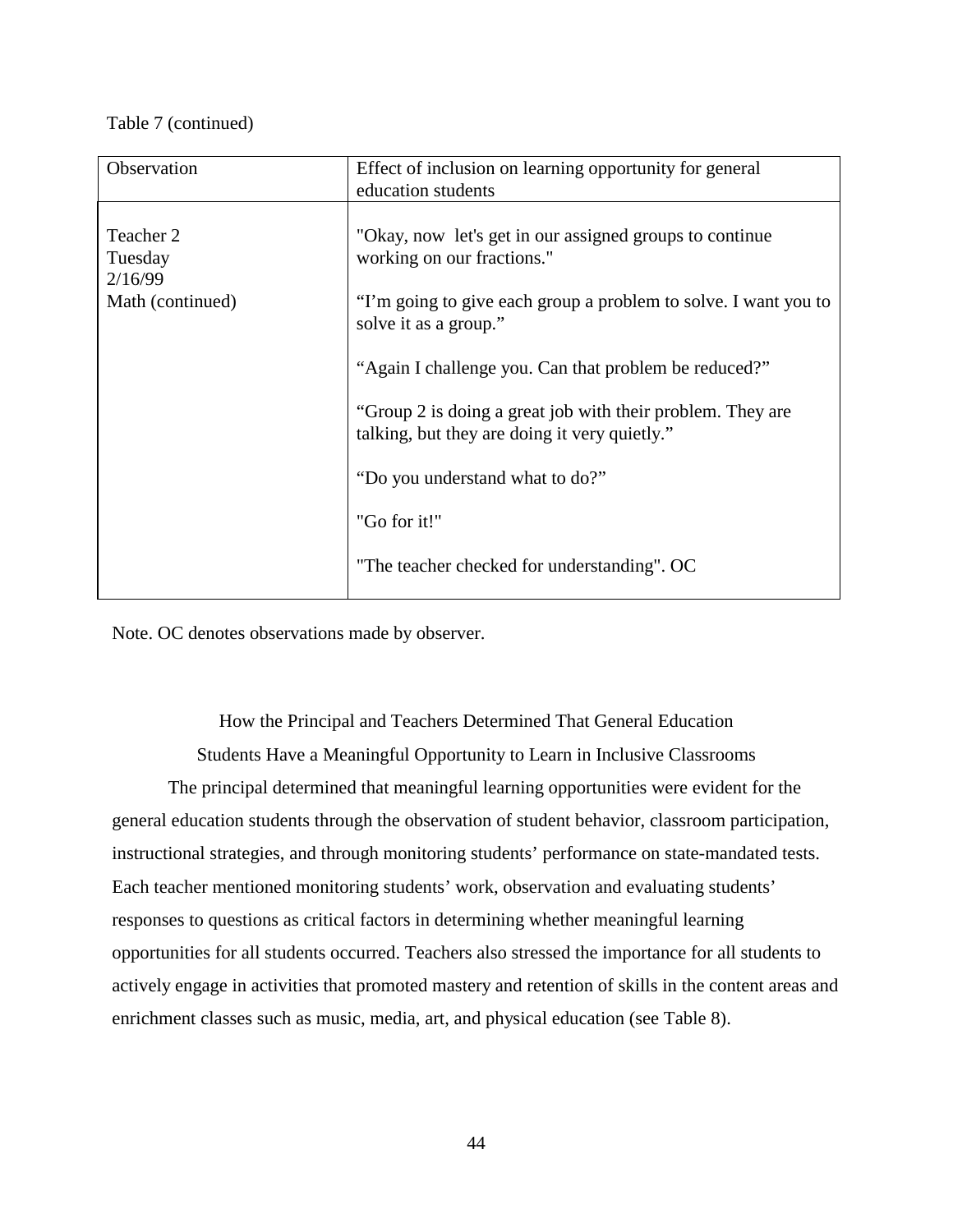Table 8

Raw Data Matrix on How the Principal and Teachers Determined Whether Regular Education Students Have a Meaningful Opportunity to Learn

| Participants | How do you determine whether regular education students<br>have a meaningful opportunity to learn?                                                                |
|--------------|-------------------------------------------------------------------------------------------------------------------------------------------------------------------|
| Principal    | "That determination is made when I observe in and around the<br>classroom."                                                                                       |
|              | "When I conduct formal and informal observations in the<br>classroom, I can determine if all students are participating in<br>what is going on in the classroom." |
|              | "I observe the behavior of the students in any situation."                                                                                                        |
|              | "I look at the end-of-grade test scores for each class."                                                                                                          |
|              | "When I have conferences with teachers, they inform me of<br>the progress of their students."                                                                     |
| Teacher 1    | "I look at the scores they make on teacher-made tests"                                                                                                            |
|              | "Observing students in various situations is another way I<br>determine if all students are learning."                                                            |
|              | "Results on the state-mandated tests give me an indication of<br>just how much was understood by all."                                                            |
|              | "Other teachers inform you when they suspect that a student<br>has not mastered a concept that you are responsible for<br>teaching."                              |
| Teacher 2    | "I do a lot of whole group instruction."                                                                                                                          |
|              | "My tests are on grade level. I don't water things down."                                                                                                         |
|              | "I constantly monitor my students' work and observe all of my<br>students"                                                                                        |
|              | "I do the same thing most teachers do. I ask a lot of questions<br>and I give them challenging work.                                                              |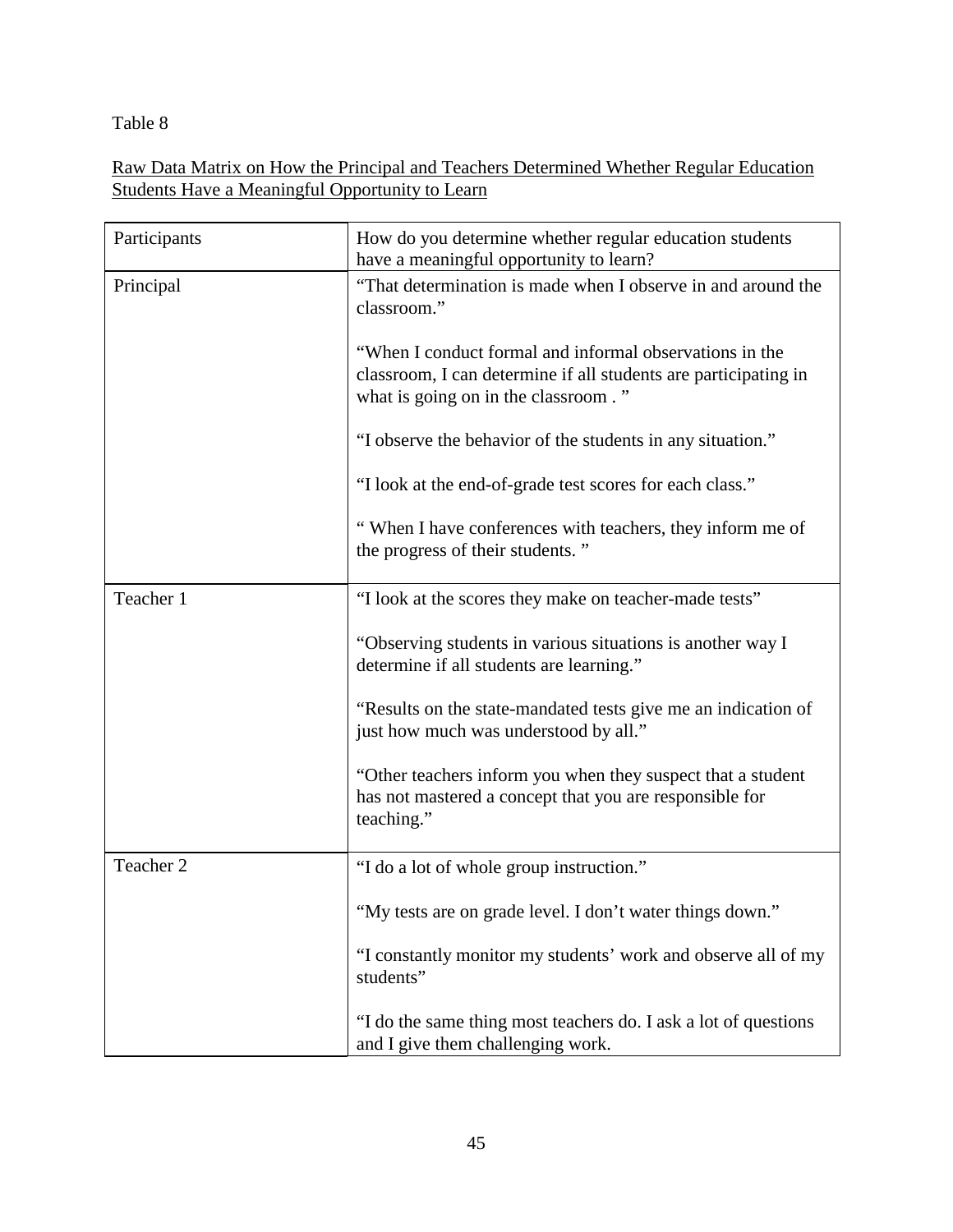### Summary

The principal and teachers' definitions of inclusion incorporated the concepts of collaborative planning by all teachers involved, including students in regular classrooms, and providing equitable educational opportunities to all children. Implementation of inclusion in this school district was left to the individual schools, their Individual Education Program (IEP) Committee, and classroom teachers. Teachers perceived that inclusion affected how they planned their work, how they interacted with other teachers, and how they implemented lessons. The principal felt that teachers changed instructional practices to accommodate all children and develop more favorable perception of exceptional children. There were no observable effects, positive or negative, of inclusion on the learning opportunities for regular and special education students.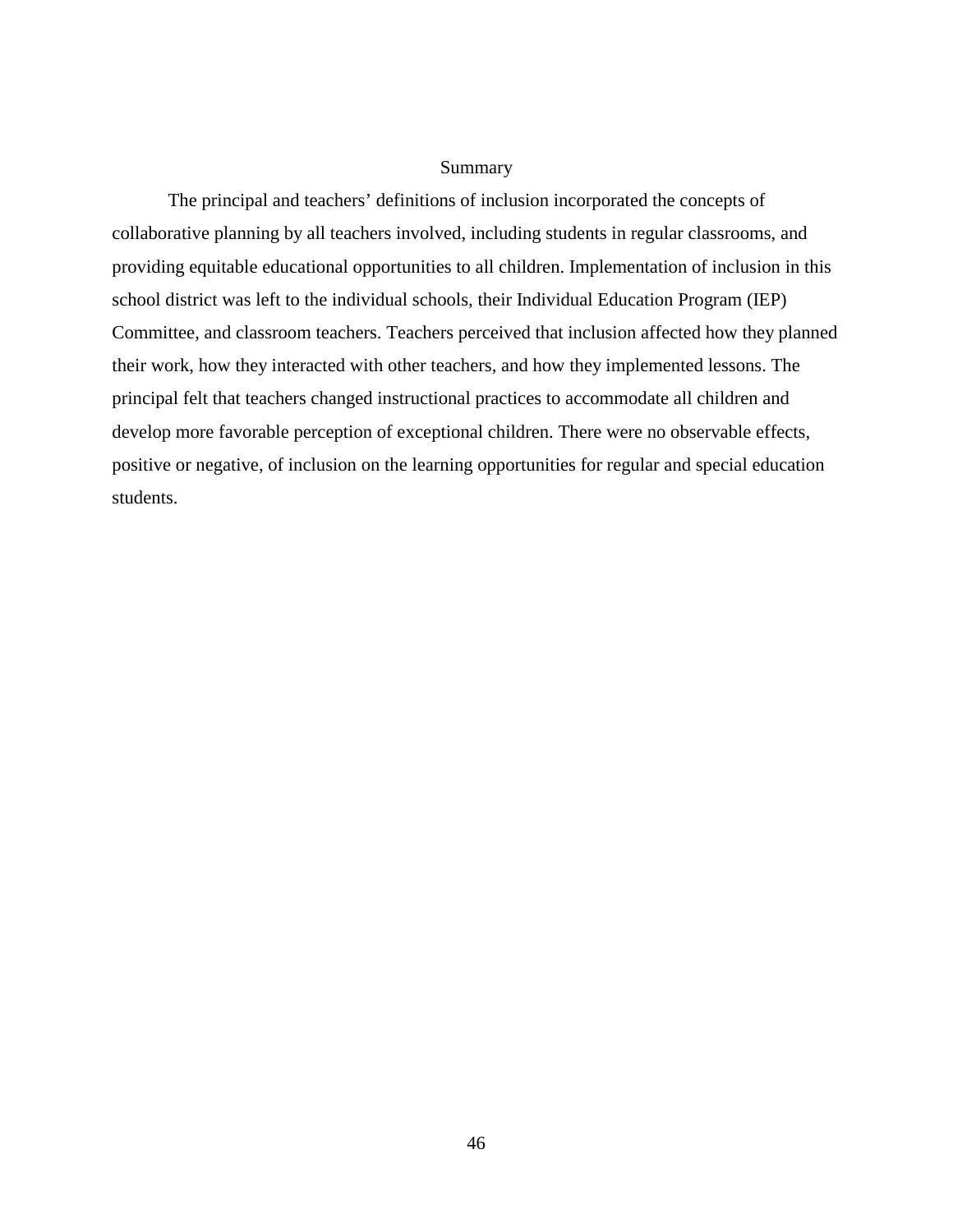#### CHAPTER 5

#### CONCLUSIONS, DISCUSSION, AND RECOMMENDATIONS FOR FUTURE RESEARCH

The purpose of the present study was to determine whether general education students have a meaningful opportunity to learn when they share a classroom with students with disabilities. To achieve this purpose, data were collected and analyzed in four areas: (1) principal and teachers' definitions of inclusion; (2) principal and teachers' perceptions of how inclusion is implemented in the school; (3) effects of inclusion on teachers' instructional practices; and (4) effects of inclusion on the learning opportunities for general education students. Conclusions, a discussion of results, and recommendations follow.

### **Conclusions**

The conclusions are based on data collected from the principal and teachers during formal and informal interviews during the months of January and February 1999.

#### The Definition and Implementation of Inclusion

The principal and teachers were asked to define inclusion to ensure that the teachers and the principal fully understood the nature of the study and the concept being investigated. It was important to this study that all participants understood the term inclusion and the need for gathering data on current inclusive practices.

The principal's definition of inclusion centered on providing learning opportunities for every student in the school through collaborative teaching, joint planning, and ownership of all students by all teachers. The teachers agreed on a definition of inclusion that was in accord with popular thinking, but not completely aligned with the legal mandate of the IDEA to provide students with a free appropriate public education (FAPE) in their least restrictive environment (LRE). The teachers thoughts suggested that: (1) Students with disabilities should be included in regular classrooms and described an individualized process for determining placement (this process follows the law's requirement that to the maximum extent appropriate students with disabilities should be included in regular classrooms); (2) Joint planning to meet the needs of all students in the classroom should take place; and (3) The same educational opportunities should be provided to all students. Although the teachers described equitable opportunities, they used the misleading word same. However, the IDEA requires not sameness, but appropriateness of educational opportunities designed to provide benefit to those students who receive them.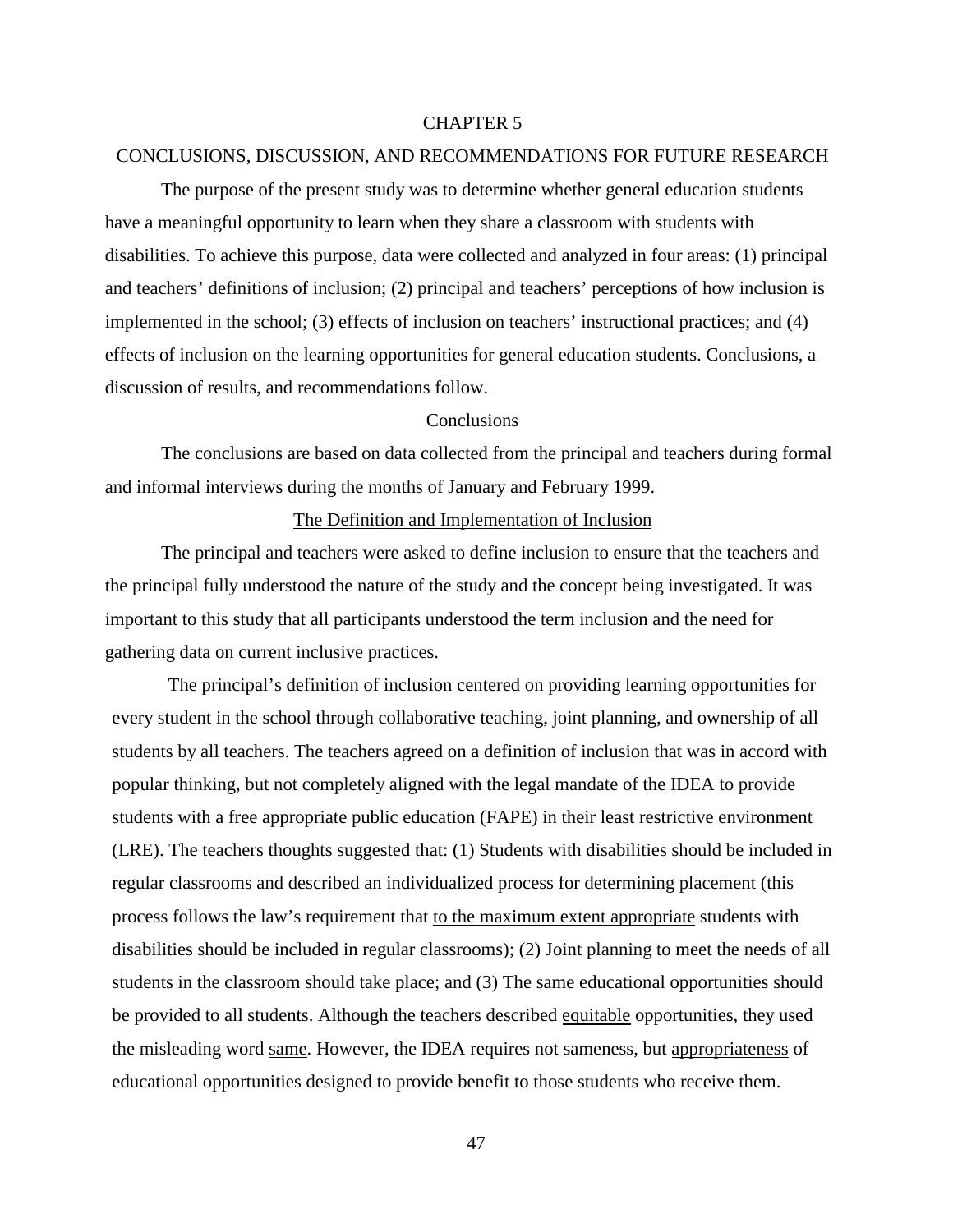The Individual Education Program (IEP) Committee determines how inclusion is implemented in this school. Class assignments of students whose IEPs require regular class placement are made by the building principal in collaboration with the IEP team designee. The principal also assigns teachers to these classes. As the IDEA requires, the primary members of the IEP Committee in this school include the parents or guardian of the student, a representative of the local educational agency, a special education teacher, a regular education teacher, and related service providers when appropriate.

#### Effects of Inclusion on Teachers' Instructional Practices

There was an effect on the teachers' perceptions of students with disabilities and on their instructional practices. Teachers also perceived the students with disabilities more positively. Instructional presentations were well planned and finely tuned by both teachers to meet the needs of all students in their classes. All students were actively engaged in the activities in the classroom.

### Effects of Inclusion on the Learning Opportunities for General Education Students

There were no observable negative effects of inclusion on the learning opportunities for general education students in the classrooms involved in this study. The students in these classrooms actively participated in the class discussions and activities through cooperative groups. Students received teachers' assistance when needed. Teachers were not distracted by extended time with special needs learners or by behavioral interferences either in their selfreports or in the observed sessions.

#### **Discussion**

#### The Learning Opportunities of General Education Students

There were no observable negative effects on the learning opportunities of general education students in the two classrooms observed in this study. This conclusion was reached after observing each teacher four times. These results support previous literature which indicates that students of all grades, grouping, and achievement levels appreciate teachers who make instructional adaptations (Schumm & Vaughn, 1994). Staub and Peck (1995) also concluded that nondisabled students in inclusive classrooms were not harmed as a result of having disabled students in their classes. Denning (1995) suggested that average-achieving general education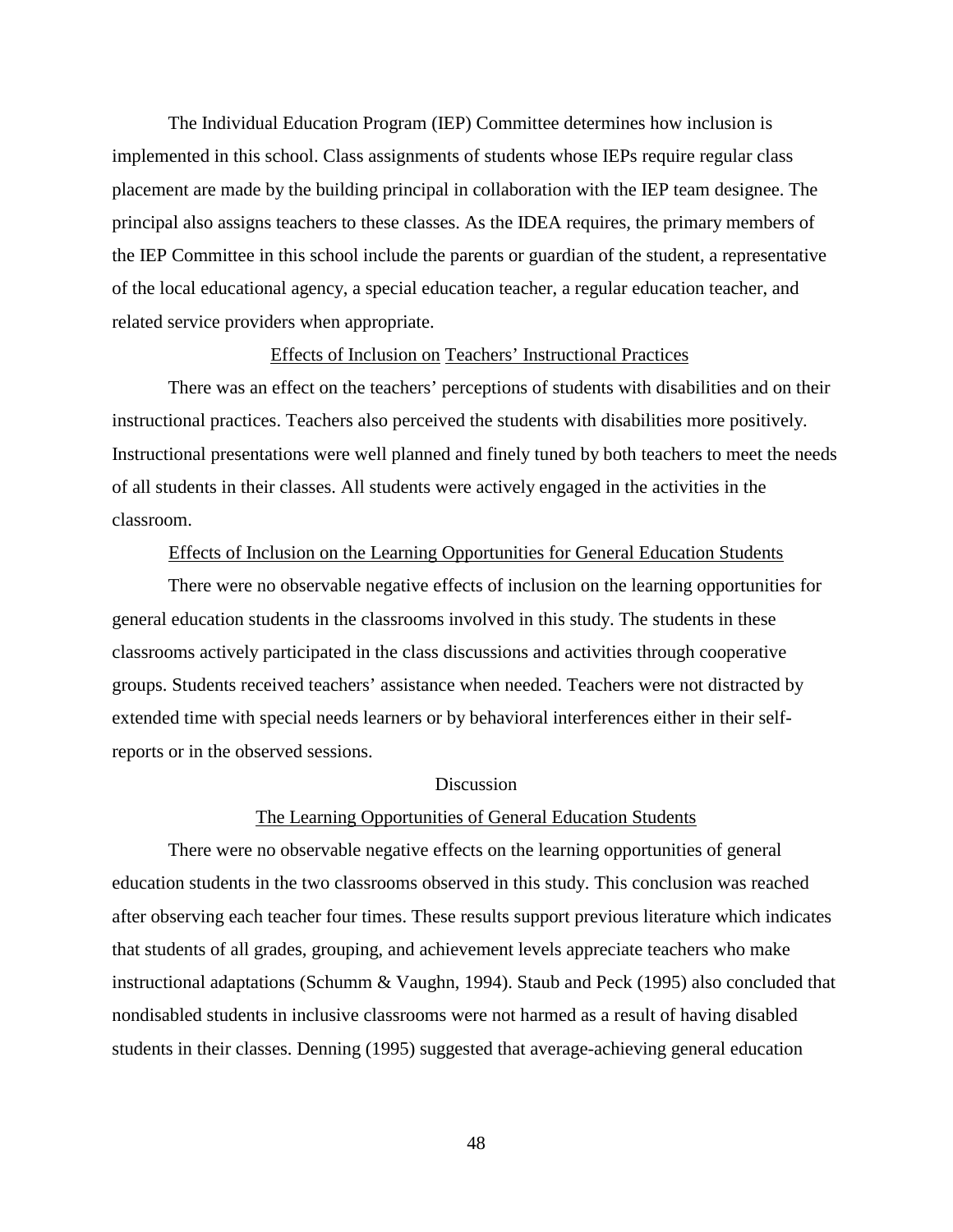students in inclusion classes do meet the same achievement levels on most subtests when compared to general education students in noninclusive classrooms.

Both teachers modified their instructional presentation so that all students would understand the lesson being presented. There was no evidence that general education students were affected in any way. There were no negative behaviors exhibited by the teachers nor was any student singled out in a nonprofessional manner during the visits. It should also be noted that the teachers said the students with disabilities in the two classes performed near grade level and did not require significant instructional modification nor additional time from the teachers observed.

### Adjustments in Instruction

Both teachers indicated in their interviews that instructional monitoring of students' work, planning lessons to involve all students, arranging students in small cooperative learning groups, and presenting an array of instructional strategies when introducing new concepts were necessary to ensure all students an opportunity to learn in their classrooms. The teachers indicated that the modifications were designed to meet the needs of all of their students.

Both teachers were aware of the different learning styles of students and presented lessons incorporating different modes of communication. Both teachers presented concepts using visuals, incorporated technology when appropriate, assigned students to cooperative learning groups, and provided individual assistance when needed to all students.

#### **Limitations**

Caution is warranted in the interpretation of these results due to the limitations of the study. The two classrooms in which teaching practices were observed were selected by the principal of the school. The two classrooms were observed by the researcher four times each. Additional cases are needed to determine the effects of inclusion on regular education students. The students with disabilities in the two observed classrooms had mild disabilities and the teachers said that extensive instructional modifications were unnecessary. The inclusion of students with severe disabilities may have different effects on the instruction and learning of regular education students.

### Recommendations for Future Research

Because the students with disabilities assigned to the two classes had mild learning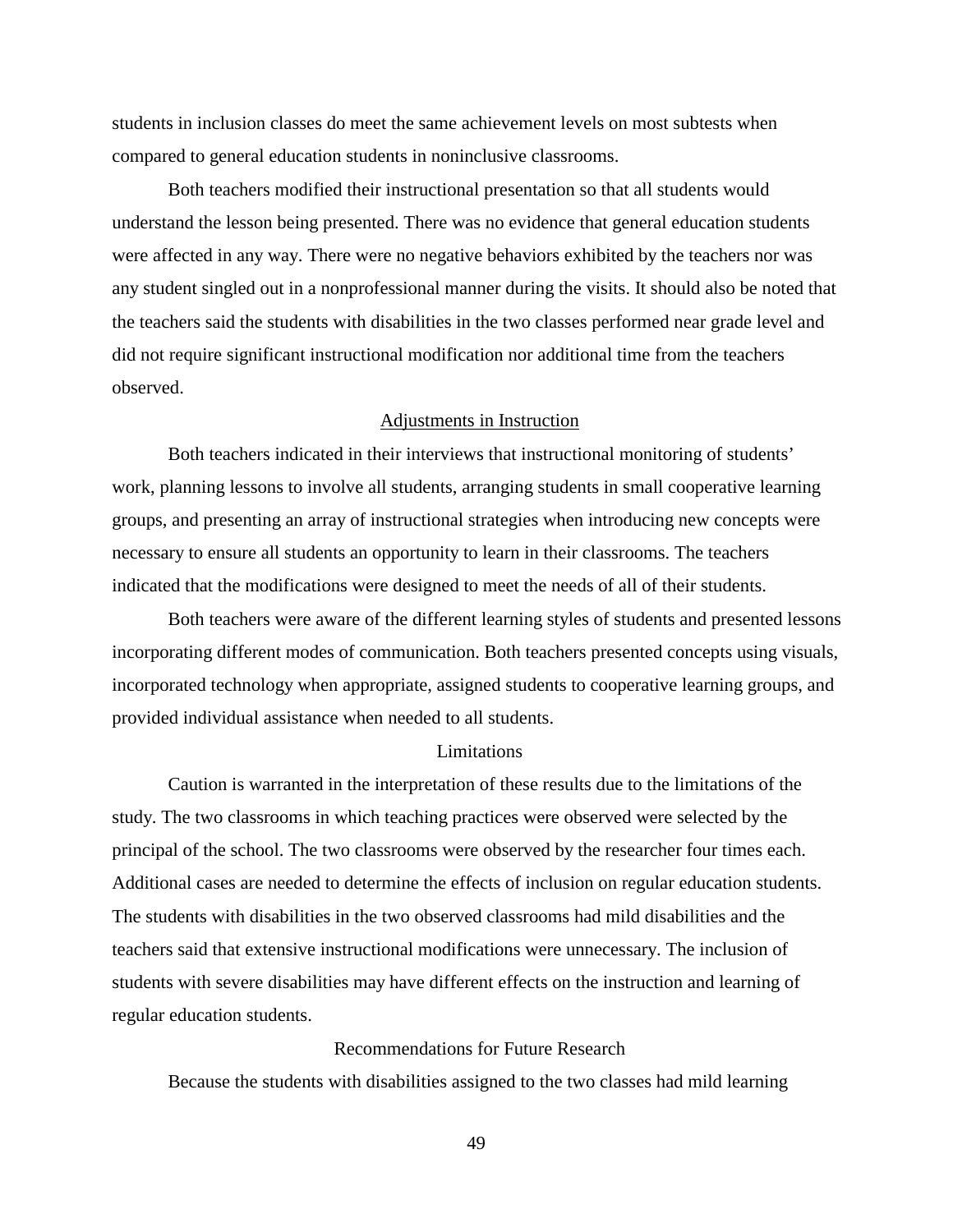disabilities that did not require extensive instructional modifications by the teachers, future research might include classes that have more students with moderate or severe disabilities whose needs demand more assistance from the teachers. Future research might also involve the observation of three or more classrooms for an extended period of time. Additional observations will allow the researcher time to fully understand the teachers' schedules and other demands not observed in the classroom. Both teachers arranged their classes in cooperative groups. Future research might look at the participation of all students in the cooperative groups.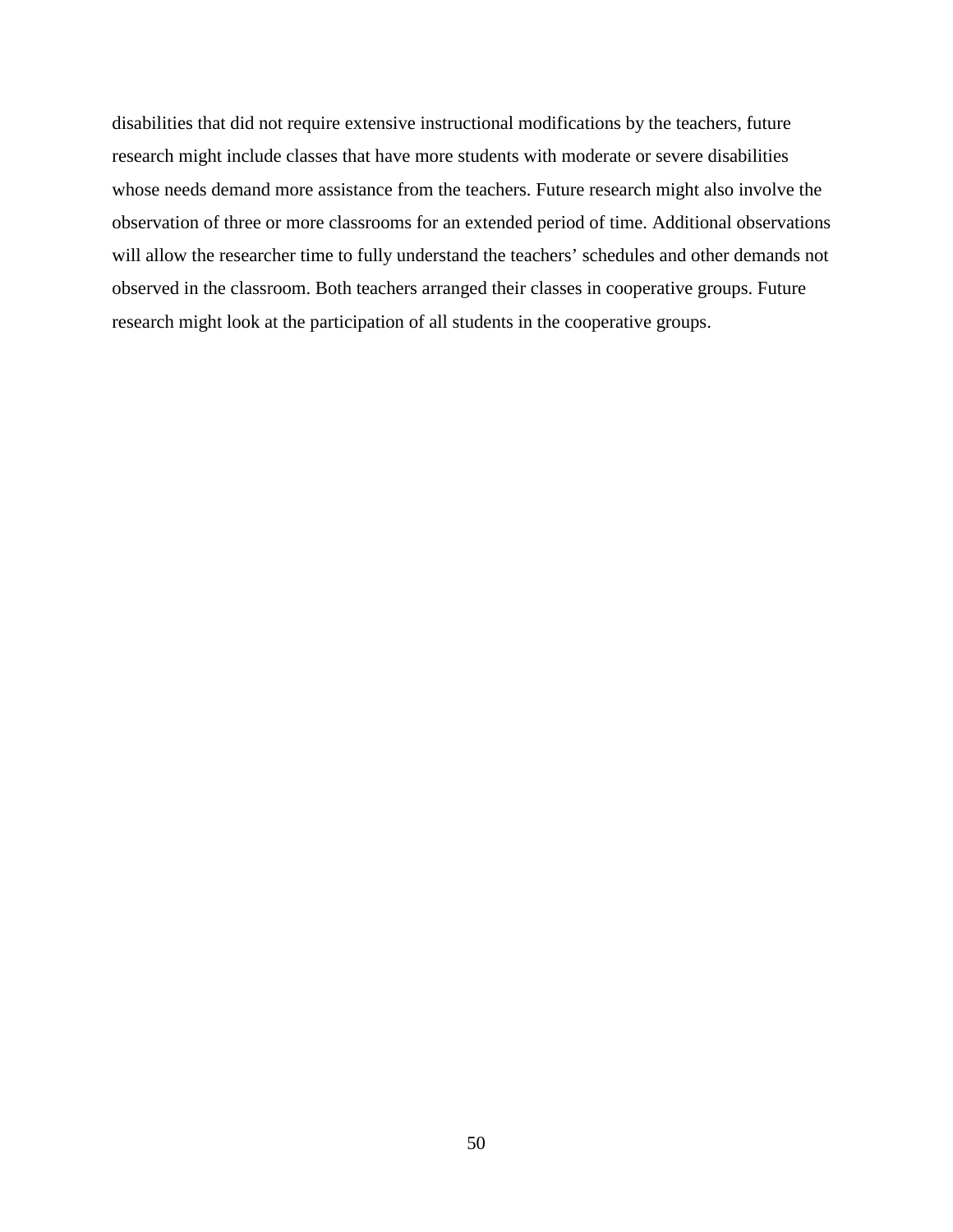#### REFERENCES

Ary, D., Jacobs, L. C., & Razavieh, A. (1996). Introduction to research in education. Philadelphia: Harcourt

Baker, E. T., Wang, M. C., & Walberg, H. J. (1995). The effects of inclusion on learning. Educational Leadership, 52 (4), 33-34.

Brophy, J. E., & Good, T. L. (1986). Teacher behavior and student achievement. In M. C. Wittrock (Ed.), Handbook of research on teaching (3rd ed., pp. 328-375). New York: Macmillan.

Denning, Jr., W. V. (1995). An analysis of the effects of full-time inclusion on the academic achievement of elementary general education students. Unpublished doctoral dissertation, Virginia Polytechnic Institute and State University, Blacksburg, VA.

Dugger, J. M. (1994). Perceptions and attitudes of teachers toward inclusion of handicapped students. Illinois School Research and Development Journal, 23, 5-7.

Evans, M., Holland, B., & Nichol, P. (1996). Implementing a balanced inclusion program. Principal Magazine.

Fuchs, D., & Fuchs, L. (1994). Inclusive schools movement and the radicalization of special education reform. Exceptional Children, 60, 294-309.

Fuchs, D., & Fuchs, L. (1995). What's "special" about special education? Phi Delta Kappan, 76, 522-529

Hines, R. A., & Johnston, J. H. (1996). Promoting achievement in inclusive classrooms: The principal's role. National Association of Secondary School Principals.

Hocutt, A. M. (1996). Effectiveness of special education: Is placement the critical factor. The Future of Children: Special Education for Students with Disabilities, 6, 1, 77-102.

Kauffman, J. M. (1989). The regular education initiative as Reagan-Bush education policy: A trickle-down theory of education of the hard-to-teach. Journal of Special Education, 23, 256-278.

Lerner, J. (1997). Learning disabilities: Theories, diagnosis, and teaching strategies. Boston: Houghton Mifflin

Lewis, R.B., & Doorlag, D. H. (1999). Teaching special students in general education classrooms. Columbus: Merrill.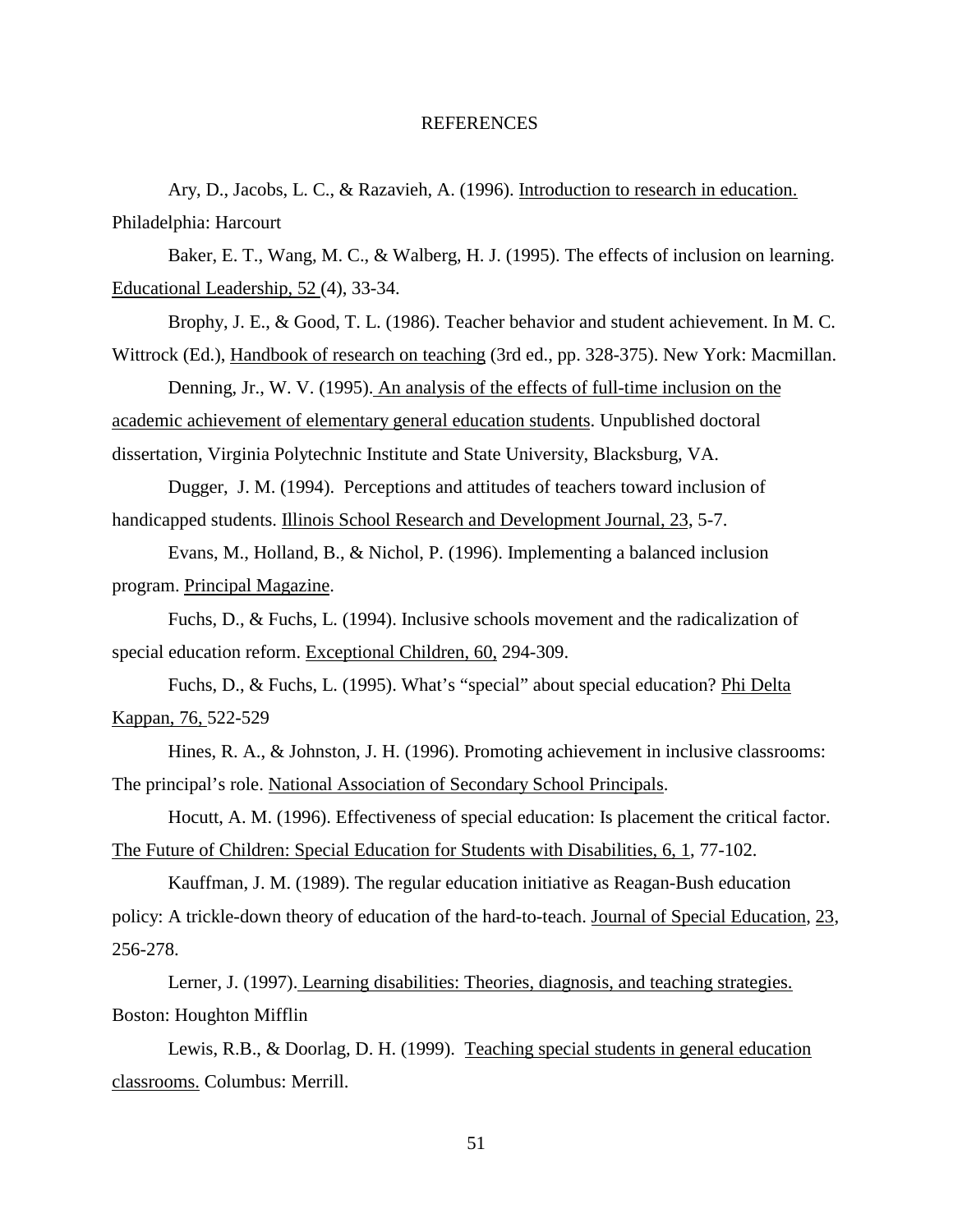O'Neil, J. O. (1995). Can inclusion work? A conversation with Jim Kauffman and Mara Sapon-Shevin. Educational Leadership.

Marston, D. (1996). A comparison of inclusion only, pull-out only, and combined service models for students with mild disabilities. The Journal of Special Education, 30(2), 121-132.

Murphy, D. M. (1996). Implications of inclusion for general and special education. The Elementary School Journal, 96(5), 469-487.

Office of Special Education Programs. (1997). Seventeenth annual report to congress on the implementation of the individuals with disabilities act. Washington, DC: U.S. Department of Education.

Patton, M. (1990). Qualitative evaluation and research methods. Newbury Park, CA: Sage.

. Patzkowsky, B. L. (1995). Full inclusion is not for all students; A continuum of services must be provided. Western Michigan University.

Reynolds, M. C., Wang, M. C., & Walberg, H. J. (1987). The necessary restructuring of special and regular education. Exceptional Children, 53, 391-398.

Roach, V. (1993). Winners all: A call for inclusive schools. PTA Today, 18, 13-14.

Roach, V. (1995). Supporting inclusion: Beyond the rhetoric. Phi Delta Kappa, 295-299.

Sikorski, M. F., Niemiec, R. P., & Walberg, H. J. (1996). A classroom checkup: Best

teaching practices in special education. Teaching Exceptional Children, 27-31.

Smith, J. D. (1998). Inclusion: Schools for all students. New York. Wadsworth.

Stainback, S., & Stainback, W. (1992). Learning for all students: Curriculum

consideration in inclusive classroom facilitating. Baltimore: Brooks Publishing.

Staub, D., & Peck, C. A. (1995). What are the outcomes for nondisabled students? Educational Leadership, 52, 36-40.

Schumm, J. S., & Vaughn, S. (1995). Meaningful professional development: Lesson learned. Remedial and Special Education, 16(6), 344-353.

Thousand, J., & Villa, R. A. (1995). Inclusion alive and well in the green mountain state. Phi Delta Kappan, 288-291.

Udyari-Solner, A., & Thousand, J. (1996). Creating a responsive curriculum for inclusive schools. Remedial and Special Education, 17(3), 182-192.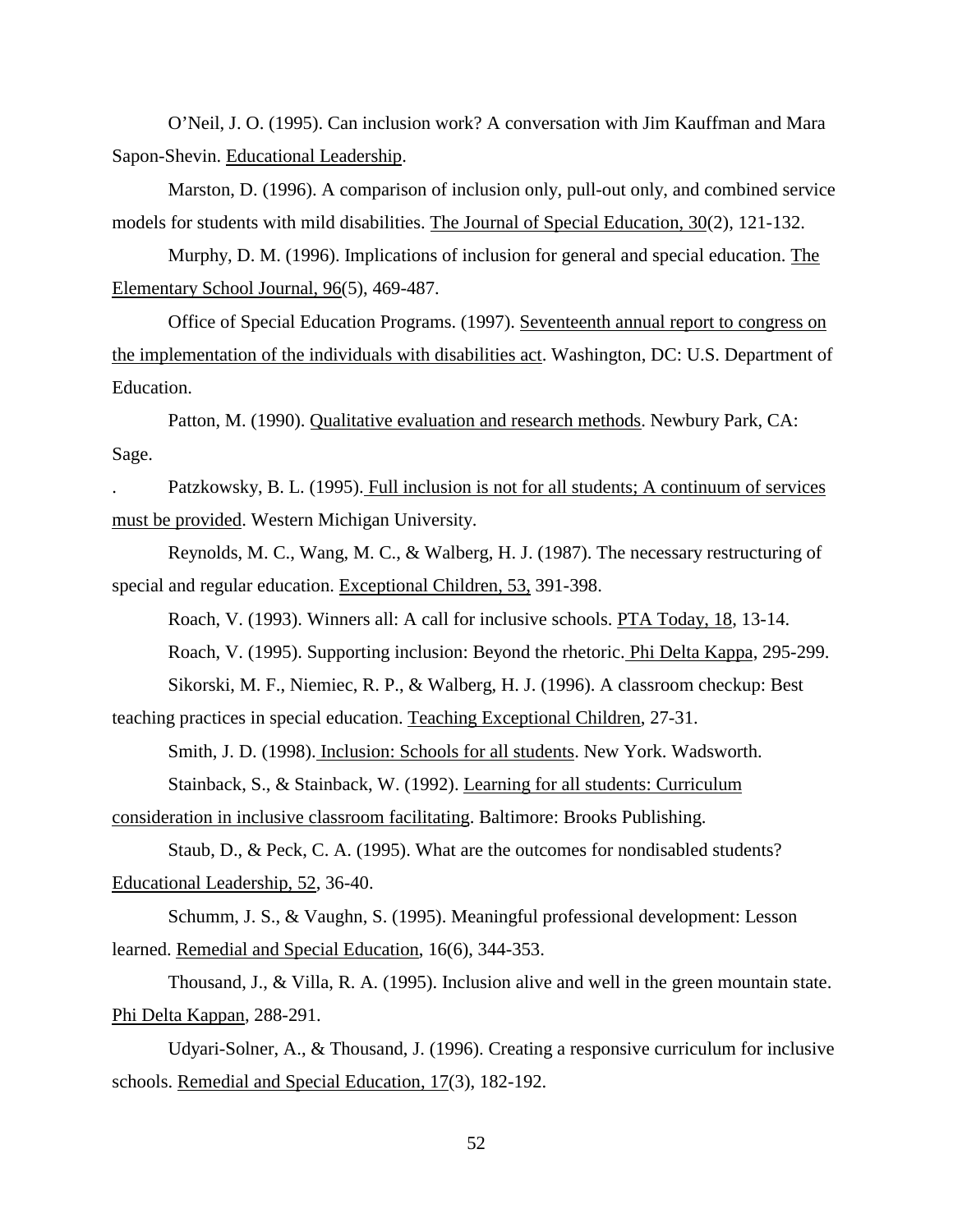Vaughn, S., & Schumm, J. S. (1995). Responsible inclusion for students with learning disabilities. Journal of Learning Disabilities, 28(5), 264-270, 290.

Vaughn, S., Schumm, J. S., & Brick, J. B. (1998). Using a rating scale to design and evaluate inclusion programs. Teaching Exceptional Children, (2), 41-46.

Wigle, S. E., & Wilcox, D. J. (1996). Inclusion: Criteria for the preparation of education personnel. Remedial and Special Education, 17(5), 323-328.

Willis, S. (1995). Inclusion gains ground: Movement raises both hopes and concerns. Association for Supervision and Curriculum Development, 37(9).

Wong, K. L., Kauffman, J. M., & Lloyd, J. W. (1991). Choices for integration: Selecting teachers for mainstreamed students with emotional or behavioral disorders. Intervention in School and Clinic, 27, 108-115.

Wright, S. P., Horn, S. P., & Sanders, W. L. (1997). Teacher 1nd classroom context effects on student achievement: Implication for teacher evaluation. Journal of Personnel Evaluation in Education, 11, 57-67.

Yin, R. K. (1994). Case Study Research: Design and Methods. London: Sage Publication.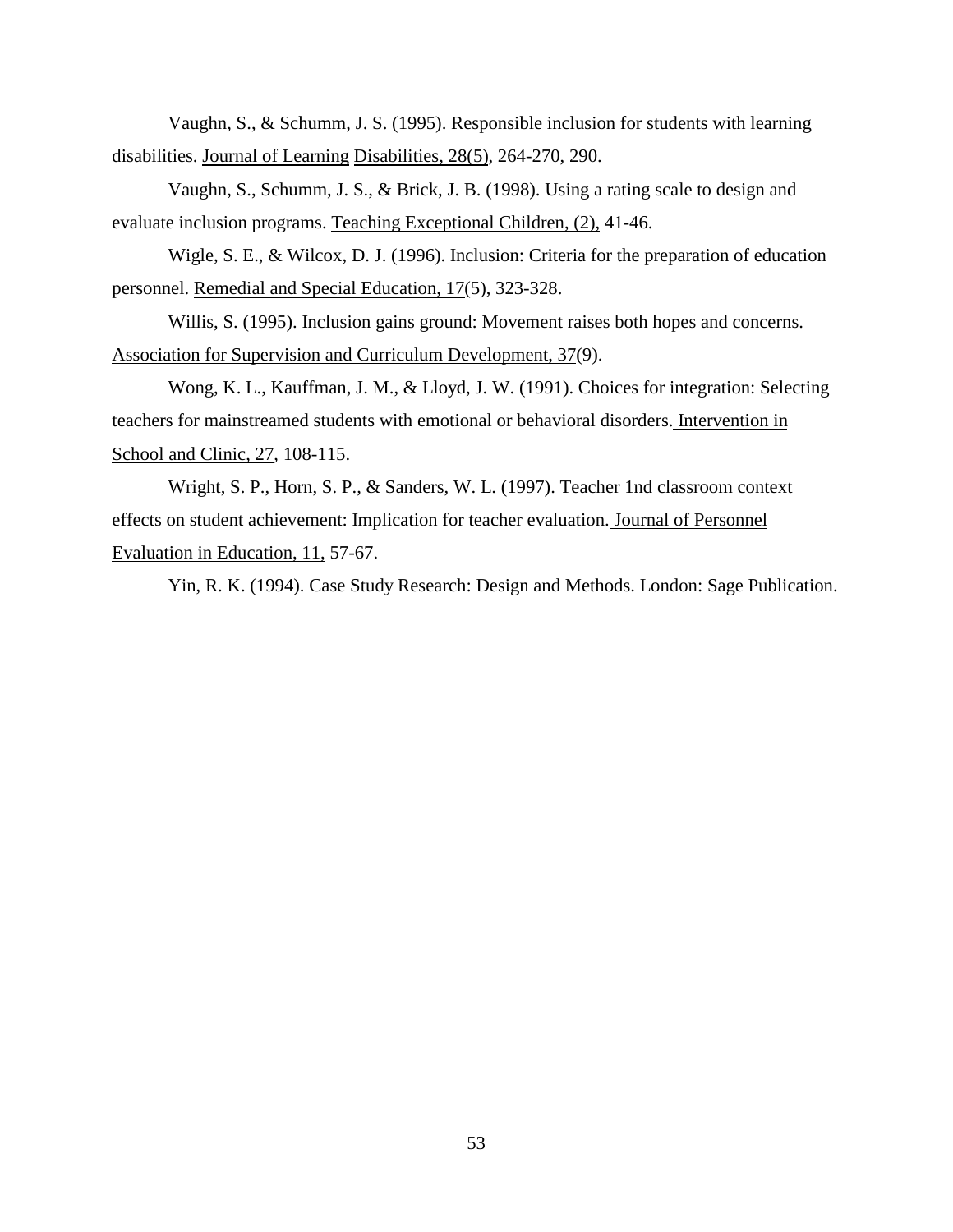## Appendix A

# Rating Scale of Components of a Responsible Inclusion Program

## for Students with High-Incidence Disabilities

# (Vaughn, Schumm, & Brick, 1998)

| Directions: | Rate each item on a 3-point scale.     |
|-------------|----------------------------------------|
|             | $3 =$ implements                       |
|             | $2 =$ implements partially             |
|             | $1 =$ does not implement or implements |
|             | poorly                                 |
|             |                                        |

| Component and Item |    |                                                                                                                                                                                                               | Rating |  |
|--------------------|----|---------------------------------------------------------------------------------------------------------------------------------------------------------------------------------------------------------------|--------|--|
| L.                 |    | Each Student's Educational Needs Are Considered First                                                                                                                                                         |        |  |
|                    | 1. | Each student's academic progress and likelihood for success in an<br>inclusion program influences placement in an inclusion program.                                                                          | 123    |  |
|                    | 2. | Each student's social progress and emotional needs influence<br>placement in an inclusion program.                                                                                                            | 123    |  |
|                    | 3. | Alternative intervention models within the school are available for<br>students who are not successful within an inclusion model.                                                                             | 123    |  |
|                    | 4. | Procedures for individually determining each student's progress in<br>an inclusion setting are established and implemented (e.g., progress<br>on a measure of oral reading).                                  | 123    |  |
|                    | 5. | Programs are designed to fit the needs of students rather than<br>students forced to fit established programs.                                                                                                | 123    |  |
| Π.                 |    | Teachers' Skills, Knowledge, and Attitudes Toward Inclusion Classrooms                                                                                                                                        |        |  |
|                    | 6. | General education teachers who teach in inclusion classrooms<br>demonstrate beliefs and skills that facilitate their effectiveness<br>in addressing the diverse learning needs of students with disabilities. | 123    |  |
|                    | 7. | Teachers self-select their involvement in inclusion classrooms.                                                                                                                                               | 123    |  |
|                    | 8. | Teachers involved in co-teaching participate in selecting their<br>co-teaching partner.                                                                                                                       | 123    |  |
|                    | 9. | All teachers at the school identify the importance of accepting<br>and valuing all students.                                                                                                                  | 123    |  |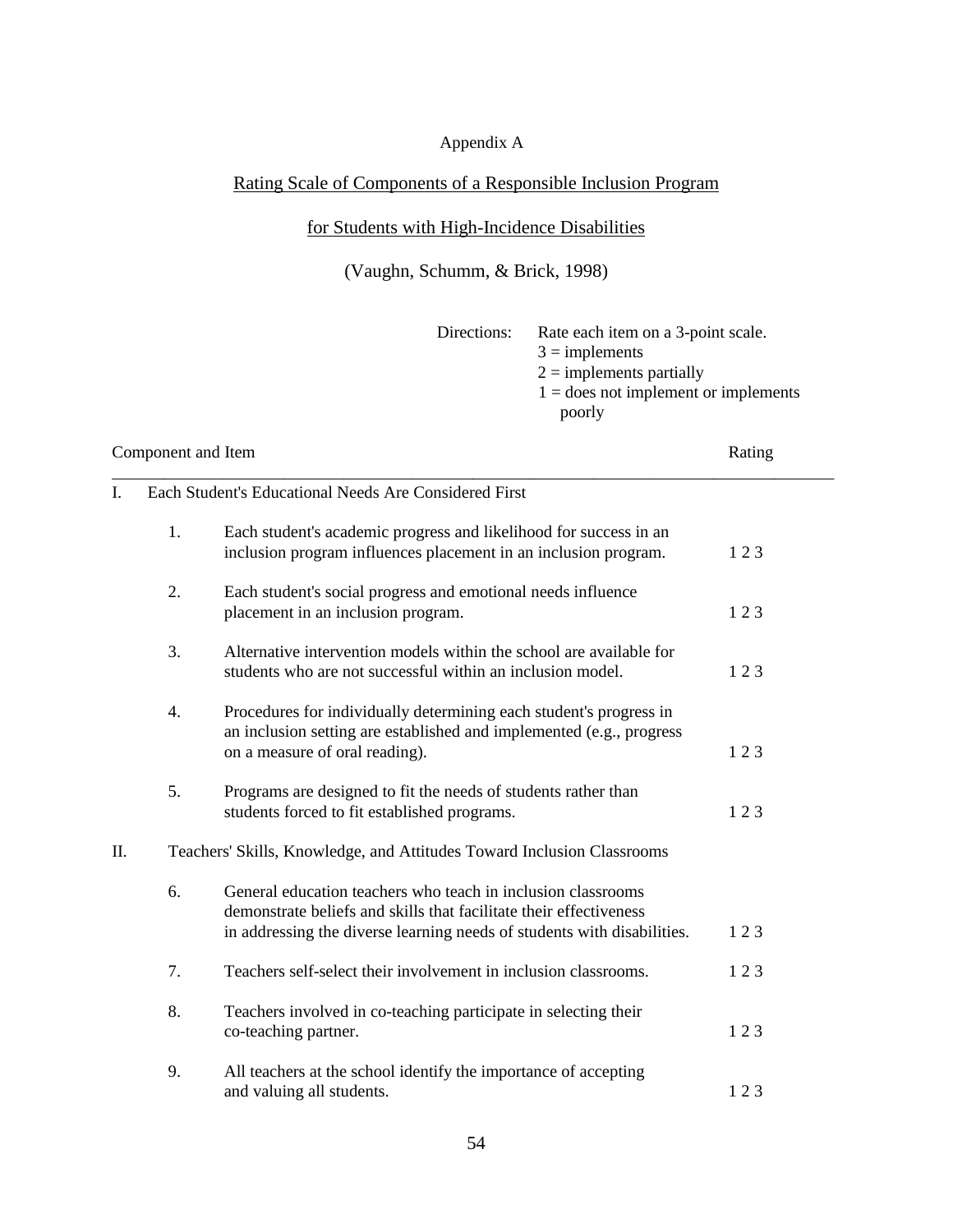|     | 10. | Teachers (general and special education) exhibit an orientation<br>to instruction for students with disabilities that indicates their<br>responsibility for the students' success. | 123 |  |  |
|-----|-----|------------------------------------------------------------------------------------------------------------------------------------------------------------------------------------|-----|--|--|
| Ш.  |     | Adequate Resources Are Provided                                                                                                                                                    |     |  |  |
|     | 11. | Inclusion programs are viewed as investments and not as ways to<br>reduce special education costs.                                                                                 | 123 |  |  |
|     | 12. | Staff and administration are committed to providing the resources<br>necessary to develop or maintain high-quality inclusion classrooms.                                           | 123 |  |  |
|     | 13. | Adequate personnel are available to provide effective inclusion<br>models.                                                                                                         | 123 |  |  |
|     | 14. | Teacher-student ratio is adequate to meet the instructional and<br>social needs of students with disabilities in inclusion classrooms.                                             | 123 |  |  |
|     | 15. | Adequate materials and curriculums are available to meet the<br>needs of students with disabilities in inclusion classrooms.                                                       | 123 |  |  |
|     | 16. | Adequate technology is available to enhance learning of students<br>with disabilities.                                                                                             | 123 |  |  |
| IV. |     | Inclusion Models Are Developed and Implemented at the School-Based Level                                                                                                           |     |  |  |
|     | 17. | School personnel are involved in the development and<br>implementation of the inclusion model.                                                                                     | 123 |  |  |
|     | 18. | Teachers and key stakeholders perceive that the school-level<br>administrator is supportive of responsible inclusion programs.                                                     | 123 |  |  |
|     | 19. | The inclusion model reflects the need of the students in that<br>school.                                                                                                           | 123 |  |  |
|     | 20. | The implications of inclusion are considered for all school<br>personnel (bus drivers, cafeteria workers, after-care workers, etc.). 123                                           |     |  |  |
| V.  |     | Parents Are Involved in the Development and Implementation of the Inclusion Model                                                                                                  |     |  |  |
|     | 21. | Parents' views are considered when students' service-delivery<br>models are implemented.                                                                                           | 123 |  |  |
|     | 22. | A plan is in place to gain the support of parents in the community. 123                                                                                                            |     |  |  |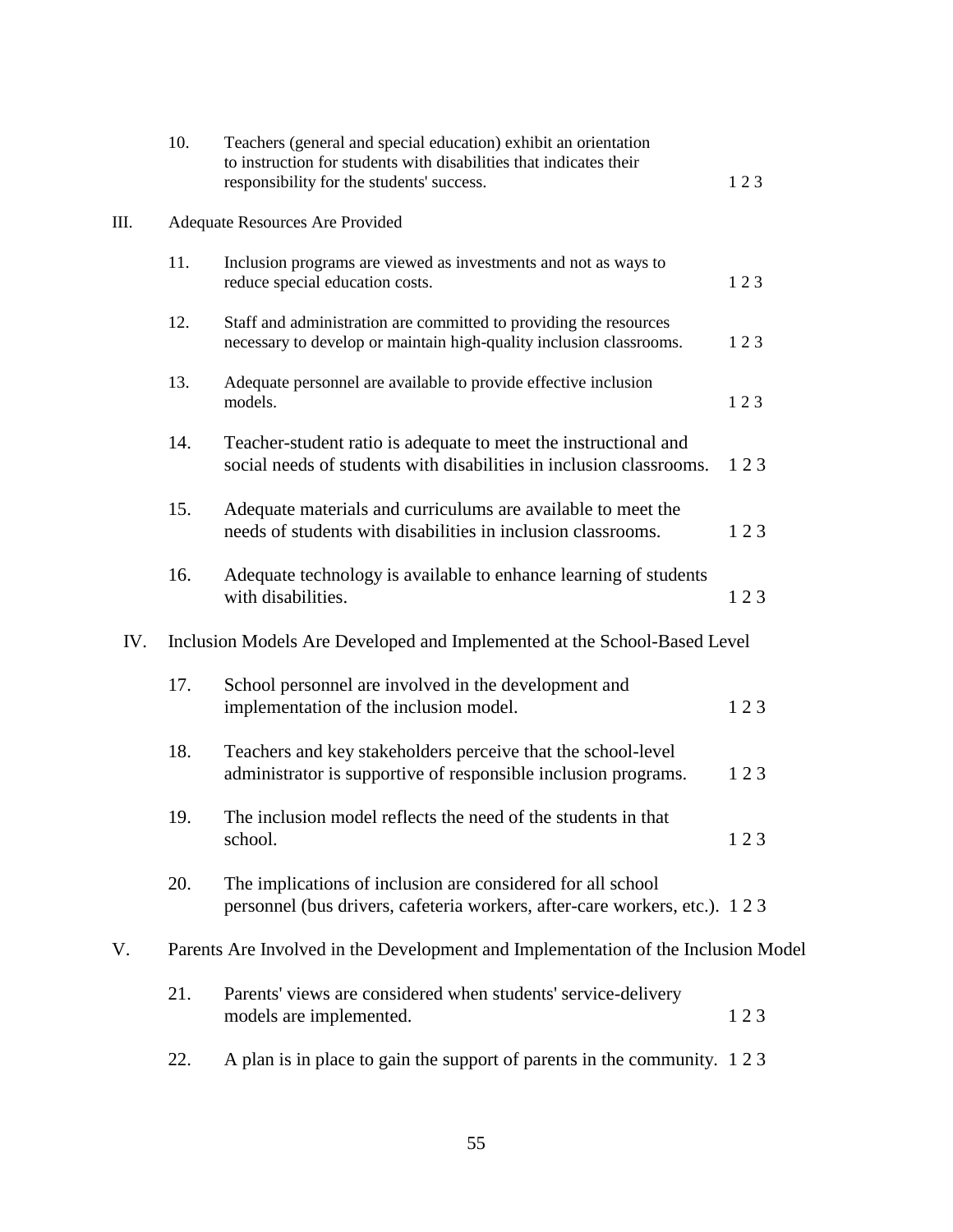|             | 23. | A systematic, ongoing method of communication is planned to<br>ensure that parents are informed about the placement of their<br>children.                                                                                                                           | 123 |
|-------------|-----|---------------------------------------------------------------------------------------------------------------------------------------------------------------------------------------------------------------------------------------------------------------------|-----|
| $\rm _{II}$ |     | A Continuum of Services Is Maintained                                                                                                                                                                                                                               |     |
|             | 24. | School personnel realize that the needs of all students with<br>high-incidence disabilities are unlikely to be met within the<br>inclusion model.                                                                                                                   | 123 |
|             | 25. | Alternative services (e.g., resource, pullout, or self-contained<br>classes) are available to meet the needs of students who are<br>not progressing adequately within the inclusion model.                                                                          | 123 |
|             | 26. | Students with disabilities are not placed in general education<br>classrooms merely because alternative services are not available.                                                                                                                                 | 123 |
| VII.        |     | The Service Delivery Model Is Continually Evaluated and Altered                                                                                                                                                                                                     |     |
|             | 27. | Procedures for evaluating the inclusion service-delivery model<br>have been identified and are systematically implemented.                                                                                                                                          | 123 |
|             | 28. | Effective inclusion models for high-incidence disabilities that are<br>implemented at other sites are visited so as to identify successful<br>components.                                                                                                           | 123 |
|             | 29. | Procedures for fine-tuning and improving the inclusion model are<br>considered on an ongoing basis.                                                                                                                                                                 | 123 |
| VIII.       |     | <b>Ongoing Professional Development</b>                                                                                                                                                                                                                             |     |
|             | 30. | The skills and knowledge needed by all the professionals<br>at the school are assessed and considered when designing<br>professional development experiences.                                                                                                       | 123 |
|             | 31. | Professional development opportunities designed to<br>meet the needs of all professionals, including support<br>staff(cafeteria workers, after-school workers, etc) are provided<br>on an ongoing basis to enhance their skills with students with<br>disabilities. | 123 |
|             | 32. | Opportunities to visit classrooms of teachers who are<br>effectively meeting the needs of students with disabilities in inclusion<br>settings are provided.                                                                                                         | 123 |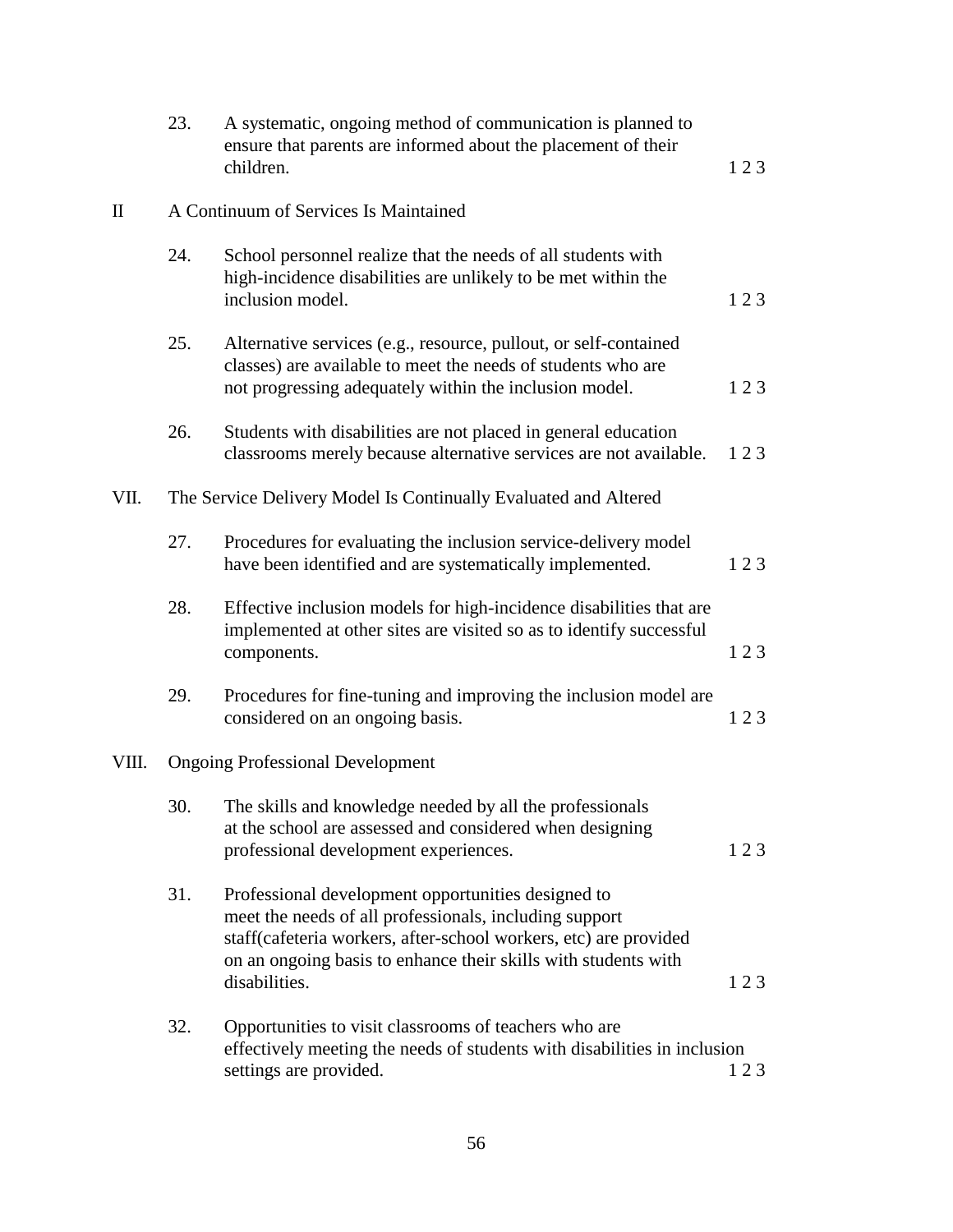| IX. | Philosophy on Inclusion Is Developed at the School Level |                                                                                                                                                                             |     |
|-----|----------------------------------------------------------|-----------------------------------------------------------------------------------------------------------------------------------------------------------------------------|-----|
|     | 33.                                                      | Opportunities to discuss issues related to inclusion are<br>provided for all key stakeholders in the school, including teachers,<br>parents, and support staff.             | 123 |
|     | 34.                                                      | A written philosophy on inclusion exists that is<br>endorsed by key stakeholders in the school.                                                                             | 123 |
|     | 35.                                                      | The written philosophy on inclusion provides guidelines<br>for the development of policy and service-delivery models.                                                       | 123 |
| X.  |                                                          | Curriculum Approaches That Meet the Needs of All Students Are Developed and Refined                                                                                         |     |
|     | 36.                                                      | Appropriate instructional practices that increase active and<br>intensive participation of students with disabilities in the learning<br>tasks are implemented.             | 123 |
|     | 37.                                                      | Teachers make instructional adaptations to meet the<br>learning needs of students with disabilities.                                                                        | 123 |
|     | 38.                                                      | Teachers make adaptations in materials to meet the learning<br>needs of students with disabilities.                                                                         | 123 |
|     | 39.                                                      | Adequate teacher time is allocated to meeting the needs of<br>students with disabilities in the general education classroom.                                                | 123 |
|     | 40.                                                      | Opportunities for reteaching or providing additional support<br>for students with disabilities is evident.                                                                  | 123 |
| XI. |                                                          | Roles and Responsibilities of the Special Education Teacher 1nd Other Specialists (e.g.,<br>Speech and Language Therapist)                                                  |     |
|     | 41.                                                      | The roles and responsibilities of the special education<br>Teacher 1nd other specialist (e.g., speech and language therapist)<br>within the inclusion model are specified.  | 123 |
|     | 42.                                                      | Adequate opportunities for the special education<br>Teacher 1nd other specialists to provide direct and intensive<br>education for students with disabilities is available. | 123 |
|     | 43.                                                      | Adequate time is available to co-plan and collaborate with other<br>professionals, including the general education teacher.                                                 | 123 |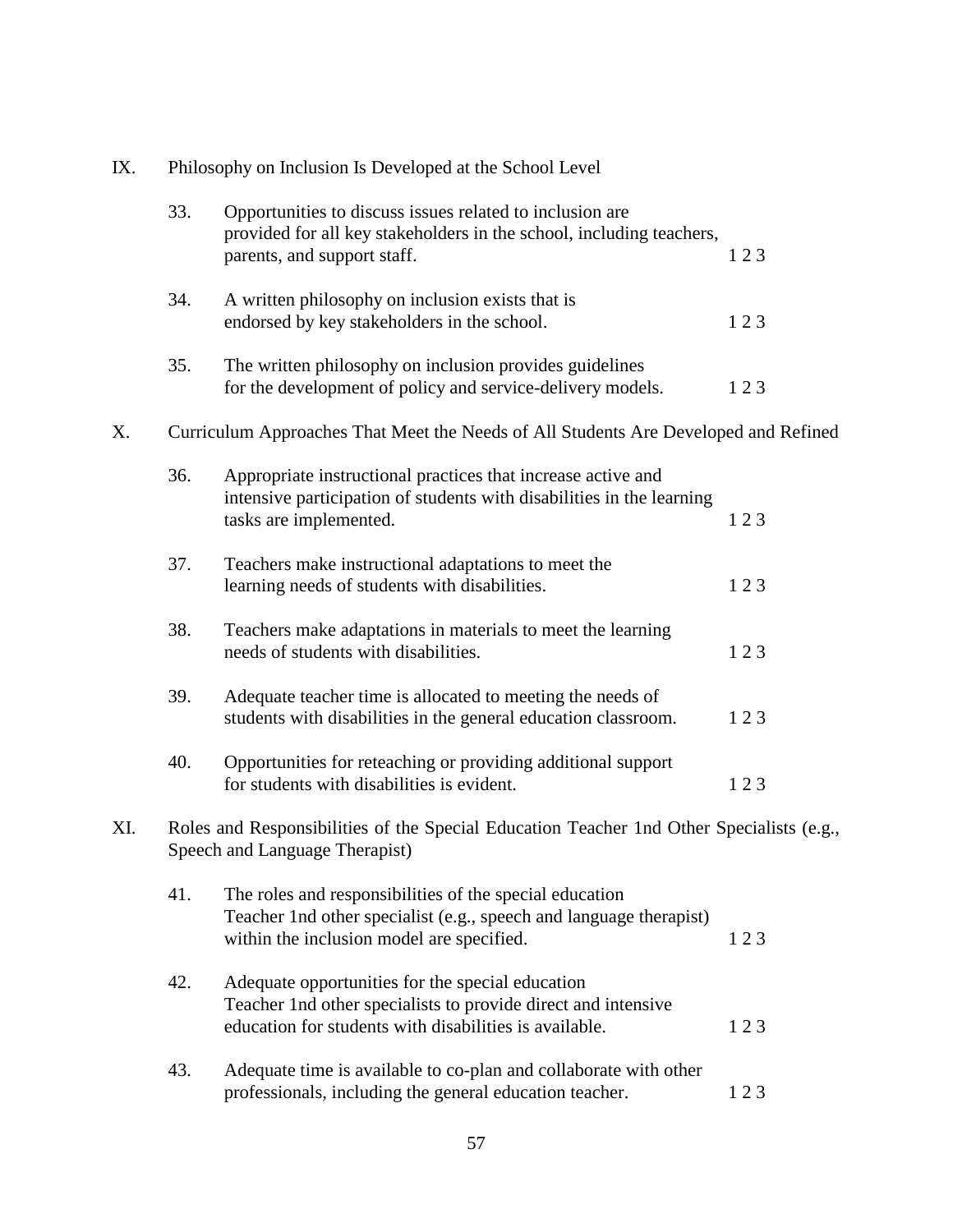| XII. | Roles and Responsibilities of the General Education Teacher |                                                                                                                                                                    |     |
|------|-------------------------------------------------------------|--------------------------------------------------------------------------------------------------------------------------------------------------------------------|-----|
|      | 44.                                                         | The role and responsibilities of the general education<br>teacher within the inclusion model are specified.                                                        | 123 |
|      | 45.                                                         | Adequate opportunities for the general education teacher to<br>provide appropriate instruction for students without disabilities<br>is available.                  | 123 |
|      | 46.                                                         | Adequate time to co-plan and collaborate with other<br>professionals, including the special education teacher, is provided. 123                                    |     |
|      | 47.                                                         | Special area teachers (art, music, physical education) are<br>provided with training and support as related to the students<br>with disabilities in their classes. | 23  |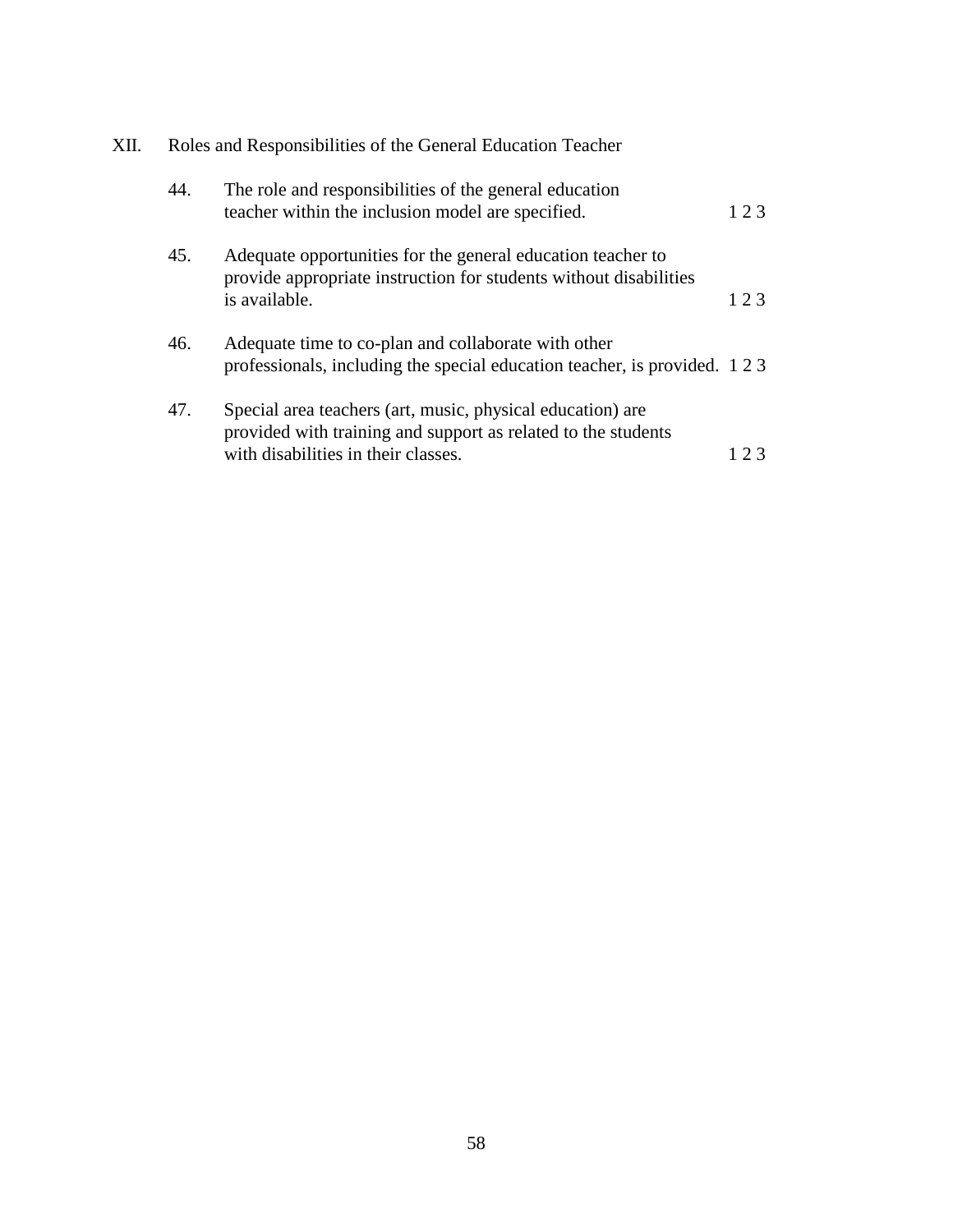## Appendix B

## A Classroom Checkup: Best Teaching Practices in Special Education

## (Sikorski, Niemiec, & Walberg, 1996)

# Observation Form for Productive Teaching Practices

| Observer              | Date     |
|-----------------------|----------|
| Instructor            |          |
| <b>Beginning Time</b> | End Time |
| Scale for each Item:  |          |

# $Y = Yes$ , observed  $N = No$ , not observed  $N/A = Not$  applicable

## Step 1: Introducing the Lesson

| 1. | Presents brief overview of new concepts                   |   | N           | N/A |
|----|-----------------------------------------------------------|---|-------------|-----|
| 2. | Relates new concepts to previous learning                 | Y | N           | N/A |
| 3. | Alerts students to key questions that need to be answered | Y | $\mathbf N$ | N/A |
| 4. | Identifies specific objectives                            |   | N           | N/A |
| 5. | Conveys benefits of lesson                                | Y | N           | N/A |
| 6. | Presents schedule of activities                           | Y | N           | N/A |
| 7. | Clarifies expectations                                    |   | N           | N/A |
| 8. | Establishes behavioral norms                              |   | N           | N/A |
| 9. | Uses pretests, if necessary                               |   |             | N/A |

## Step 2: Presenting the Lesson

| 10. | Proceeds in small steps at rapid pace                    |     |             | Y N N/A |
|-----|----------------------------------------------------------|-----|-------------|---------|
| 11. | Demonstrates or models appropriate behavior              | Y   | N           | N/A     |
| 12. | Signals transition between main points and key ideas     |     | - N         | N/A     |
| 13. | Maintains eye contact                                    | Y   | N           | N/A     |
| 14. | Uses correct grammar-avoids jargon                       | Y   | $\mathbf N$ | N/A     |
| 15. | Speaks with expression and uses a variety of vocal tones | Y N |             | N/A     |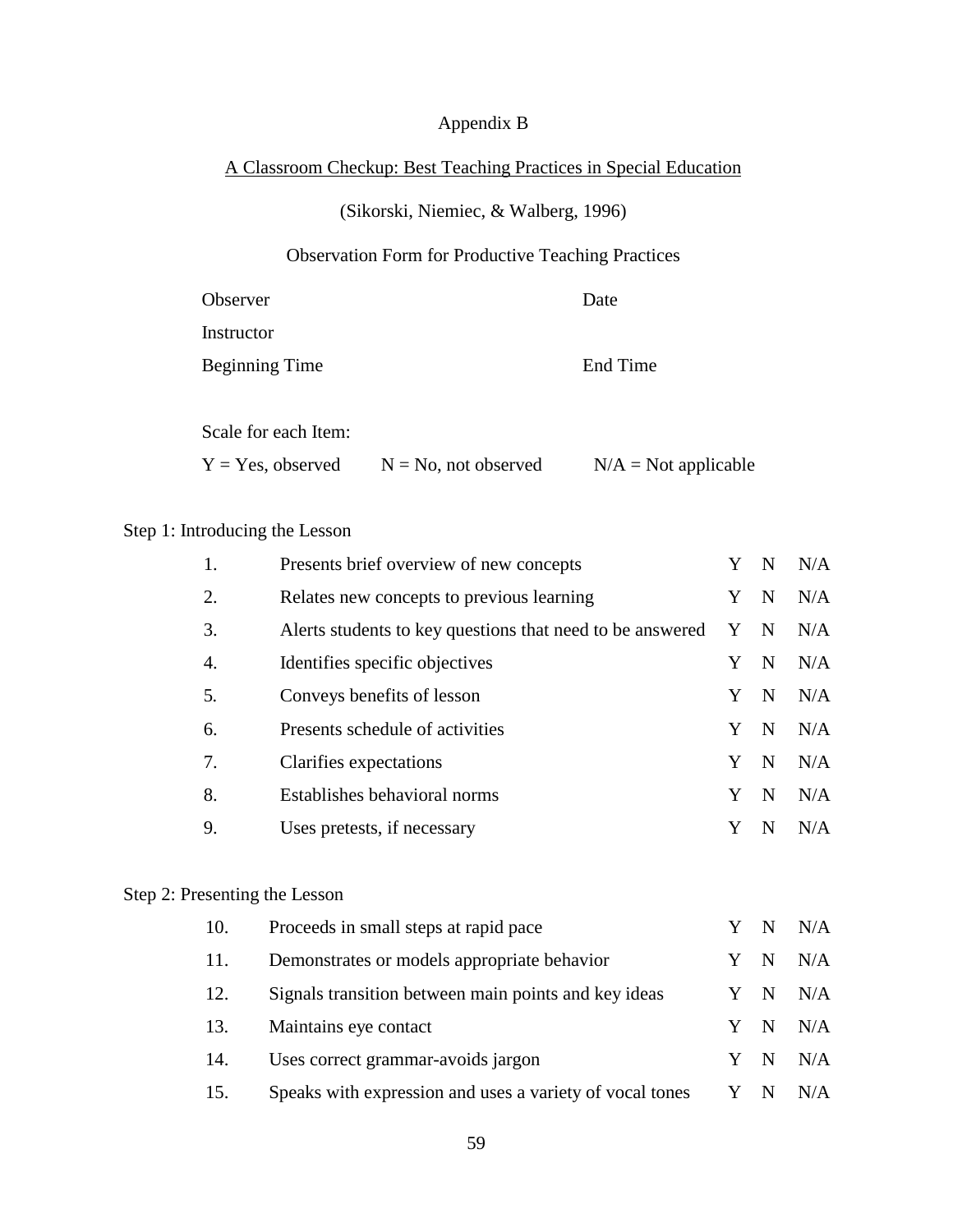| 16. | Uses concrete and everyday examples                       | Y | $\mathbf N$ | N/A |
|-----|-----------------------------------------------------------|---|-------------|-----|
| 17. | Shows nonexamples                                         | Y | $\mathbf N$ | N/A |
| 18. | Uses a variety of learning modalities (e.g., auditory,    | Y | ${\bf N}$   | N/A |
|     | visual, and tactile)                                      |   |             |     |
| 19. | Encourages students to paraphrase, summarize, or relate   |   | Y N         | N/A |
|     | new information to existing knowledge                     |   |             |     |
| 20. | Asks higher-order, challenging questions                  | Y | $\mathbf N$ | N/A |
| 21. | Suggests how new information could be applied to          | Y | $\mathbf N$ | N/A |
|     | problem-solving                                           |   |             |     |
| 22. | Models organizational learning strategies of outlining or |   | Y N         | N/A |
|     | creating a hierarchy                                      |   |             |     |
| 23. | Demonstrates and encourages a variety of learning         | Y | $\mathbf N$ | N/A |
|     | strategies                                                |   |             |     |
| 24. | Demonstrates and encourages students to check their own   | Y | $\mathbf N$ | N/A |
|     | comprehension                                             |   |             |     |
| 25. | Encourages students to self-praise                        | Y | $\mathbf N$ | N/A |
| 26. | Summarizes key concepts                                   | Y | $\mathbf N$ | N/A |
|     |                                                           |   |             |     |

# Step 3: Student Participation

| 27. | Sets high standards                                      | Y | N           | N/A |
|-----|----------------------------------------------------------|---|-------------|-----|
| 28. | Sets schedule of activities and identifies needed        | Y | -N          | N/A |
|     | resources                                                |   |             |     |
| 29. | Uses a variety of activities, including group exercises, |   | Y N         | N/A |
|     | demonstrations, debates, field experiences, and          |   |             |     |
|     | beadwork                                                 |   |             |     |
| 30. | Redirects student questions back to group                | Y | -N          | N/A |
| 31. | Uses a variety of comprehension checks to ensure that    | Y | $\mathbf N$ | N/A |
|     | all students understand                                  |   |             |     |
| 32. | Discourages inappropriate behaviors                      | Y | N           | N/A |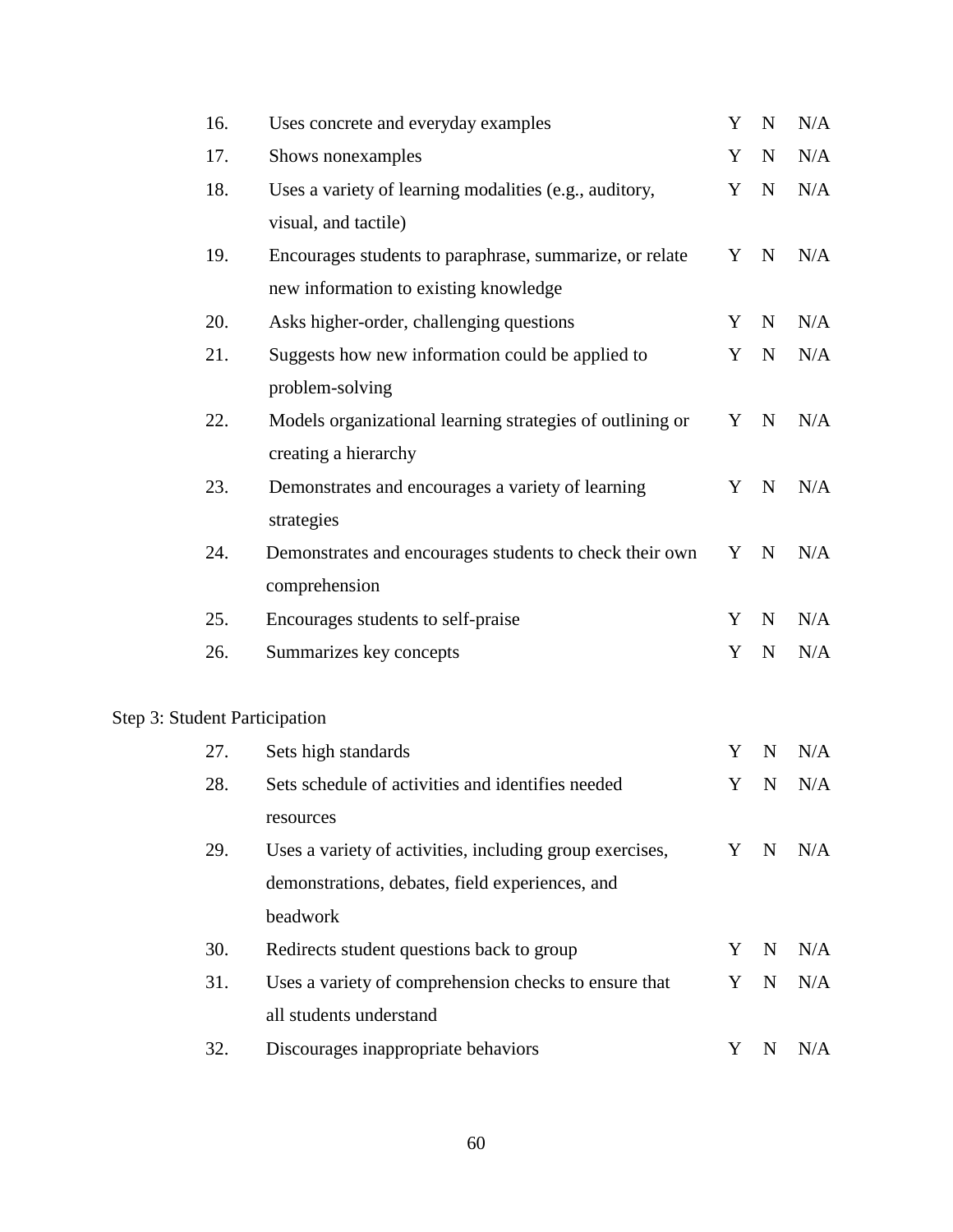| 33. | Engages all students-for example, reminds silent students   |   | $\mathbf N$ | N/A |
|-----|-------------------------------------------------------------|---|-------------|-----|
|     | to participate                                              |   |             |     |
| 34. | Encourages peer interaction and cooperation                 | Y | $\mathbf N$ | N/A |
| 35. | Identifies and praises significant accomplishments          | Y | $\mathbf N$ | N/A |
|     |                                                             |   |             |     |
|     | Step 4: Corrective Feedback                                 |   |             |     |
| 36. | Reviews content when necessary                              | Y | $\mathbf N$ | N/A |
| 37. | Reteaches when necessary                                    | Y | $\mathbf N$ | N/A |
| 38. | Provides appropriate homework and explains assignments      | Y | N           | N/A |
|     | fully                                                       |   |             |     |
| 39. | Provides accurate and rapid feedback on homework            | Y | $\mathbf N$ | N/A |
|     | assignments                                                 |   |             |     |
| 40. | Tests frequently, using a variety of evaluation strategies, | Y | $\mathbf N$ | N/A |
|     | particularly alternative assessments that include peer or   |   |             |     |
|     | self-assessment.                                            |   |             |     |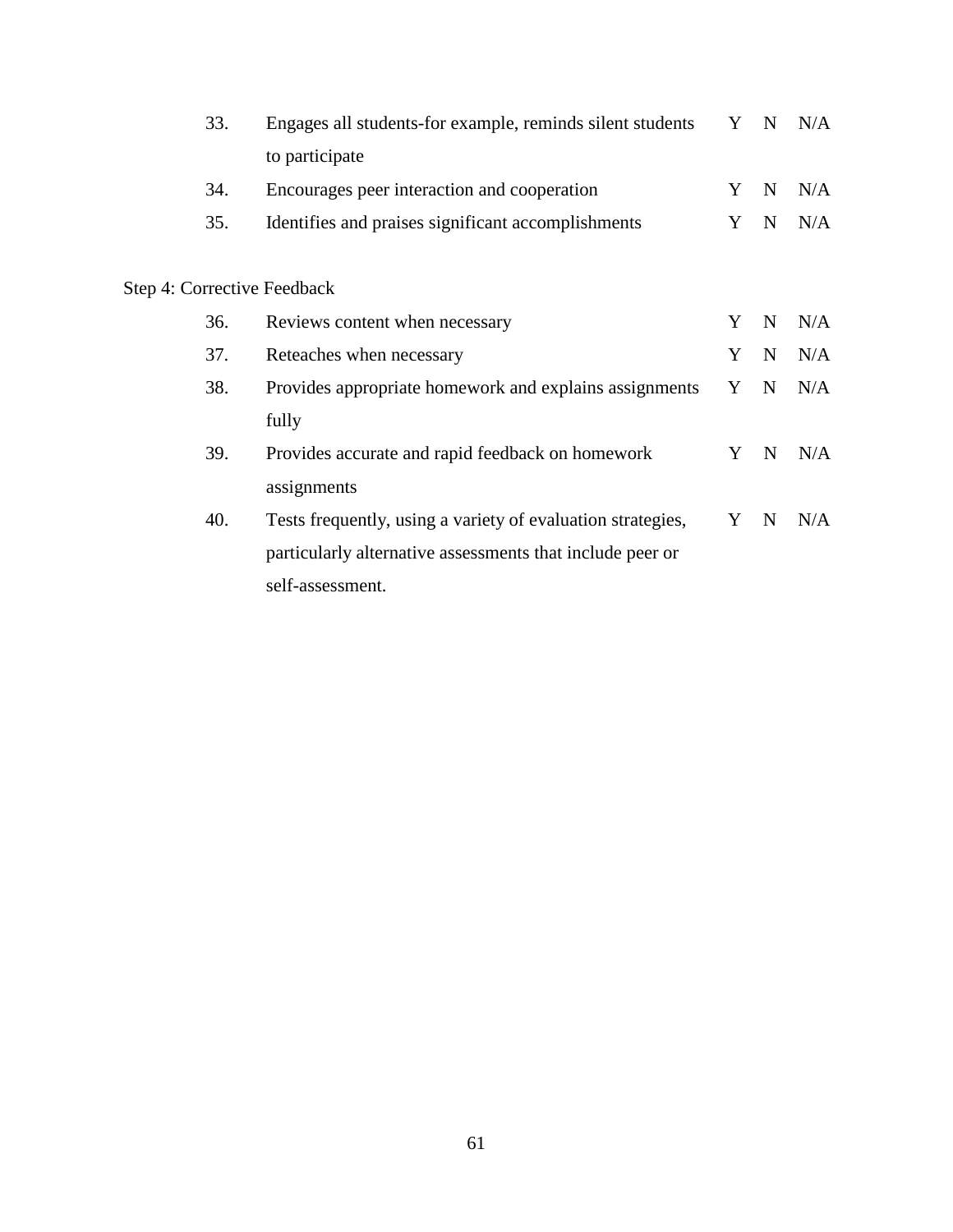# Appendix C

# School demographic by grade level

# Enrollment by grade level

| Grade          | Gen. Ed. | Special ed. |
|----------------|----------|-------------|
| 1              | 73       | 6           |
| $\overline{2}$ | 69       | 6           |
| 3              | 76       | 9           |
| $\overline{4}$ | 67       | 12          |
| 5              | 67       | 8           |
| K              | 76       | 5           |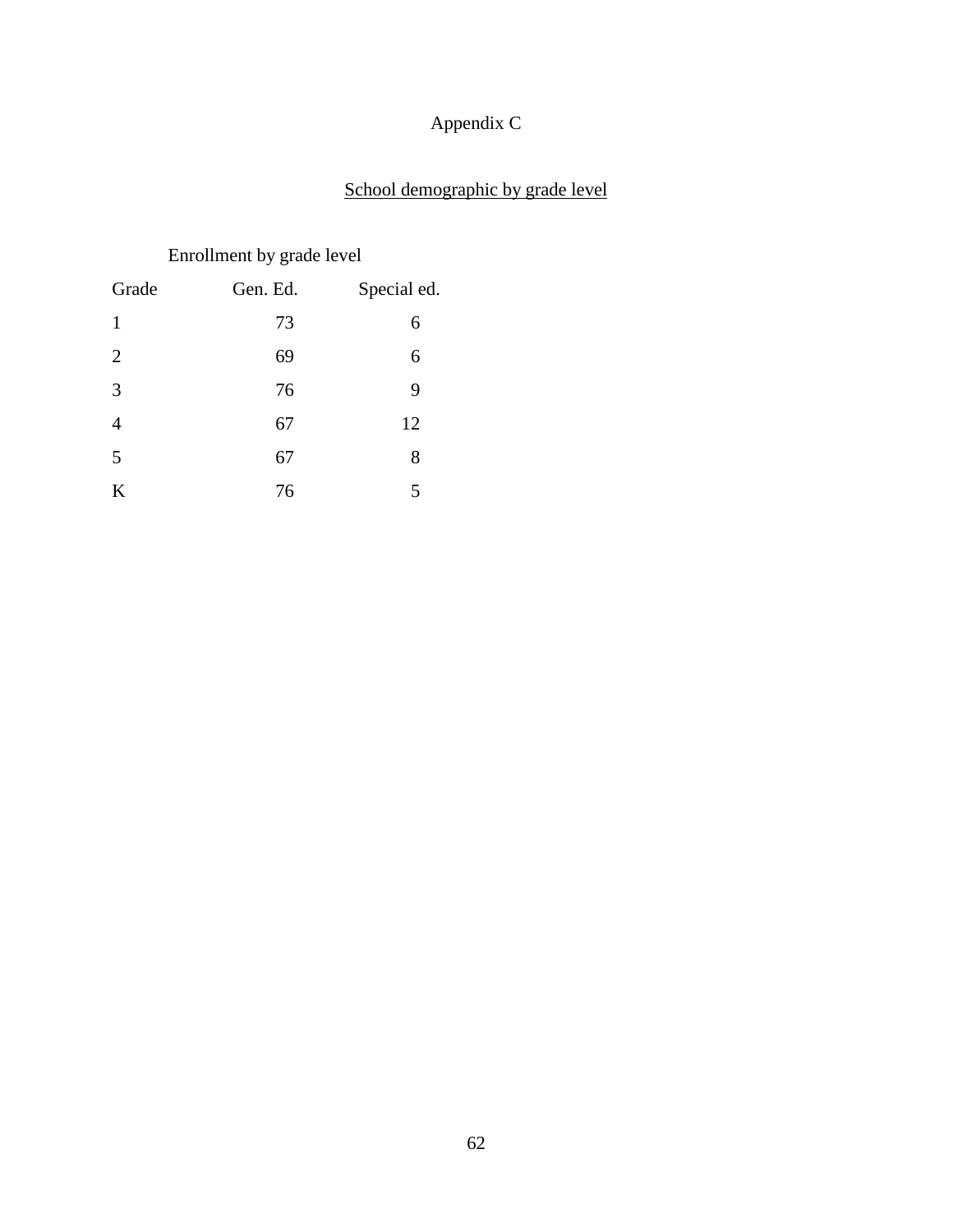# Appendix D

# Teachers' Observation Schedule

|           | Day      | Time                               | Subject |
|-----------|----------|------------------------------------|---------|
| Teacher 1 | Monday   | 8:00am - 9:45am                    | Math    |
|           | Tuesday  | $9:45$ am - 11:20am                | Reading |
|           | Thursday | 9:45am - 11:20am                   | Reading |
|           | Tuesday  | $12:20$ pm - $1:30$ pm             | Math    |
| Teacher 2 | Monday   | $10:30$ am - $12:00$ pm            | Math    |
|           | Tuesday  | $12:45$ pm - $2:00$ pm             | Reading |
|           | Thursday | $12:45 \text{pm} - 2:00 \text{pm}$ | Reading |
|           | Tuesday  | 8:00am -9:00am                     | Math    |